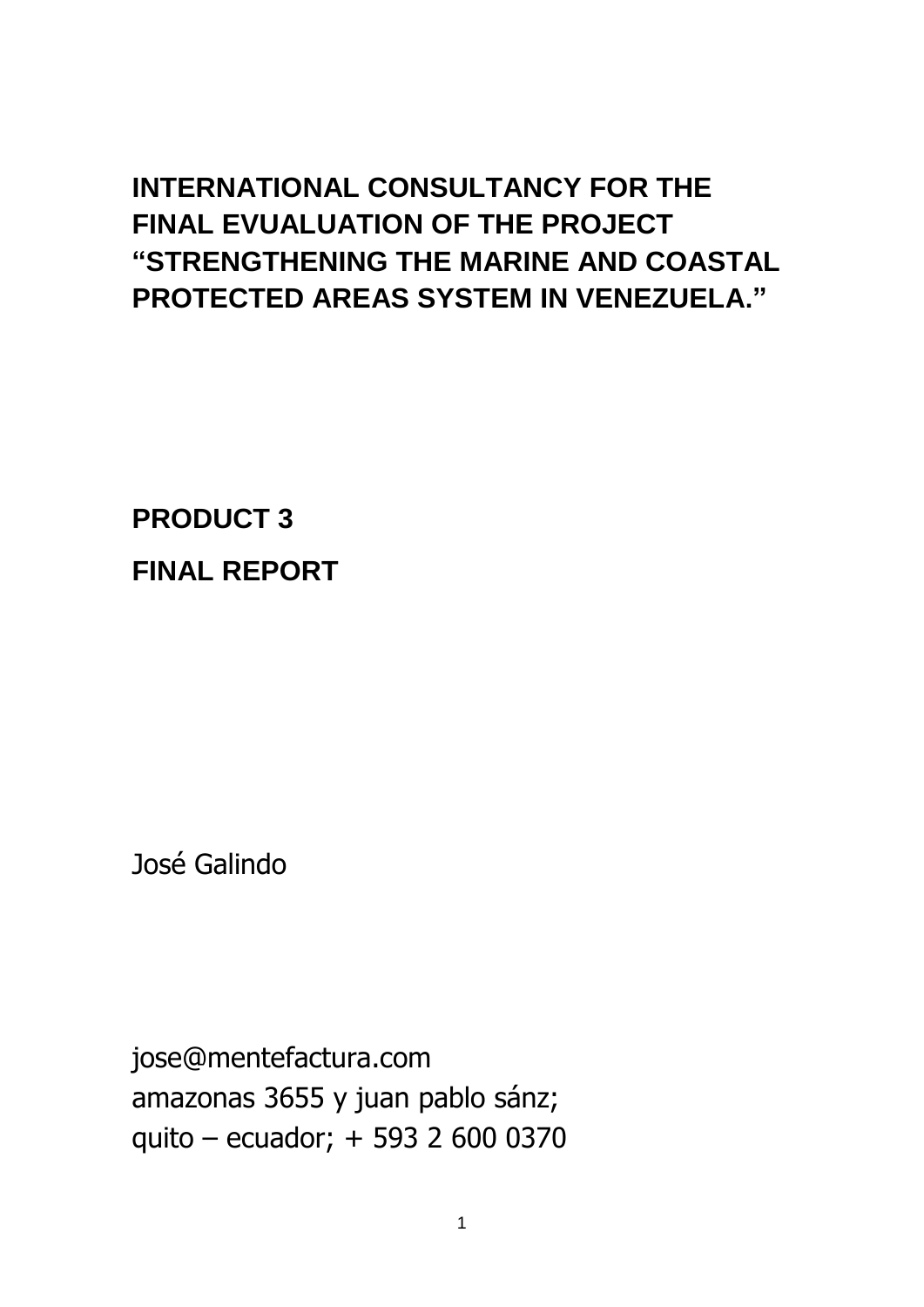#### **Abbreviations**

| <b>Abbreviation</b>             | <b>Meaning</b>                                     |
|---------------------------------|----------------------------------------------------|
| ABRAE (in Spanish)              | <b>Under Special Administrative Regime</b>         |
| ACPT (in Spanish)               | <b>Critical Areas with Priority Treatment</b>      |
| <b>PA</b>                       | <b>Protected Areas</b>                             |
| <b>MCPA</b>                     | Marine and Coastal Protected Areas                 |
| APRA (in Spanish)               | <b>Environmental Protection and Recovery Areas</b> |
| <b>BD</b>                       | <b>Biodiversity</b>                                |
| CMAP (in Spanish)               | Deep Water Marine Coasts                           |
| CO                              | <b>Country Office</b>                              |
| CTZC (in Spanish)               | <b>Technical Committee of Coastal Zones</b>        |
| <b>BOD</b>                      | <b>Biological Oxygen Demand</b>                    |
| FE.                             | <b>Final Evaluation</b>                            |
| FUNVISIS (in Spanish)           | Venezuelan Seismological Research Foundation       |
| <b>GEF</b>                      | <b>Global Environmental Facility</b>               |
| IGVSB (in Spanish)              | Simon Bolivar Geographic Institute of Venezuela    |
| INAMEH (in Spanish)             | National Institute of Meteorology and Hydrology    |
| <b>INEA</b> (In Spanish)        | National Institute of Aquatic Areas                |
| <b>INPARQUES</b> (in Spanish)   | <b>National Institute of Parks</b>                 |
| INSOPESCA (in Spanish)          | Socialist Institute of Fisheries and Aquaculture   |
| <b>INTECMAR (in Spanish)</b>    | Institute of Technology and Marine Science         |
| MINAMB / MPPAMB (in<br>Spanish) | Ministry for the Environment, Venezuela            |
| MINEA (in Spanish)              | Ministry of Ecosocialism and Water, Venezuela      |
| <b>MINTUR</b>                   | Ministry for Tourism, Venezuela                    |
| LF                              | <b>Logical Framework</b>                           |
| <b>NM</b>                       | Natural Monuments                                  |
| MPPD (in Spanish)               | Ministry for Defense, Venezuela                    |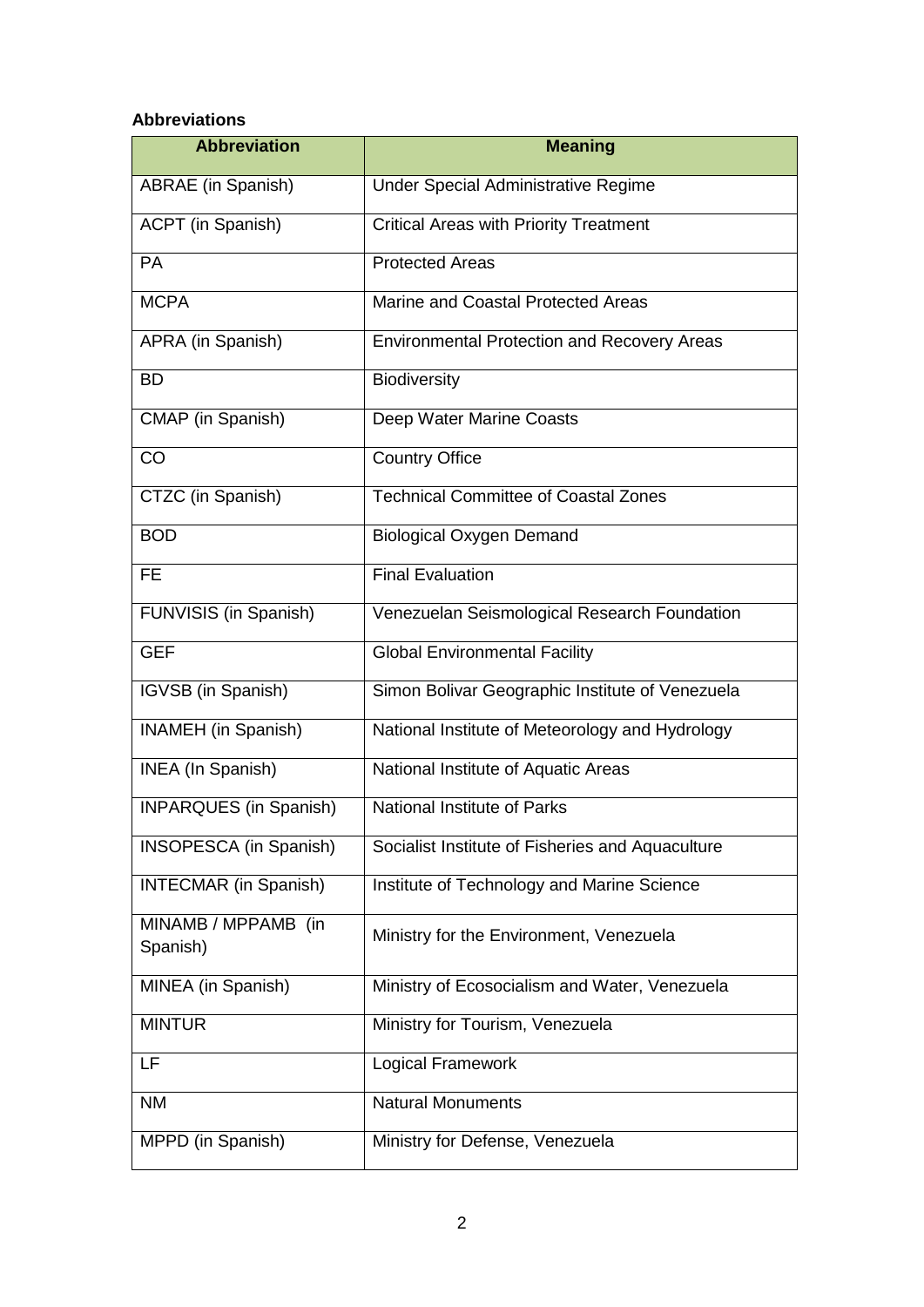| <b>Abbreviation</b>        | <b>Meaning</b>                                                                |
|----------------------------|-------------------------------------------------------------------------------|
| MPPPF (in Spanish)         | Ministry for Planning and Finances, Venezuela                                 |
| MPPVH (in Spanish)         | Ministry for Housing and Habitat, Venezuela                                   |
| PDVSA (in Spanish)         | Venezuelan Petroleum SA                                                       |
| NP                         | <b>National Parks</b>                                                         |
| <b>UNDP</b>                | United Nations Development Programme                                          |
| PORU (in Spanish)          | Zonning Plans and Use Regulations                                             |
| <b>BR</b>                  | <b>Biospheres Reserves</b>                                                    |
| REFS (in Spanish)          | <b>Wildlife Reserves</b>                                                      |
| RF (in Spanish)            | <b>Forest Reserves</b>                                                        |
| RFS (in Spanish)           | <b>Wildlife Refuges</b>                                                       |
| RNH (in Spanish)           | <b>National Hydrological Reserves</b>                                         |
| RS (in Spanish)            | Substantive Review after Midterm Evaluation                                   |
| <b>SAMARN</b> (in Spanish) | Environmental Services Unit of MINAMB - in charge of<br>crocurement           |
| SAPMC (in Spanish)         | System of Marine and Coastal Protected Areas                                  |
| SFS (in Spanish)           | <b>Wildlife Sanctuaries</b>                                                   |
| SHN (in Spanish)           | Service of Hydrography, Oceanography, Meteorology<br>and Nautical Cartography |
| <b>GIS</b>                 | Geographic Information System                                                 |
| SPV (in Spanish)           | System of Venezuuelan Parks                                                   |
| <b>USD</b>                 | <b>United State Dollars</b>                                                   |
| ZIT (in Spanish)           | Areas of Tourism Interest                                                     |
| ZP (in Spanish)            | <b>Protected Zone</b>                                                         |
| ZSF (in Spanish)           | <b>Border Security Zone</b>                                                   |
| ZS (in Spanish)            | <b>Security Zone</b>                                                          |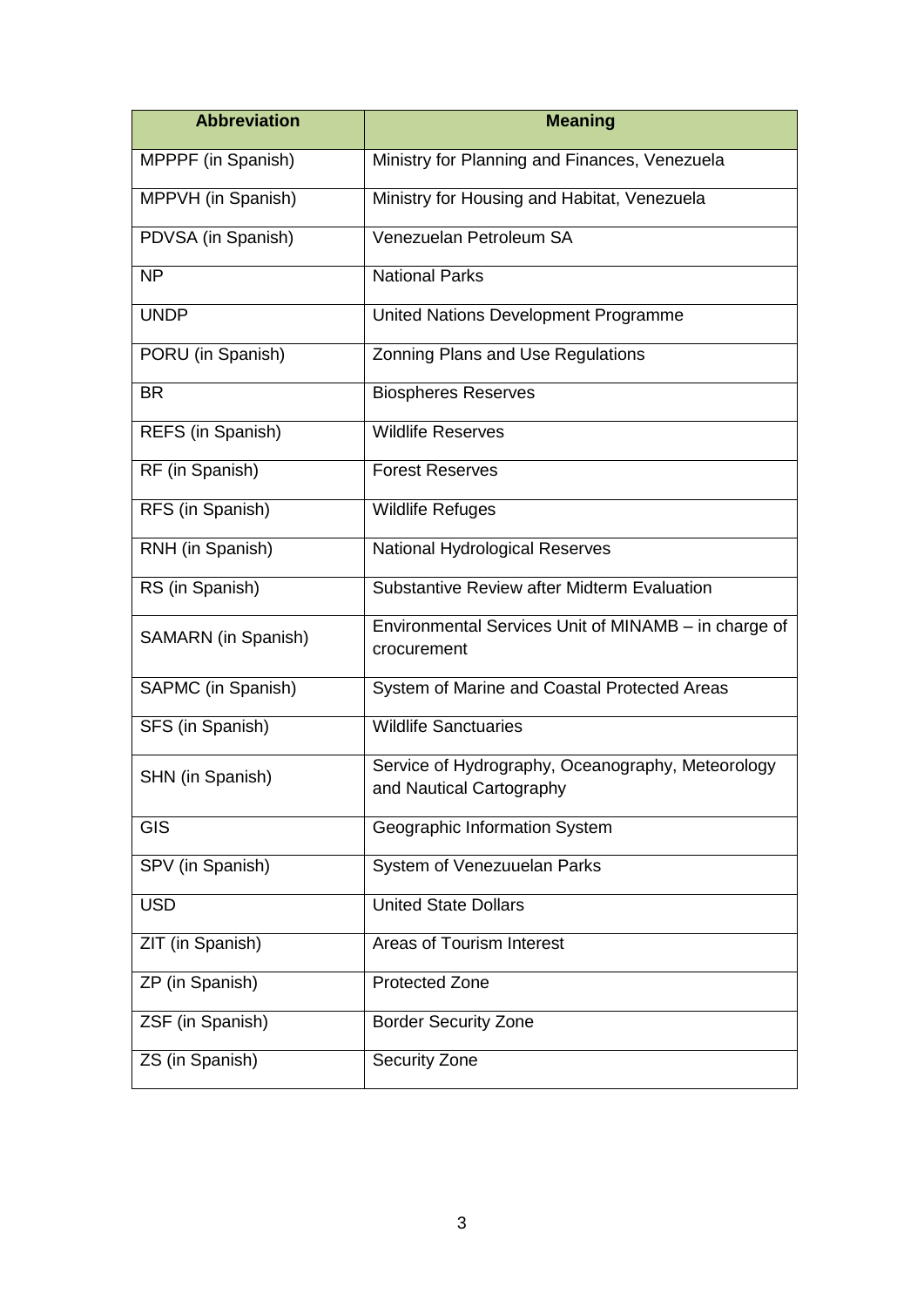## **CONTENT**

| 1 <sub>1</sub> |                                                                         |  |
|----------------|-------------------------------------------------------------------------|--|
| 1.1            |                                                                         |  |
| 1.2            |                                                                         |  |
| 1.3            |                                                                         |  |
| 2.             | PROJECT DESCRIPTION AND DEVELOPMENT CONTEXT 10                          |  |
| 2.1            |                                                                         |  |
| 2.2            |                                                                         |  |
| 3.             |                                                                         |  |
| 3.1.           |                                                                         |  |
| 3.2.           |                                                                         |  |
| 3.3.           |                                                                         |  |
| 3.4.           | Comparative Advantage of UNDP as implementing agency  17                |  |
| 4.             |                                                                         |  |
| 4.1.           |                                                                         |  |
| 4.2.           | Agreements and partnerships with relevant stakeholders involved  19     |  |
| 4.3.           |                                                                         |  |
| 4.4.           |                                                                         |  |
| 4.5.           | Coordination of implementing agency (PNUD) and executing agency (MINEA) |  |
| 5.             |                                                                         |  |
| 5.1.           |                                                                         |  |
| 5.2.           |                                                                         |  |
| 5.3.           |                                                                         |  |
| 5.4.           |                                                                         |  |
| 5.5.           |                                                                         |  |
| 6.             |                                                                         |  |
| 7.             |                                                                         |  |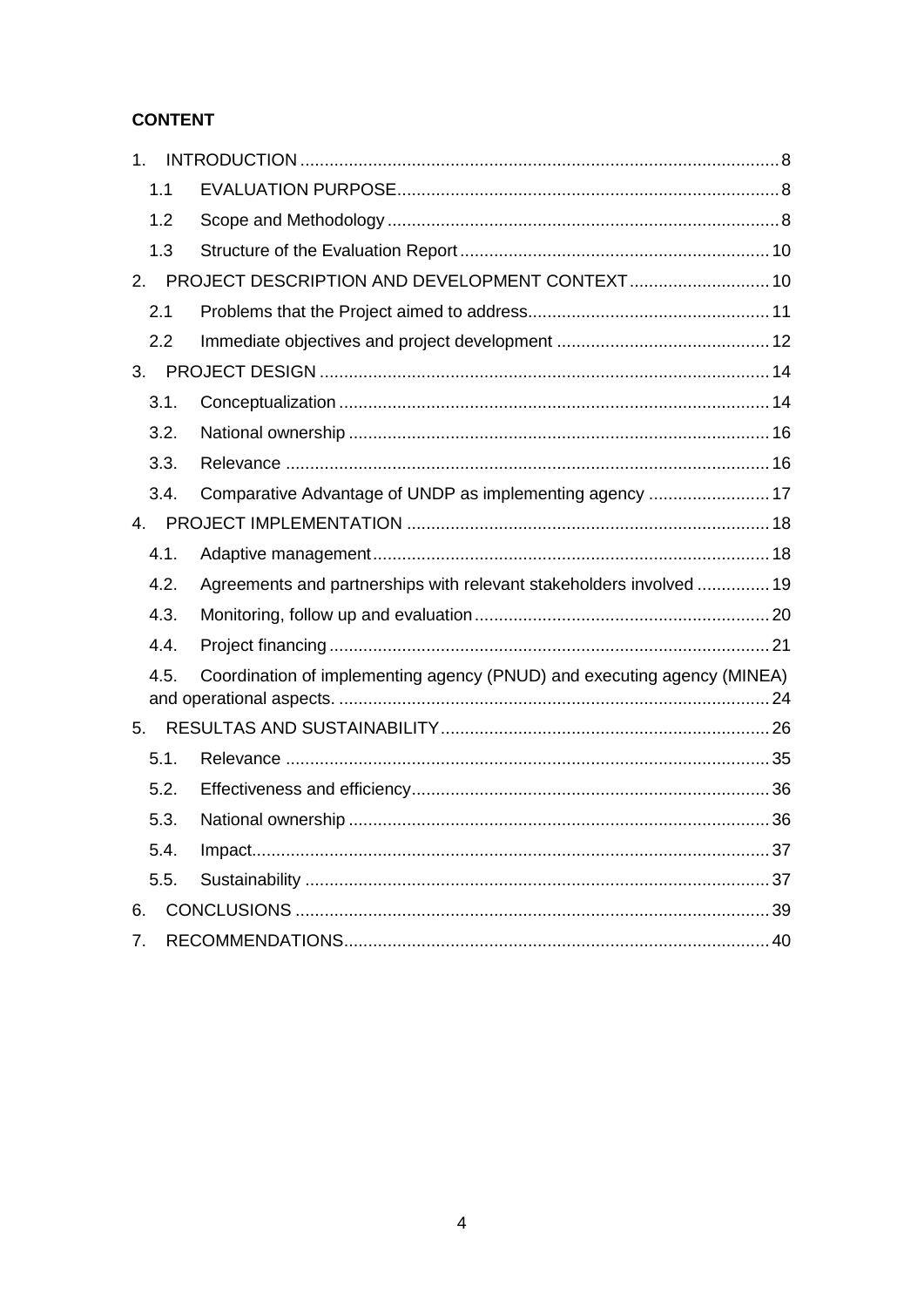| <b>Project Overview Table</b>              |                                                                                                                        |                                                                 |                                         |                                                                |
|--------------------------------------------|------------------------------------------------------------------------------------------------------------------------|-----------------------------------------------------------------|-----------------------------------------|----------------------------------------------------------------|
| Project title:                             | Strengthening the marine and coastal protected areas system in<br>Venezuela                                            |                                                                 |                                         |                                                                |
| Identification of<br>the GEF project:      | 4191                                                                                                                   |                                                                 | At time of<br>approval (USD<br>million) | At time of<br>finalization<br>(USD million)                    |
| Identification the<br>the UNDP<br>project: | 00075653                                                                                                               | <b>GEF</b> financing:                                           | 7.445.455,00                            |                                                                |
| Country:                                   | Venezuela                                                                                                              | IA y EA own:                                                    |                                         |                                                                |
| Region:                                    | Latin america                                                                                                          | Goverment:                                                      |                                         |                                                                |
| Area of interest:                          | Biodiversity                                                                                                           | Other:                                                          |                                         |                                                                |
| Operational<br>program                     |                                                                                                                        | Total<br>cofinancing:                                           | To be defined                           |                                                                |
| Executing<br>Agency:                       | Ministry of<br>Ecosocialism and<br>Water, Venezuela                                                                    | Total project<br>expenditure:                                   | ÷,                                      |                                                                |
| Other partners<br>involved:                | Ministries of Higher<br>Education, Science<br>and Technology,                                                          | Signing of the project document<br>(start date of the project): |                                         | 08/2011                                                        |
|                                            | Tourism, Defense,<br>National Institute of<br>Parks and Simo<br><b>Bolibar Geographic</b><br>Institute of<br>Venezuela | Closing date<br>(Operative):<br>31/12/2016                      | Proposed:<br>31/12/2015                 | Real:<br>31/12/2016<br>(extension<br>granted on<br>29/10/2015) |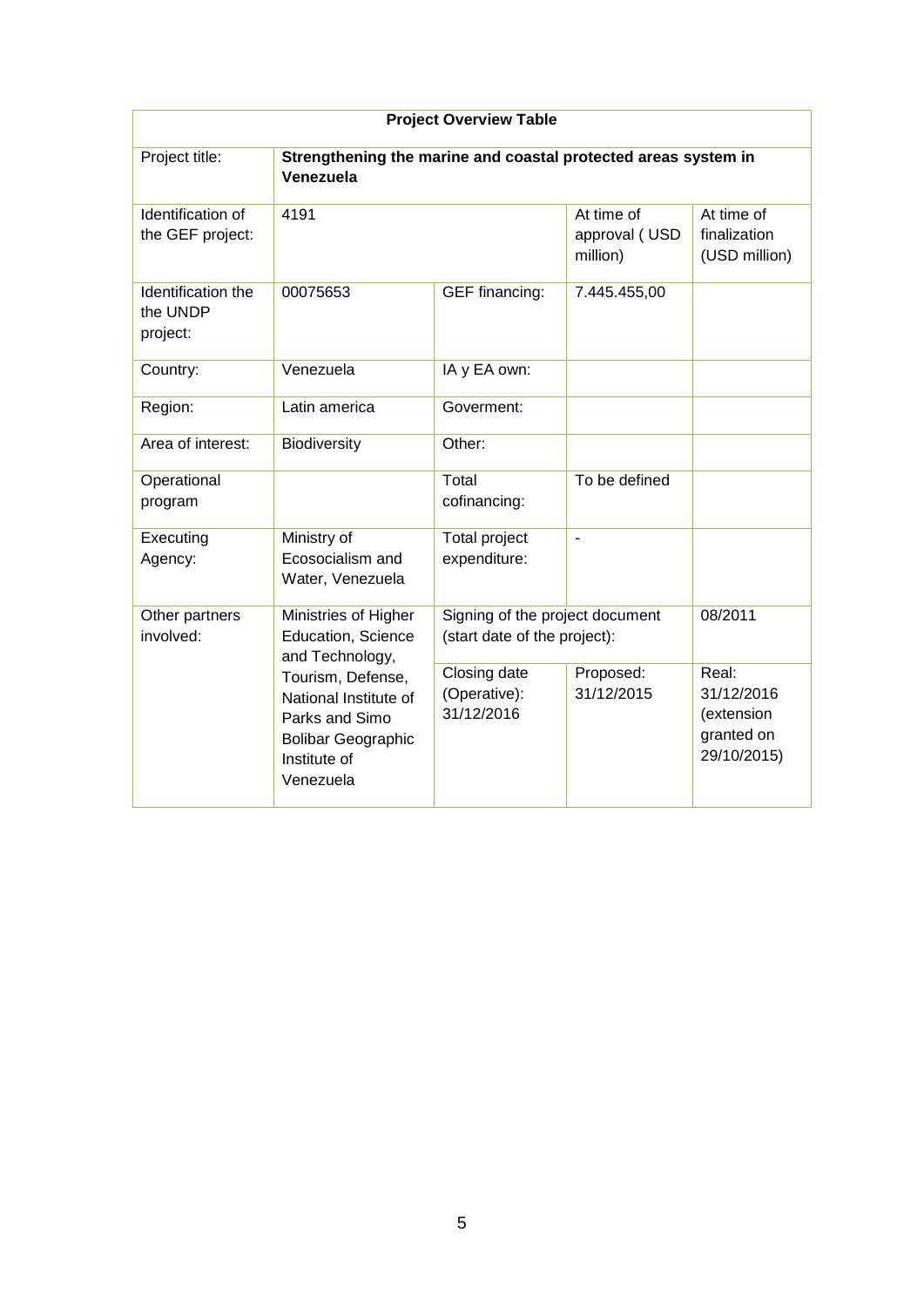#### **Table: Evaluation escale**

|                | <b>Evaluation of results,</b><br>effectiveness, efficiency,<br><b>M&amp;E and I&amp;E execution</b> |                | <b>Sustainability rating</b>                             |                | <b>Relevance</b><br>rating                    |                | <b>Impact rating</b> |
|----------------|-----------------------------------------------------------------------------------------------------|----------------|----------------------------------------------------------|----------------|-----------------------------------------------|----------------|----------------------|
| 6              | <b>Highly Satisfactory</b><br>(HS): no shortcomings                                                 | $\overline{4}$ | Likely $(L)$ :<br>Negligible risks to<br>sustainability. | $\overline{2}$ | Relevant<br>(R)                               | 3              | Significant<br>(S)   |
| 5              | Satisfactory (S): minor<br>shortcomings                                                             | 3              | Moderately likely<br>(ML): moderate<br>risks.            | $\mathbf{1}$   | <b>Not</b><br>Relevant<br>(NR)                | $\overline{2}$ | Minimal<br>(M)       |
| 4              | <b>Moderately Satisfactory</b><br>(MS)                                                              | 2 <sup>2</sup> | <b>Moderately</b><br>unlikely (MU):<br>significant risks |                |                                               | $\mathbf{1}$   | Negligible<br>(N)    |
| 3              | Moderately<br>Unsatisfactory (MU):<br>significant<br>shortcomings                                   | 1              | Unlikely (U):<br>Serious risks.                          |                |                                               |                |                      |
| 2 <sup>2</sup> | Unsatisfactory (U):<br>significant<br>shortcomings                                                  |                |                                                          |                | Additional rating where<br>relevat:           |                |                      |
| 1              | <b>Highly Unsatisfactory</b><br>(HU): severe<br>shortcomings                                        |                |                                                          |                | Not Applicable (N/A)<br>nable to Assess (U/A) |                |                      |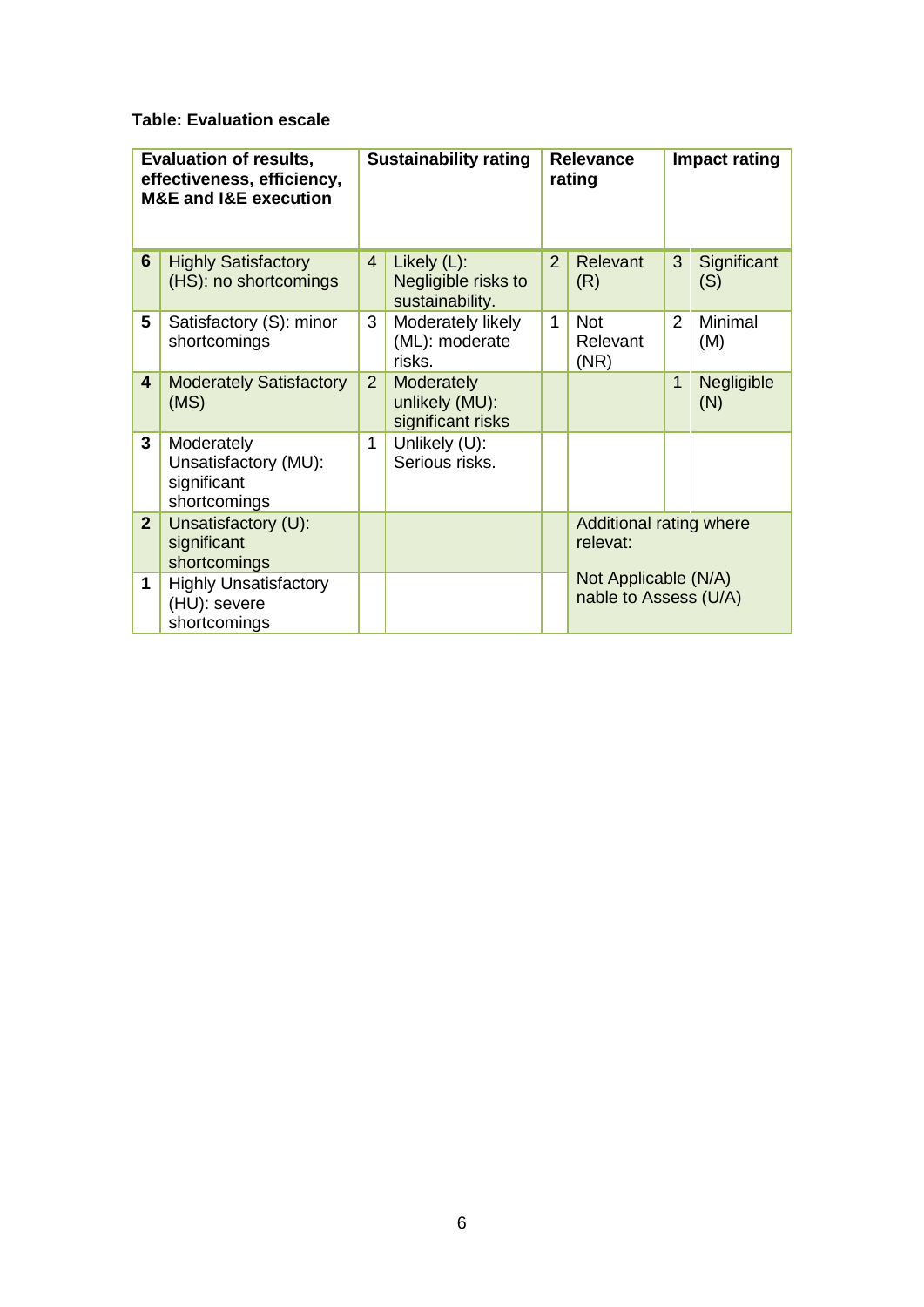## **Table: Final grading of the project**

| Calificación del rendimiento del proyecto             |                |                                      |                |  |
|-------------------------------------------------------|----------------|--------------------------------------|----------------|--|
| 1. Formulation / project<br>design                    | <b>Grading</b> | 2. Monitoring and<br>evaluation      | <b>Grading</b> |  |
| Conceptualization /<br>Design                         | S              | Strategy design of M&E               | S              |  |
| <b>National Ownership</b>                             | <b>MS</b>      | Plan execution of MyE                | U              |  |
| Actor participation in<br>design                      | <b>MS</b>      | General quality of MyE               | U              |  |
| <b>Replicability</b>                                  | S              |                                      |                |  |
| 3. Execution of IA and<br>EA                          | Grading        | 4. Evaluation of results             | Grading        |  |
| <b>Implementation Approach</b>                        | <b>MS</b>      |                                      |                |  |
| Quality of UNDP<br>implementation                     | <b>MS</b>      | Relevance                            | $\mathsf S$    |  |
| <b>Quality of execution:</b><br>execution body        | <b>MS</b>      | <b>Effectiveness</b>                 | <b>MS</b>      |  |
| Overall quality of<br>implementation and<br>execution | <b>MS</b>      | Efficiency                           | <b>MS</b>      |  |
| Stakeholder participation                             | S              | Overall rating of project<br>results | <b>MS</b>      |  |
| Financial planning                                    | U              |                                      |                |  |
| 5. Sustainability                                     | <b>Grading</b> |                                      |                |  |
| <b>Financial resources</b>                            | <b>AS</b>      |                                      |                |  |
| Socio-political                                       | <b>AS</b>      |                                      |                |  |
| Institutional framework<br>and governance             | ML             |                                      |                |  |
| Environmental                                         | <b>ML</b>      |                                      |                |  |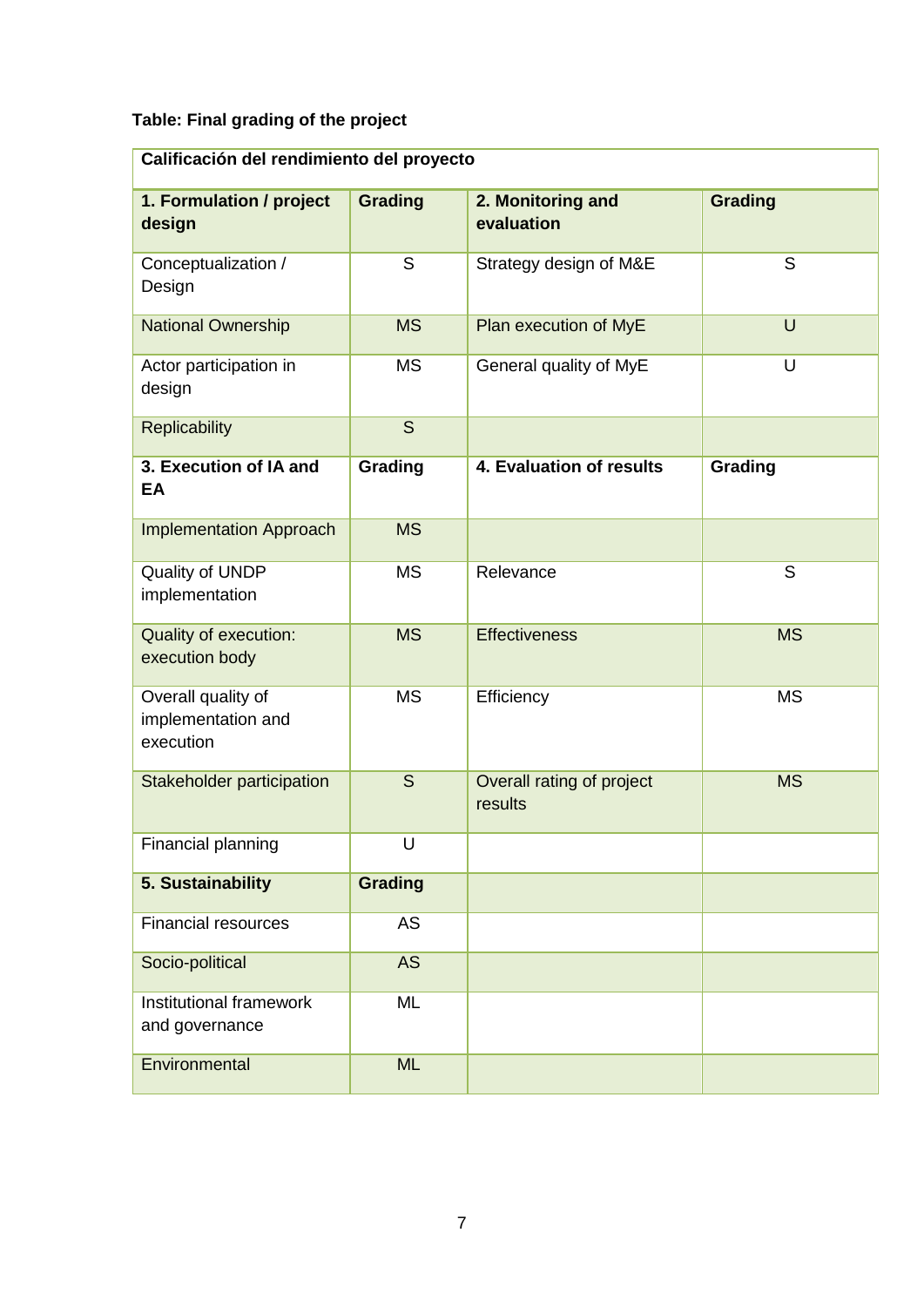#### <span id="page-7-0"></span>**1. INTRODUCTION**

#### <span id="page-7-1"></span>**1.1 EVALUATION PURPOSE**

The main objective of this document is to present the Final Evaluation (FE) of the project "STRENGTHENING THE MRINE AND COASTAL PROTECTED AREAS SYSTEM IN VENEZUELA" according to the UNDP standards for these purposes

In general, evaluation refers to the collection and systematic analysis of information on characteristics and results of a project, which serves as a basis for improving its execution and effectiveness and informing decisions of current and future programming. In the present case, it is a final evaluation focused on results and how they were obtained. Thus, it allows to highlight the achievements of the project in the fulfillment of its logical framework and post EMT goals, as well as to identify good practices and lessons learned in the design and implementation of the project.

#### <span id="page-7-2"></span>**1.2 Scope and Methodology**

The FE was led by Jose Galindo, as International Consultant (IC). The evaluation was carried during the period from the 1st of November to the 28th of December 2016. The methodology used for this document is aimed at achieving the objectives defined for the FE in the ToR (Annex 1). During the process, there was active interaction between the consultant, the UNDP Country Office, the project team, and other stakeholders, in order to speed up the evaluation process and enable timely feedback of findings.

The FE was directed by the guidelines defined in the UNDP Evaluation Guide and its four stated objectives. A participatory and inclusive approached was used, based on data derived from programmatic, financial and monitoring documents, and a reasonable level of direct stakeholders' participation. The consultant was ruled by the standards of good evaluations of utility, feasibility, accuracy and neutrality.

The evaluation process reached conclusions about the different aspects of the project, the activities carried out and its contribution to the central objective and the four proposed outcomes. It was proposed to identify and understand the factors, challenges, weaknesses and strengths that contributed to its result. The analysis focuses on the products achieved and their actual contribution to the Project results.

As the first key task of the evaluation, the consultant reviewed the project documentation provided by the contractor, and the implementing partners. This includes but it is not limited to, the project document, the EMT, various progress reports, including the GEF area of interest monitoring tools, budget reviews, substantive project reviews, national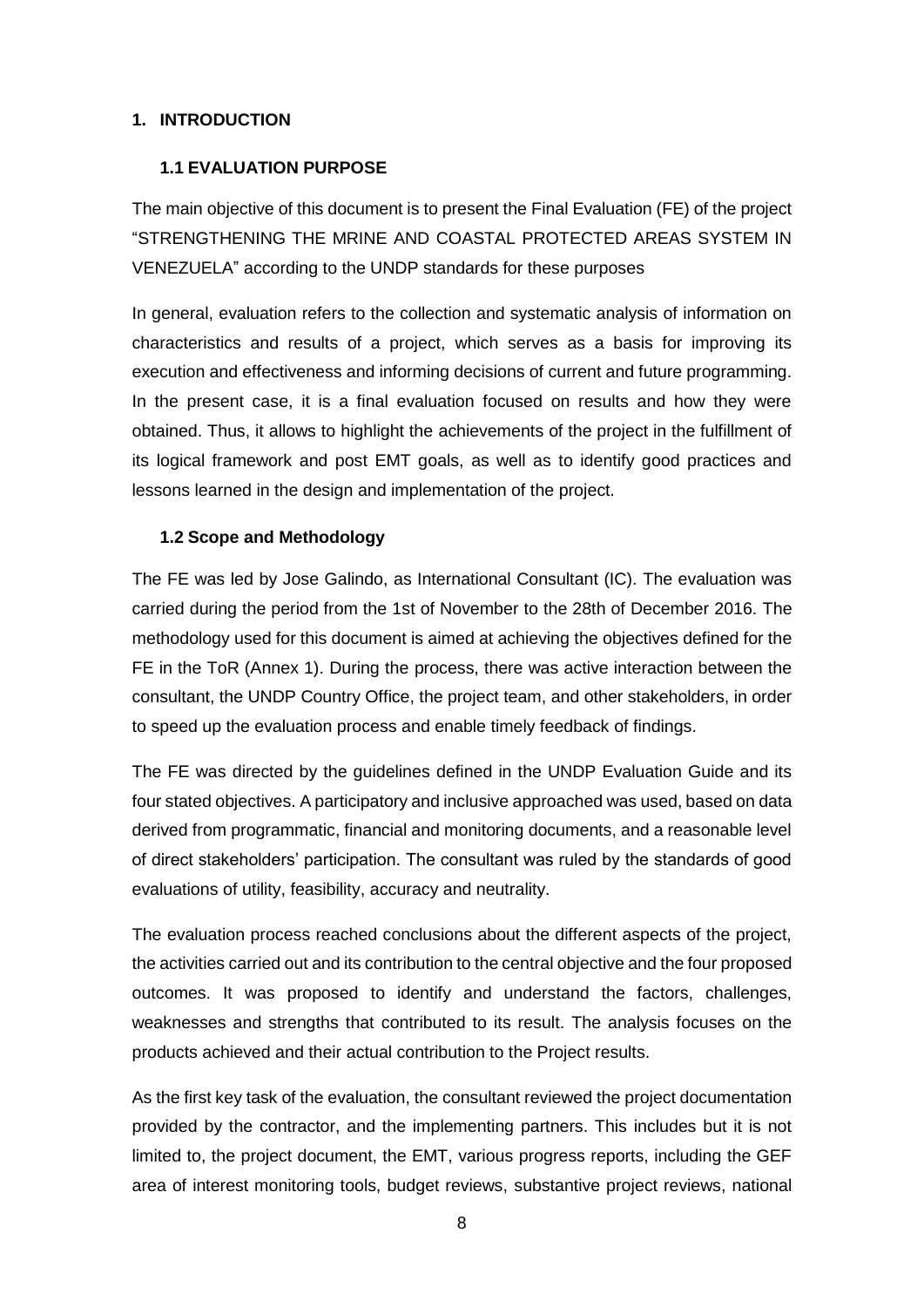strategic and legal documents, and other documents related to the project. Based on this review, the consultant carried out a detailed description of the project covering the identified problem, established objectives and their respective activities, always considering the results of the EMT.

Based on the project description and the analysis of its logical framework, in the second step of the process an evaluation framework was established which combines guiding questions for the five key evaluation criteria and the four performance evaluation categories (Formulation and design of the project, implementation, monitoring and evaluation, and results). This initial exercise defined the scope and the qualitative and quatitative indicators, which are fundamental to evaluate the relevance,, efficiency , effectiveness, and impact of the interventions carried out for the objectives proposed in the project´s logical framework and its sustainability.

During the evaluation mission, 16 interviews were conducted with different key actors, implementing partners, project team and others, detailed in Annex 2. For this purpose, a questionnaire focused on the participation of the different actors by their role in the project implementation was used (Annex 3). The interviews lasted generally about one hour each, were conducted individually, semi-directed and with diverse social actors, always indicating to the interviewees the confidentiality of their answers. Different perceptions were sought against situations of interest, in order to "triangulate" responses and generate less subjective visions. The Project Office together with MINEA coordinated the schedule of interviews and accompanied the consultant to the cities of Caracas, Cumaná, y El Coche (Annex 4).

The analysis of this information enabled the formulation and justification of conclusions and lessons learned, which in turn fed the definition of recommendations for future projects. While the findings were presented in a meeting at MINEA the  $14<sup>th</sup>$  of November, in which more than 13 representatives of the different institution associated to the project implementation participated.

The final evaluation considers the results obtained throughout the project life cycle, from its design and strategic conception the the final evaluation, as it is addressed by the ToR. However, it should be considered that the EMT already contains a comprehensive description of the development of the project in its first stage, which is why this final evaluation will give a greater weight to the progress registered from the EMT. Therefore, the qualification awarded to the project will be based especially on the results obtained in the last stage of implementation after the EMT.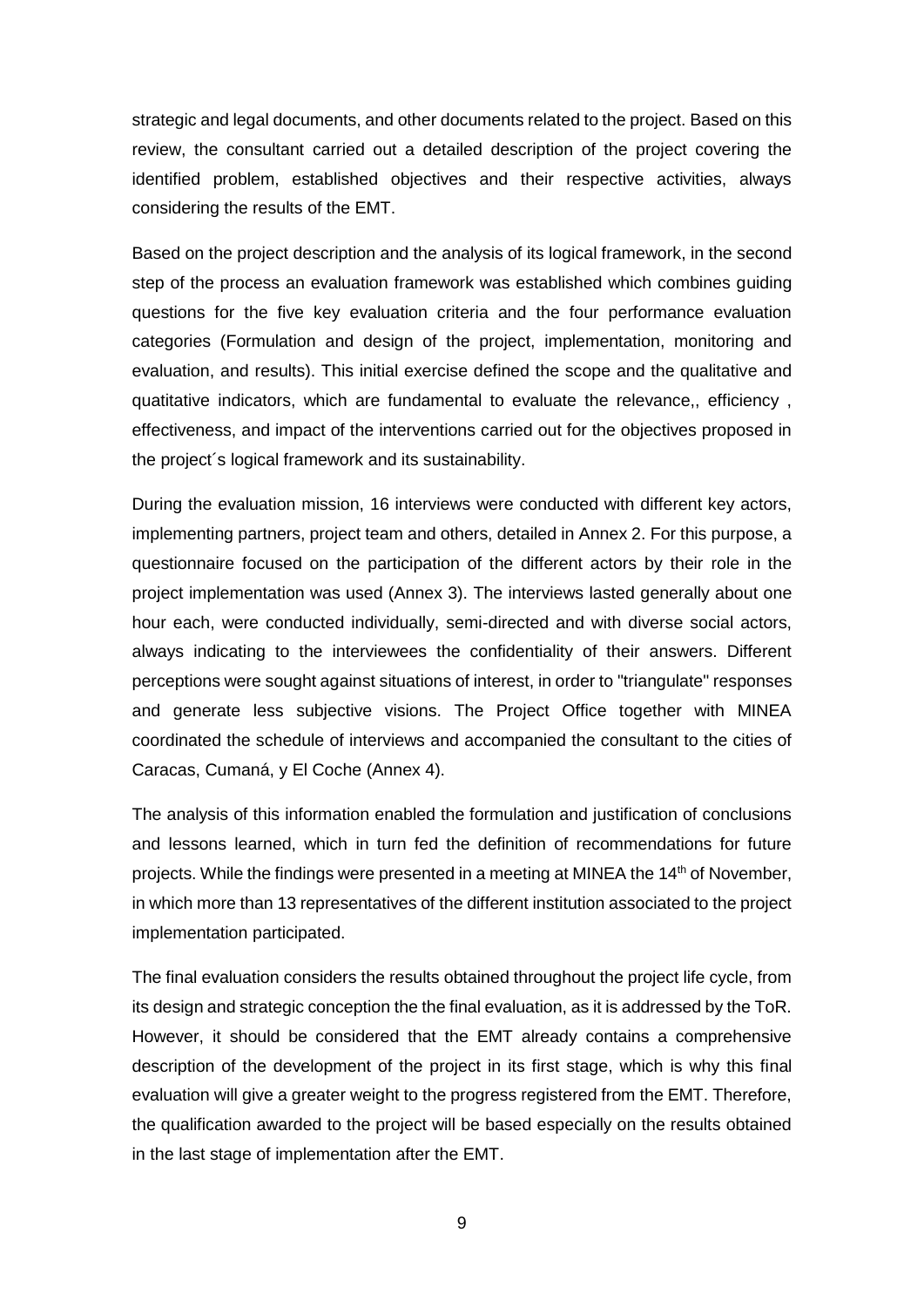According to the UNDP guidelines, the evaluation of the project performance will minimally cover the criteria of relevance, effectiveness, efficiency, sustainability and impact.

#### <span id="page-9-0"></span>**1.3 Structure of the Evaluation Report**

This document is structured in three levels, beginning with this introductory chapter to the evaluation and its methodological process. A second level, covering chapters 2,3 and 4, presents the evaluation results for each stage of the project life cycle:

**Concept and Design:** Logical framework, assumptions, risks, indicators, Budget, country context, national ownership, stakeholder participation and replicability.

**Project Implementation**: Approach, stakeholder participation, quality of implementation of institutions involved, financial planning, monitoring and evaluation during implementation.

**Results and sustainability:** Effects, impacts, catalytic effect of results achieved, their integration with other UNDP priorities, as well as their financial, socio-political, institutional, governance and environmental sustainability. The main findings and analysis of the evaluation are summarized in the three final chapters, presenting conclusions, lessons learned and recommendations.

**Acknowledgments**: The evaluator would like to thank the personnel and authorities of the MINEA, UNDS and project partners, for the delivery of valuable information, and for all the support received for the EF. Especially to the engineer Renzo Silva, Deputy Minister for the Environement, and the economist Olga Perez, Protect Director. Also, I would like to thank Yorlandis Chiquito, Carolina Fernández, y Yamel Pérez for their support, coordination and companionship during the mission in Venezuela.

#### <span id="page-9-1"></span>**2. PROJECT DESCRIPTION AND DEVELOPMENT CONTEXT**

The Project implemented by the UNDP is under national execution of the Government of the Bolivarian Republic of Venezuela, currently represented by the Ministry of Ecosocialism and Water (MINEA) through the General Direction of Territorial Management of the Environment. The Project officially started in August 2011 and continues to date.

The EMT was executed in June 2013, shortly after the MINEA requested a 24-month extension in the project execution period, which was finally granted an additional 16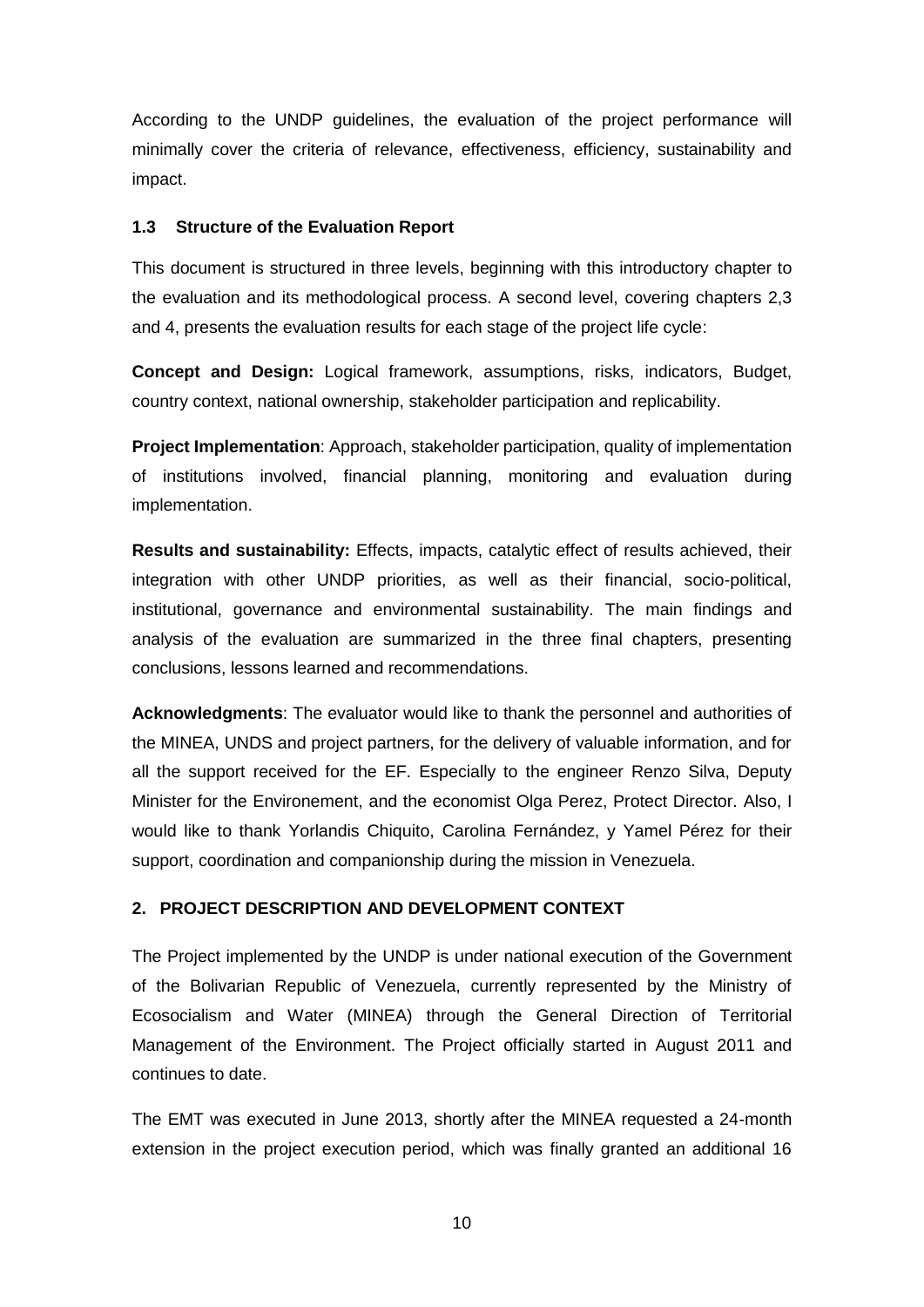months. Throughout the project period, eight different Ministers have been in charge of the country's environmental institutions.

The forecast total cost for the Project is US\$23.545.500, of which US\$7.445.455 is from the GEF grant (US\$100,000 for the preparation of the project through a PDFB<sup>1</sup>, and US\$7,445,460 for the execution of the project), and US\$16,000,000 is from co-financing. Until the midterm evaluation, only US\$ 30.832 of the donation had been used, while an additional US\$ 84.530 are committed by December 2013.

#### <span id="page-10-0"></span>**2.1 Problems that the Project aimed to address**

Venezuela is one of the world´s 17 megadiverse countries, in fact, it has been placed number  $9<sup>th</sup>$  in this ranking. Furthermore, it has a wide range of regions that shelter a wide variety of ecosystems, where at least 117 thousand species (9 per cent of the total species described on the face of the earth) have been recorded. Therefore, wealth in biodiversity constitutes one of the important national heritages with the potential to generate sustainable wealth to the country.

A big portion of the country's extraordinary biodiversity is protected in its SPV, as well as in other protected areas such as Refuges, Sanctuaries and Wildlife Reserves, Biosphere Reserves, Protecting Zones and other protection categories. The protected areas of Venezuela offer very important environmental services to the population, for example, that they generate water for 80 per cent of the population, which provides water sources for the generation of hydroelectric energy, and their vegetation cover serves as a buffer against possible natural disasters

The project is located in the coastal zone of Venezuela, which covers 168,054 km<sup>2</sup> (59,269 km<sup>2</sup> of land area and 108,785 km<sup>2</sup> of water area) and is equivalent to 9.8% of the country's total area. Within this area there are 91 ABREA, of which this project prioritized a total of 49 that are located in the coastal zone, which cover and area of 5,6 million hectares.

Venezuela has declared a wide variety of areas under special administrative regime (ABRAEs) throughout its national territory, to which different categories of protection and use are designated, however those concerned in this project are those related to the conservation of biodiversity in the marine and coastal zone. Particularly, 23 areas which

-

<sup>1</sup> Only US\$60,000 was used, the remainder was co-financing. Of this money US\$25,000 was used for the external consultant who wrote the project document and the remainder was spent on logistics.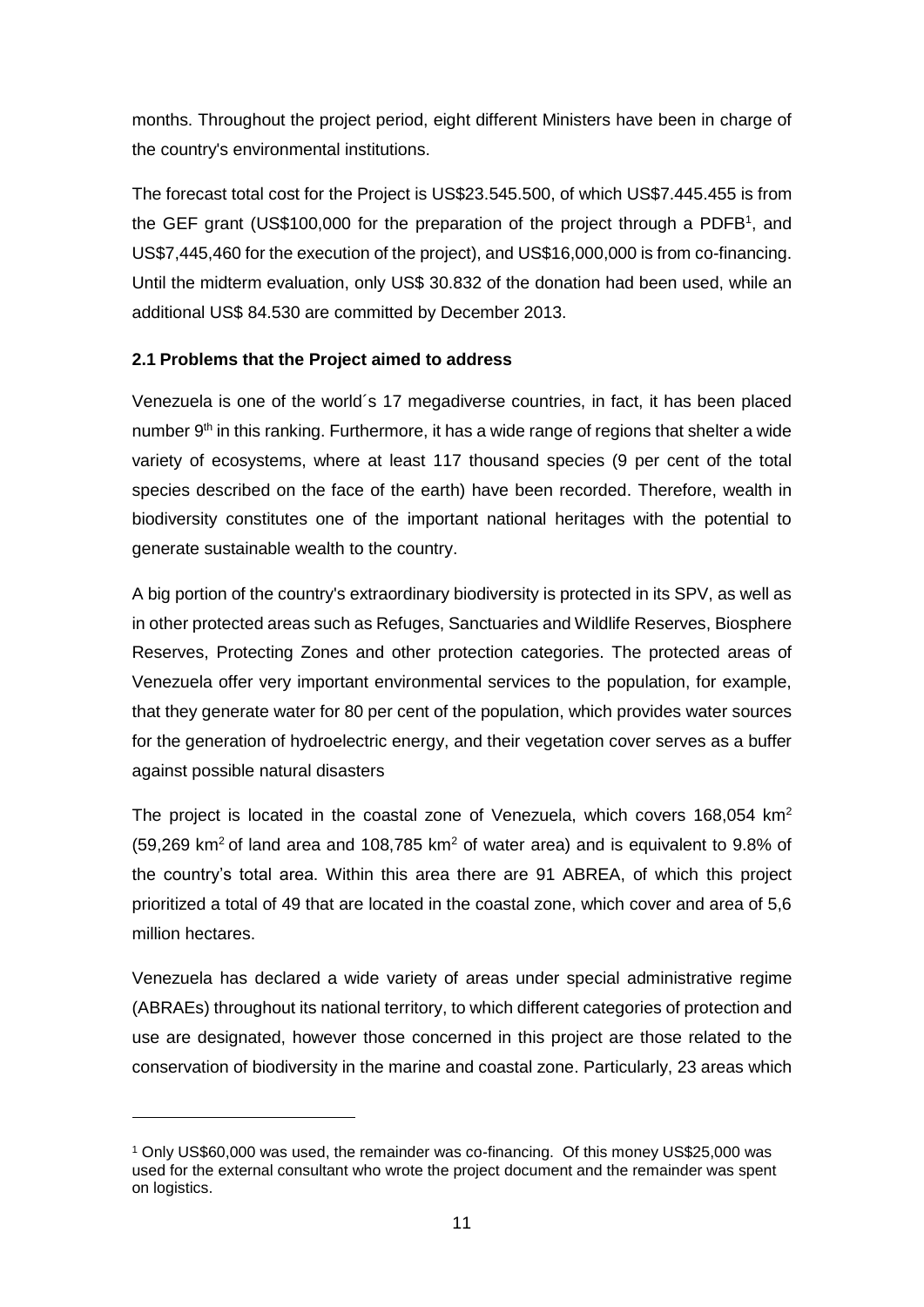cover 1.6 million hectares and are under strict protection, scientific, educational, and recreational categories; and some of the 38 protected areas with regulated use.

Although these areas are protected, their management presents serious difficulties that put at risk their biological diversity, a very important national and heritage, and at the same time a potential source of income. Among the threats that natural ecosystems face, which justify the development of this project, are: urban growth, petrochemical exploitation and processing, development of tourism activities, agricultural activities, construction of infrastructure, dumping sewage in the sea, maritime commercial activities, mining enterprises and the exploitation of aquatic fauna.

#### <span id="page-11-0"></span>**2.2 Immediate objectives and project development**

This Project, which original duration is four years, received funding under the premise of strengthening the APMC System of Venezuela. However, as indicated in the EMT, this system did not exist at the beginning of the project, so rather than strengthening it, the basic proposal is to enable conditions for the articulation of such System. In particular, the project mainly focuses on :i) the generation of technical inputs - measurement and monitoring, and geographic information systems - of the Venezuelan marine-coastal region; ii) implementation of the MCPA system - considering its regulatory framework, coordination mechanisms and Master Plan; iii) elaboration and / or updating of management tools (PORU) for existing MCPAs, considering co-management agreements with communities; v) Preparation of a Financial Plan for the System and for individual APMCs, taking into account increase and income diversification ; and vi) Capacity building for the management of financial resources .

According to the Project document, its overall objective is to ensure the existence of an APMC network, which is both operationally and financially efficient and includes representative areas of biota and key ecosystems, in line with existing needs and conditions, as well as considering priorities for local, regional and national development. In order to achieve the Project objective, the following partial results must be achieved:

Outcome 1: Improved institutional, legal, and policy framework, and operational capacities developed for the effective management of Marine and Coastal Protected Areas (MCPAs).

Outcome 2: PA supervisors have access to tools and instruments for the management, design, and declaration of expansion of the PAs within the marine and coastal area.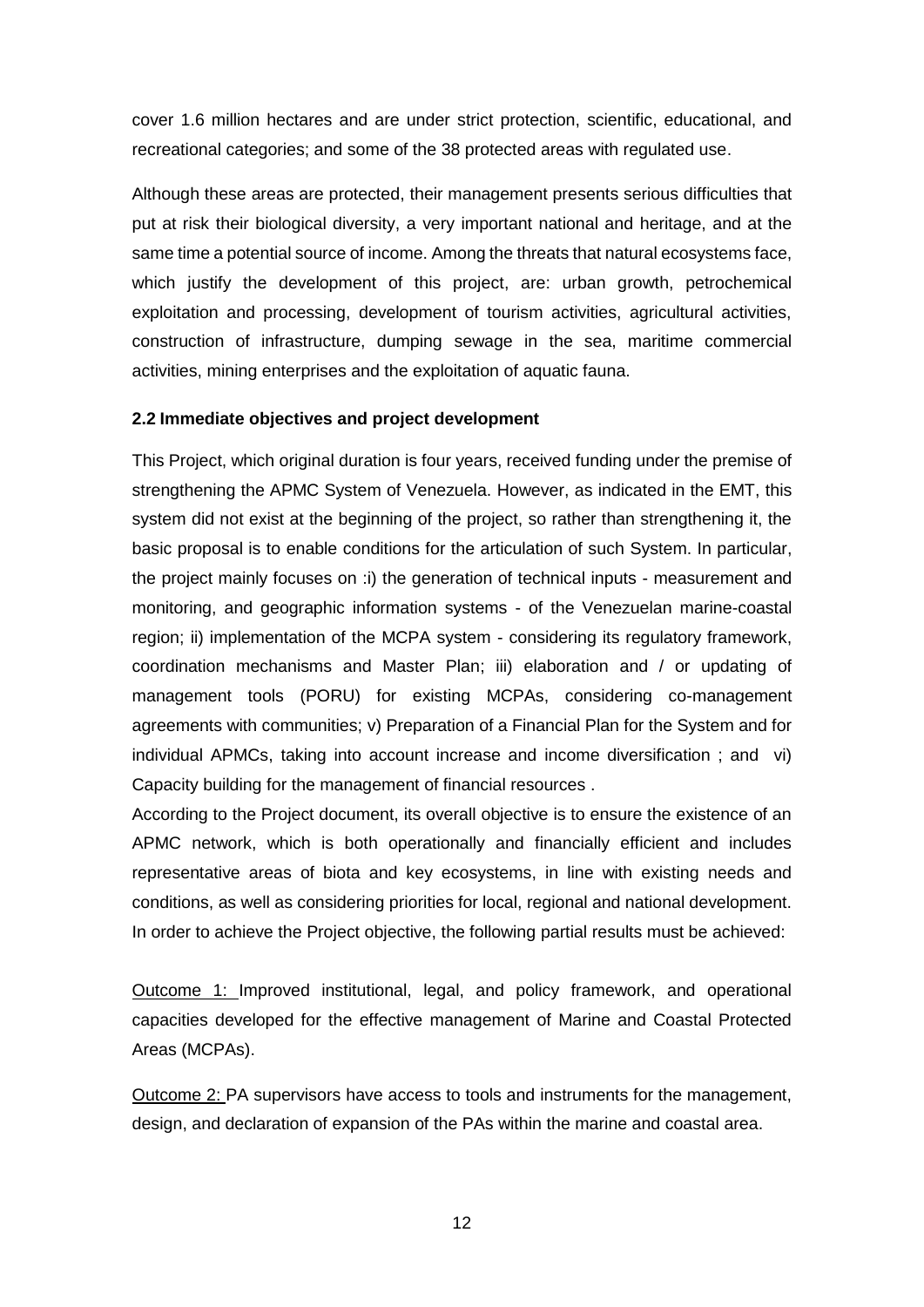Outcome 3: The MCPA System is supported by an efficient and sustainable financial system and by the increase in revenue.

Outcome 4: Project management.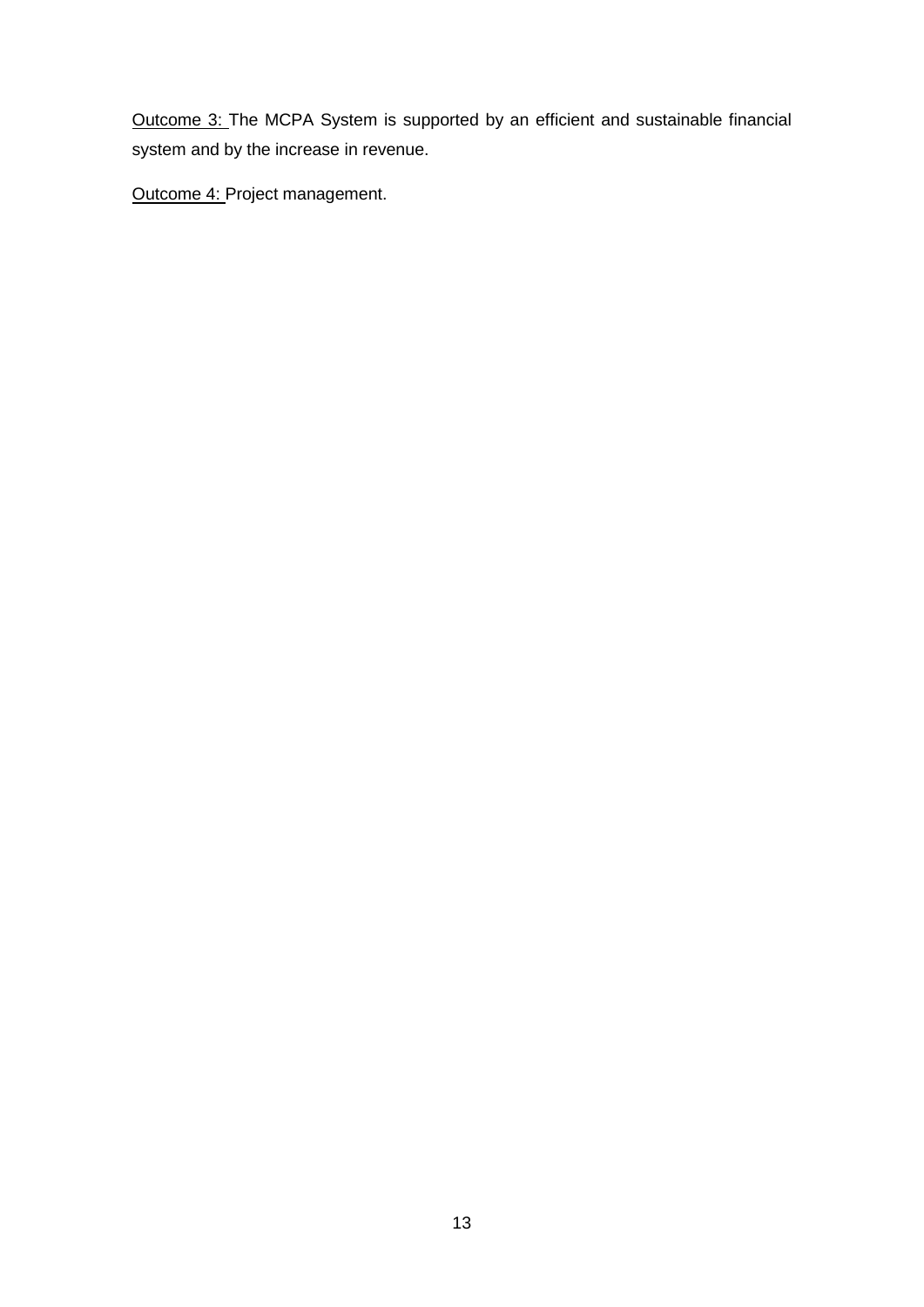#### <span id="page-13-0"></span>**3. PROJECT DESIGN**

#### <span id="page-13-1"></span>**3.1. Conceptualization**

The PRODOC shows insufficient information to describe in general terms the legal, institutional, environmental and productive framework of the ABRAES in the coastal zone of Venezuela. It also briefly describes the global importance of the country's biodiversity, its main conservation objectives, and the problems and threats it faces.

In general terms, the design responds to the areas of interest and political priority of the national authorities. The four outcomes that are expected to achieve, respond to the standards, practices and thematic orientations that are normally found at the international level in the design of projects focused on strengthening national systems of protected areas.

Regarding to its formulation, there is a conceptual weakness particularly in the first result, aimed at improving the legal, institutional and policy framework.

The expectation of having an impact on the current institutional environment and regulatory framework, is somewhat forced, and does not present a concrete proposal of change that guides the execution of the result. The Master Plan for the Development and Management of the Coastal Marine Protected Areas System, which is proposed as a strategic territorial planning tool, yet, is not a binding instrument nor is it recognized in national legislation. Although not a normative tool, the Master Plan aims to guide the planning and management of the APMC, seeking to link the policies and actions of the entities and administrative bodies of the different categories, articulating the instruments of territorial organization.

Consequently, this result places a greater priority on the need for information and monitoring systems, which can also be argued as tools, and consequently could be better accommodated in Outcome 2.

Another aspect particularly weak in terms of design is related to Outcome 3 on financial sustainability. It is first assumed that a system exists, and it promotes the creation of a financial planning tool for a system that does not exist. Thus, the tools proposed are not binging, and are out of phase with the institutional context in which the ABRAE operates. Furthermore, it is not analyzed the nature of the institutions, and the real possibility of influencing changes that generate the conditions to implement financing mechanisms. It does not specify the conceptual framework that supports it and what would differentiate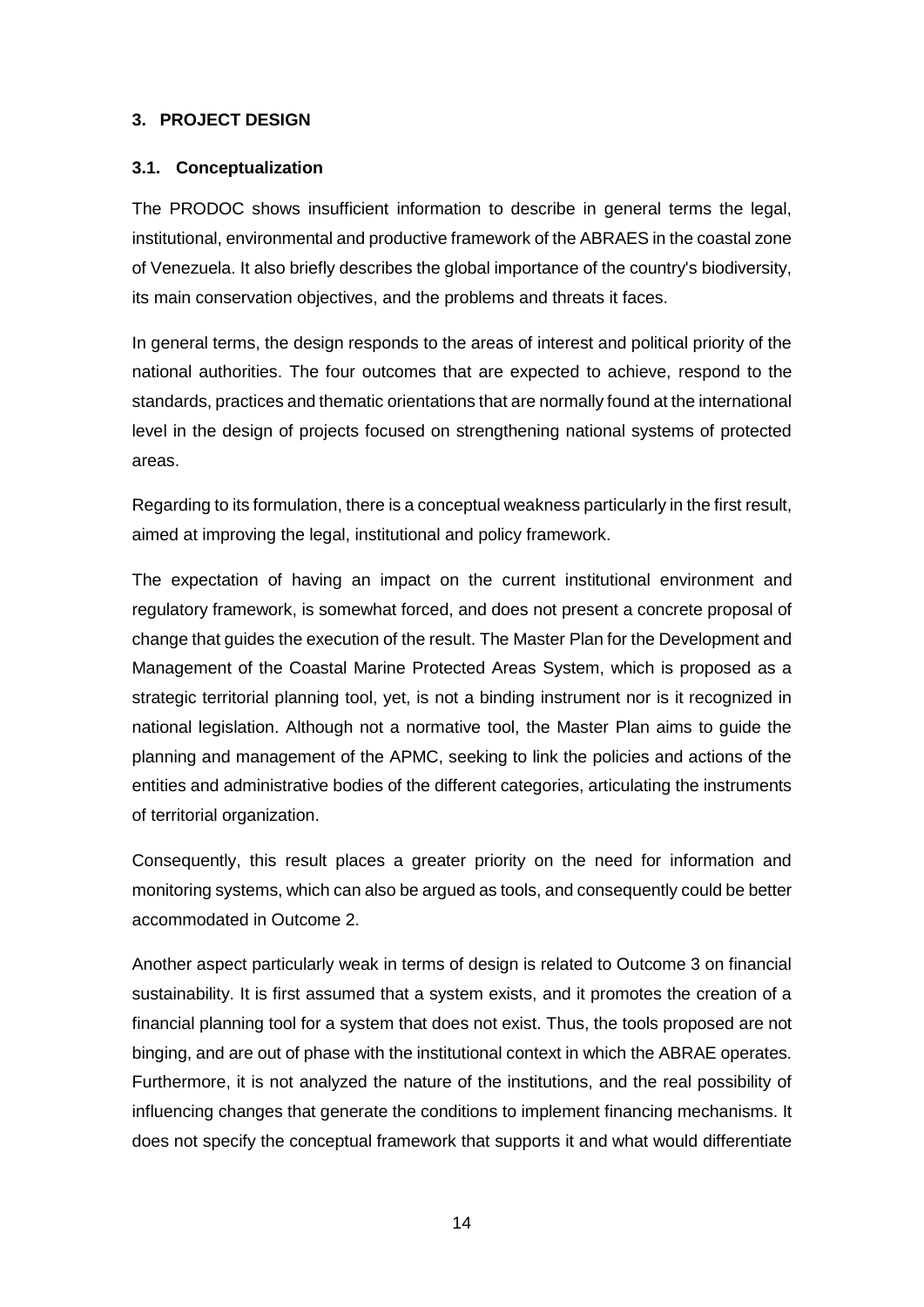it from a similar result that was proposed in another project financed by FFAM and executed by INPARQUES, which closed a year ago.

Among other relevant aspects, in which it is considered that the PRODOC presents some weaknesses as a guiding instrument of the project, the following can be mentioned:

- i) The project's path towards the achievement of global conservation objectives is not clearly specified. The way in which the products are presented does not clearly show the connection and sequence between them in order to achieve the desired results and objectives.
- ii) It departs from an erroneous assumption related to the existence of a national system that links all the ABRAE, and that would allow an institutional platform for the execution of the project.
- iii) Indicators for the outputs of activities are not included, meaning that it would be difficult for a reader who is unaccustomed to their use to link it to the indicators of results to which they belong.
- iv) It is complex for projects funded by the Global Environment Facility, to aims to achieve changes and modifications in the institutional or legal framework of the country .
- v) The complexity related to the political and institutional context for the successful implementation of the project was underestimated, particularly in terms of institutional transformation and restructuring that resulted in high turnover of key personnel.
- vi) The teams that configured the project document did not participate in the next phases of this project. In addition, protocols and processes are not generated to address the risks identified for project implementation, particularly those related to institutional instability and personnel rotation.
- vii) The learning of the recent GEF portfolio is not capitalized in terms of the administrative - financial execution modality. The direct execution modality is expected to strengthen the national institutional framework on its own, but there are no specific strategies or investments aimed at strengthening this capacity for implementation.
- viii) The definition of performance indicators and overall objective were very ambitious, given the basic conditions and complexity inherent in mobilizing multiple institutions.
- ix) Weak relationship, with other projects of the FFAM portfolio, although they were closely related in their different components.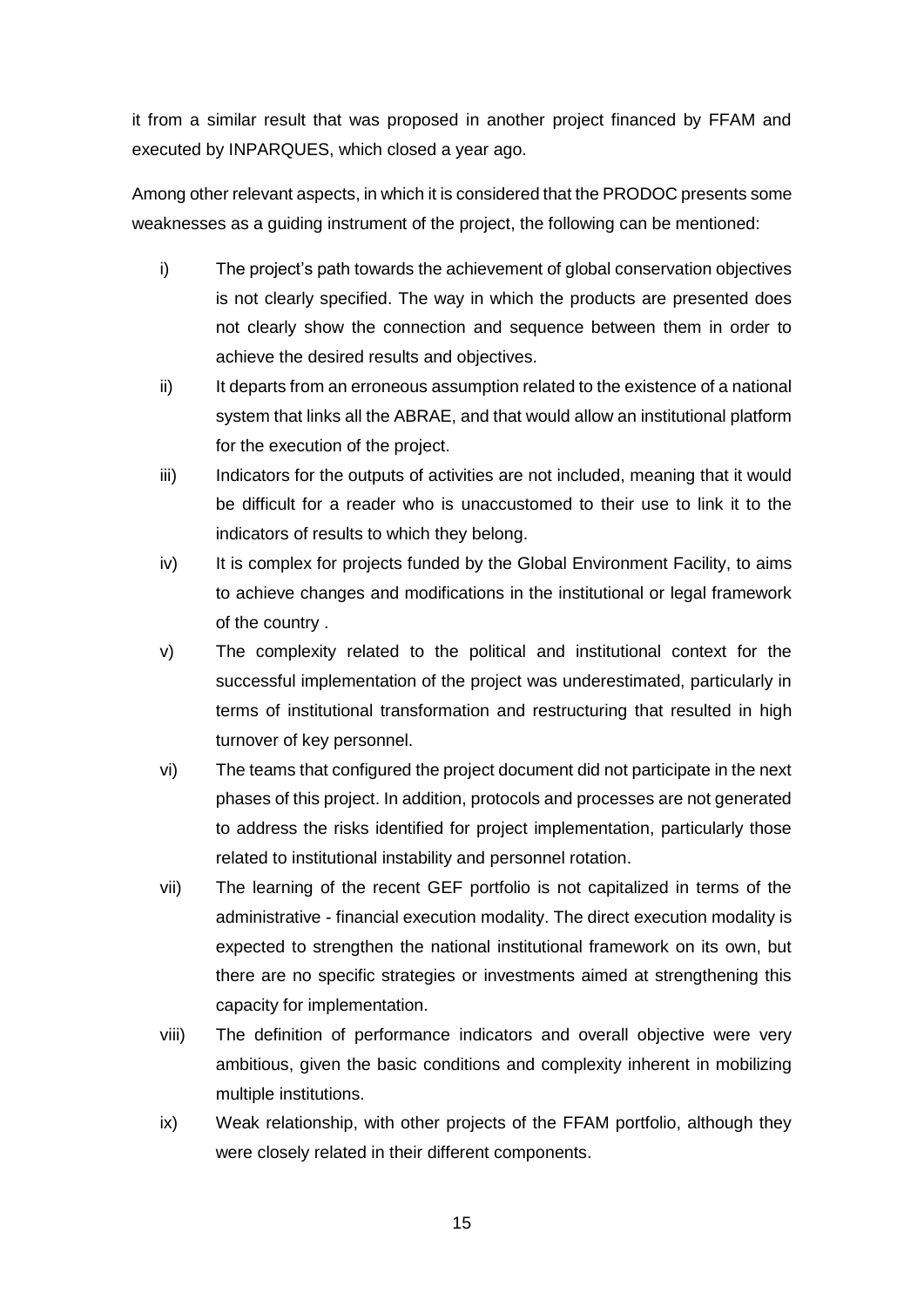#### <span id="page-15-0"></span>**3.2. National ownership**

The preparation of PRODOC lasted 24 months from the request of the donation in December 2008, until the submission of proposal in November 2010. The project was approved in a record time for the GEF standards, since its approval took only two months. It is estimated that its rapid approval was due to the high relevance of the project to the GEF mandate and its strategic operations.

Another important element was preparing a Project based on the consultancy process and support in technical information. It was reported that for this process 12 workshops and meetings were held during 2009, in which 223 professionals and technicians from 53 organizations (including universities and research institutes) participated in a total of 2,174 hours of work.

According to the interviewees, the design of the project had a broad stage of discussion and involvement of the national authorities. Unlike other experiences, in the design of the project it was proposed to invest in a process of participatory planning that assures an early involvement of the implementing partners. However, even though the PRODOC was fully known at the managerial level, the high turnover of technical personnel and the lack of communication and induction systems could have caused the new authorities not to have sufficiently appropriation of the project and to say that they did not know the PRODOC.

#### <span id="page-15-1"></span>**3.3. Relevance**

Starting from the international to the national framework, the project is coherent with the Biodiversity Convention, since one of its objectives is to improve the management efficiency and to improve the sustainability of the National Systems of Protected Areas. Likewise, it is in line with the mandate of its financial mechanisms (GEF), which seeks to strengthen the institutions responsible for the management of protected areas, understanding that this would lead to the achievement of the overall conservation objectives of these areas. The project is also consistent with the mandate of the Implementation Agency (UNDP), whose objectives include Sustainable Environmental Development, which precisely one of its pillars is the conservation of biodiversity.

The project was and remains relevant to the institution, and clearly responds to major national policies and institutional priorities. It could be said that there is relevance to the overall policy framework, if it is considered that it is defined by the Constitution and Development Plans, the Coastal Zone Management Program, the Biodiversity Strategy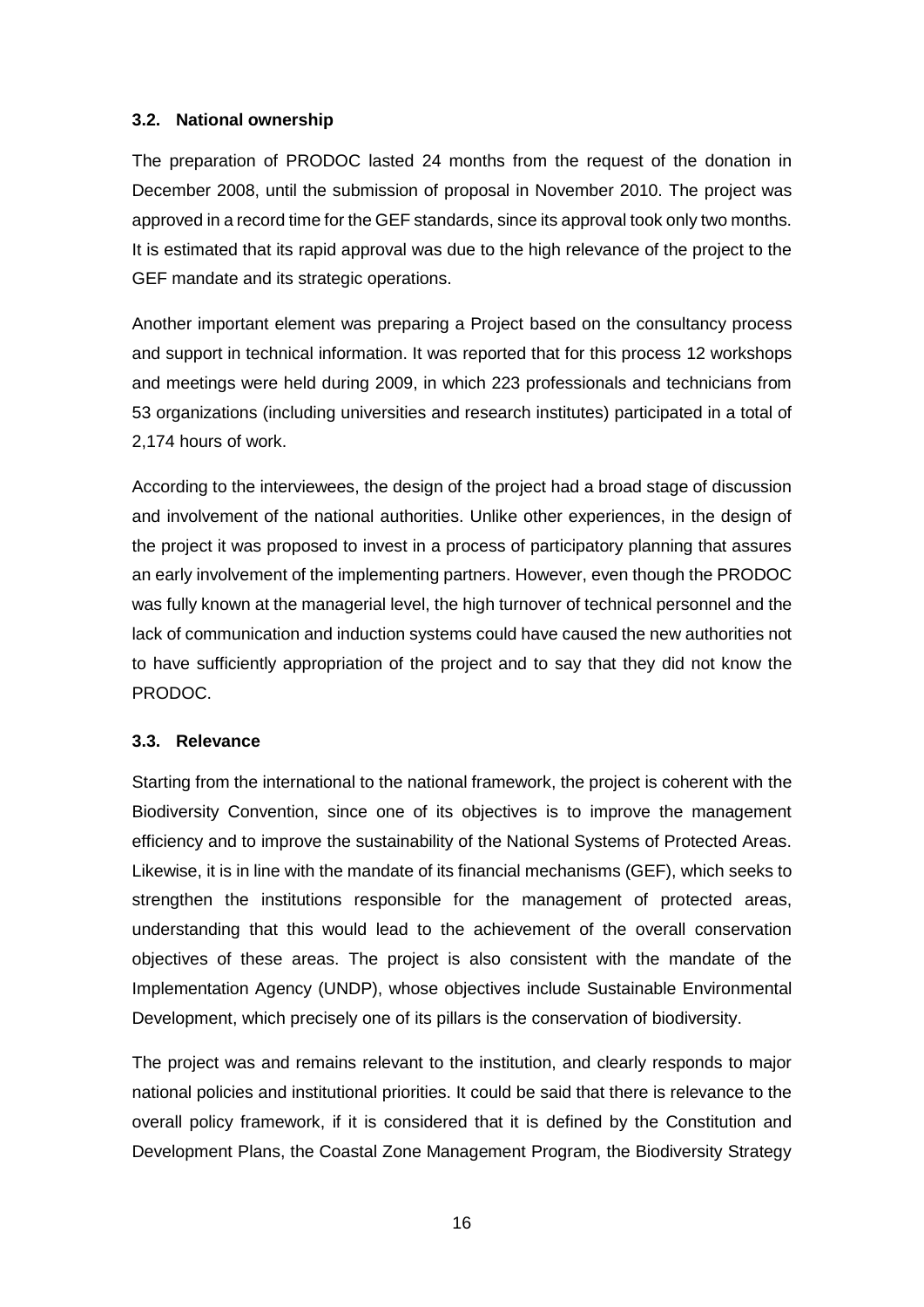and the Existing Legal Framework. Possibly, the project is more relevant to the national context today, than 6 years ago when it was originally conceived.

The EMT mentions that the project did not always have the same relevance and significance for national actors, possibly because those who participated in its design did not continue to be linked to the institutions or the project. However, this reading should be more careful, considering that during the implementation period there were at least 9 ministers, and three structural reforms that generated instability in the MINEA. While it is recognizable that there were periods where the project has not achieved sufficient recognition and political priority, it is also true that in other periods as is the case today, the project enjoyed support at the highest level and clear institutional endorsement.

As mentioned above, it is highly sensitive to projects funded by the Global Environment Facility, and in general by any donor or international donor in Venezuela, that seeks to achieve changes and modifications in national legislation or at the level of the competent institutions. For this reason and by mutual agreement between AI and the country's authorities, it was agreed to modify the original scope to adapt it to the creation of proposals, technical documents and other inputs that can support the authorities in their decision-making processes.

#### <span id="page-16-0"></span>**3.4. Comparative Advantage of UNDP as implementing agency**

The comparative advantage that UNDP can offer is its ability to execute complex projects in highly dynamic environments, combining a global perspective with specific knowledge of national implementing partners. There are very few actors in multilateral or bilateral cooperation currently operating in Venezuela, particularly in subjects related to protected areas and conservation of biodiversity. In this regard, it is highlighted the potential of the UNDP to generate synergies and relation with other GEF portfolio projects, both in Venezuela and in the rest of the region.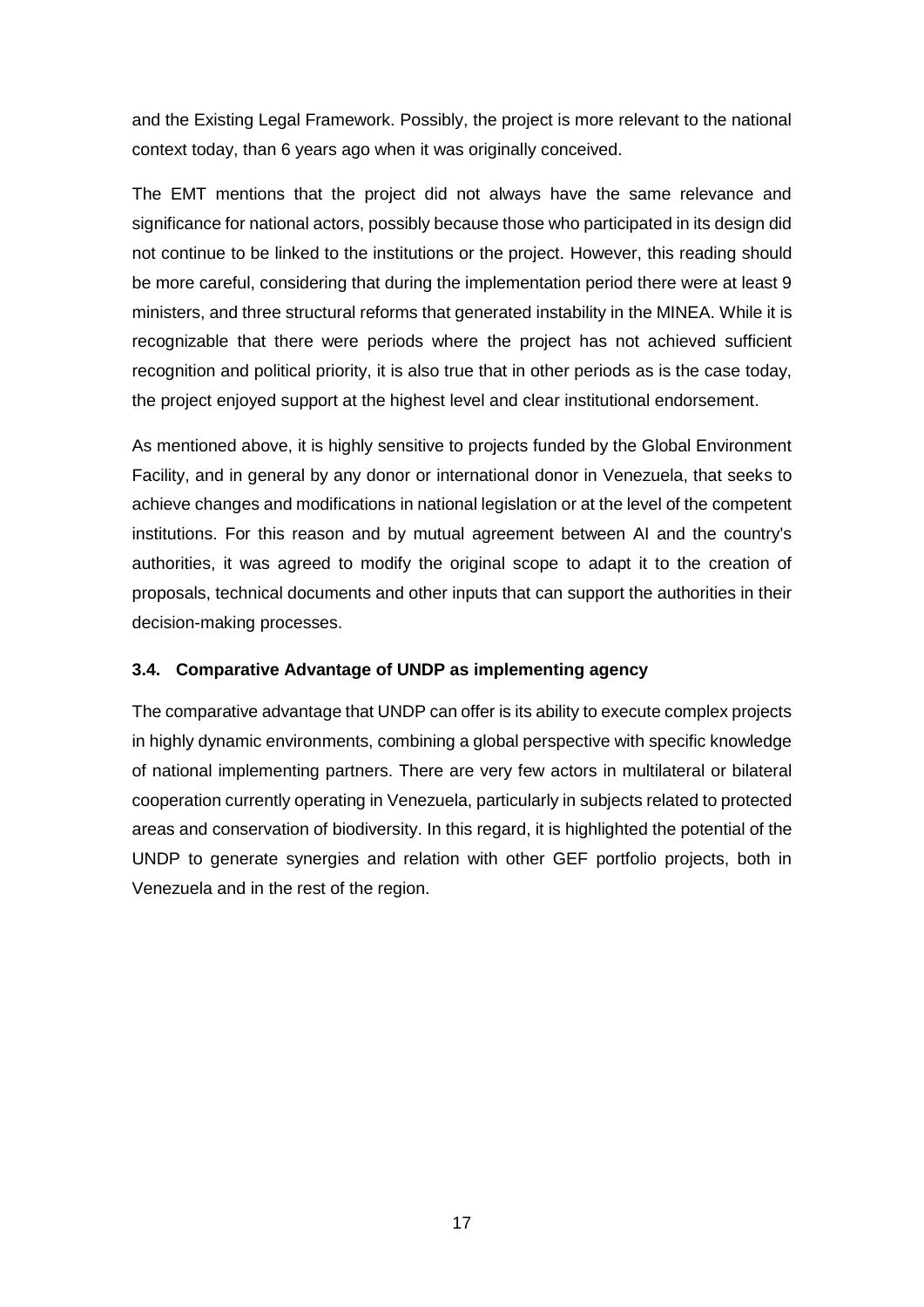#### <span id="page-17-0"></span>**4. PROJECT IMPLEMENTATION**

In the first stage, the lack of political commitment and appropriation of the project at the highest levels of MINEA is mentioned, which, together with the high rotation of authorities, did not allow to define key definitions and institutional decisions regarding the scope and focus of the results, and project products. As a result, as of July 2013, only US \$ 30,831 (0.4 percent of the total GEF donation) had been executed.

After the EMT the project received a major boost, thanks to greater political commitment, greater managerial capacity of the technical team, and change in the direct implementation modality. This boost however met a major obstacle at the end of the year 2014, and through the year 2015, when a period of structural reform of the Ministry of the Environment begins, forming three different institutions in a year.

It is only since March 2016, and under new leadership, that the project recovers its pathway and demonstrates significant implementation capacity.

#### <span id="page-17-1"></span>**4.1. Adaptive management**

The project has two clearly defined stages, both before and after EMT. The first stage had a practically null level of execution, only a fraction of the committed resources were executed and there was a real risk of early closure of the project. Despite this, a comprehensive review of the project was not requested, which could have improved the sizing of the products and the expected results, and reviewed those aspects that showed a low relevance or appropriation by the national authorities. Of course, this alternative would have a significant impact on waiting times and finally there was a risk that the proposal would not be accepted.

Consequently, there is little to be said about this first stage in addition to what is collected in sufficient detail in the EMT, so this final evaluation will have a particular focus on the second stage of the project, which is where it practically concentrates the totality of activities and products executed.

The second stage is characterized by a significant improvement in the levels of implementation and achievement of objectives, thanks to an increase in managerial capacity and authorities political support. Effectively, various of the EMT recommendation were accepted and gave the expected results, as it is the case of the resource execution modality, which went from the MINEA to the UNDP.

18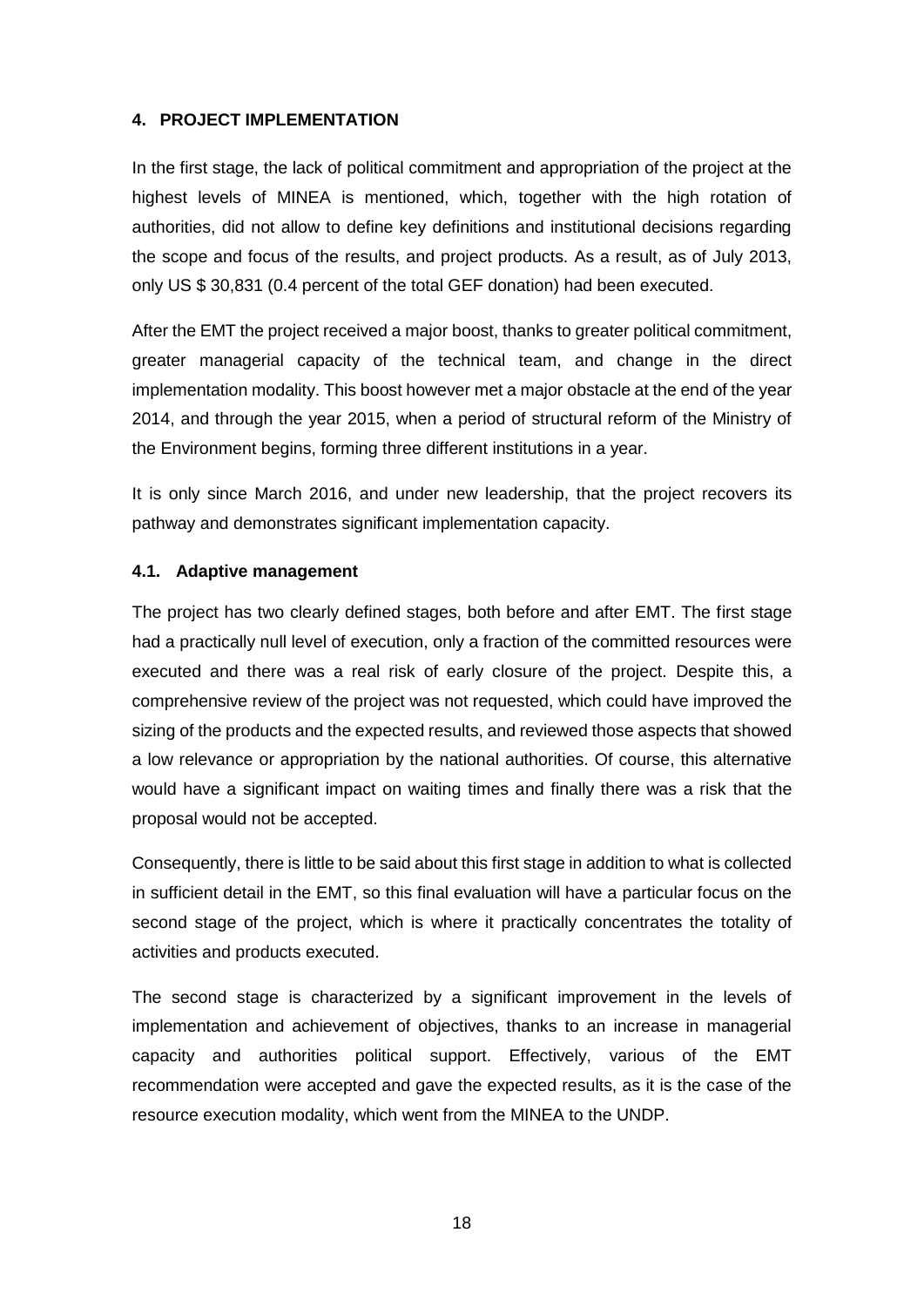At the managerial level, the project planning tools were improved, and decisions were made regarding the scope and expected results of each product. Consequently, some key products were either postponed or not prioritized because they were considered unfeasible within the project deadlines, such as the environmental baseline. Other clarifications regarding the scope of the products also helped to make the project operational, as was the case of products in which the expected result was the change of laws or the promulgation of new Pas when it was objectively possible to develop the documents of the proposal, consultancy and technical inputs for decision makers.

The main barrier encountered for the implementation of the project is the high turnover of directives and key personnel, due to the transformation and institutional restructuring that was accentuated by the political and economic context in the country. This has an impact in a high turnover of key authorities and officials, but also in the structure and operation of the participating institutions. Faced with this, the team demonstrated a high level of commitment to build, from scratch, the institutional backing and political endorsement of the new authorities. With each change of authority, the team had to adapt its planning to the new institutional guidelines and priorities.

The concentration of multiple activities towards the end of the project was the only possible way, to bring the project closer to the expected results. However, this situation has repercussions on the concatenation of products and processes that normally require time to be digested, discussed and appropriated by the institutions. It anticipates the need for an exit strategy and sufficient time to close processes that ensure the sustainability of the investments made.

After the EMT, a two-year extension was requested for the project, which was granted for 16 months. Throughout the report, it is evident that the additional year is today decisive for the sustainability of the investments made, and to ensure the generation of global benefits.

#### <span id="page-18-0"></span>**4.2. Agreements and partnerships with relevant stakeholders involved**

In the first stage, it is mentioned the lack of political commitment and ownership of the project at the highest levels of the MINEA, which together with the high rotation of authorities did not allow the realization of agreements and key definitions to involve the relevant stakeholder.

Given te nature of the most representative activities of the project, as it is the case of the environmental information system and the PORUs, the project execution was highly demanding of coordination capacities and intersectoral work, with multiple institutions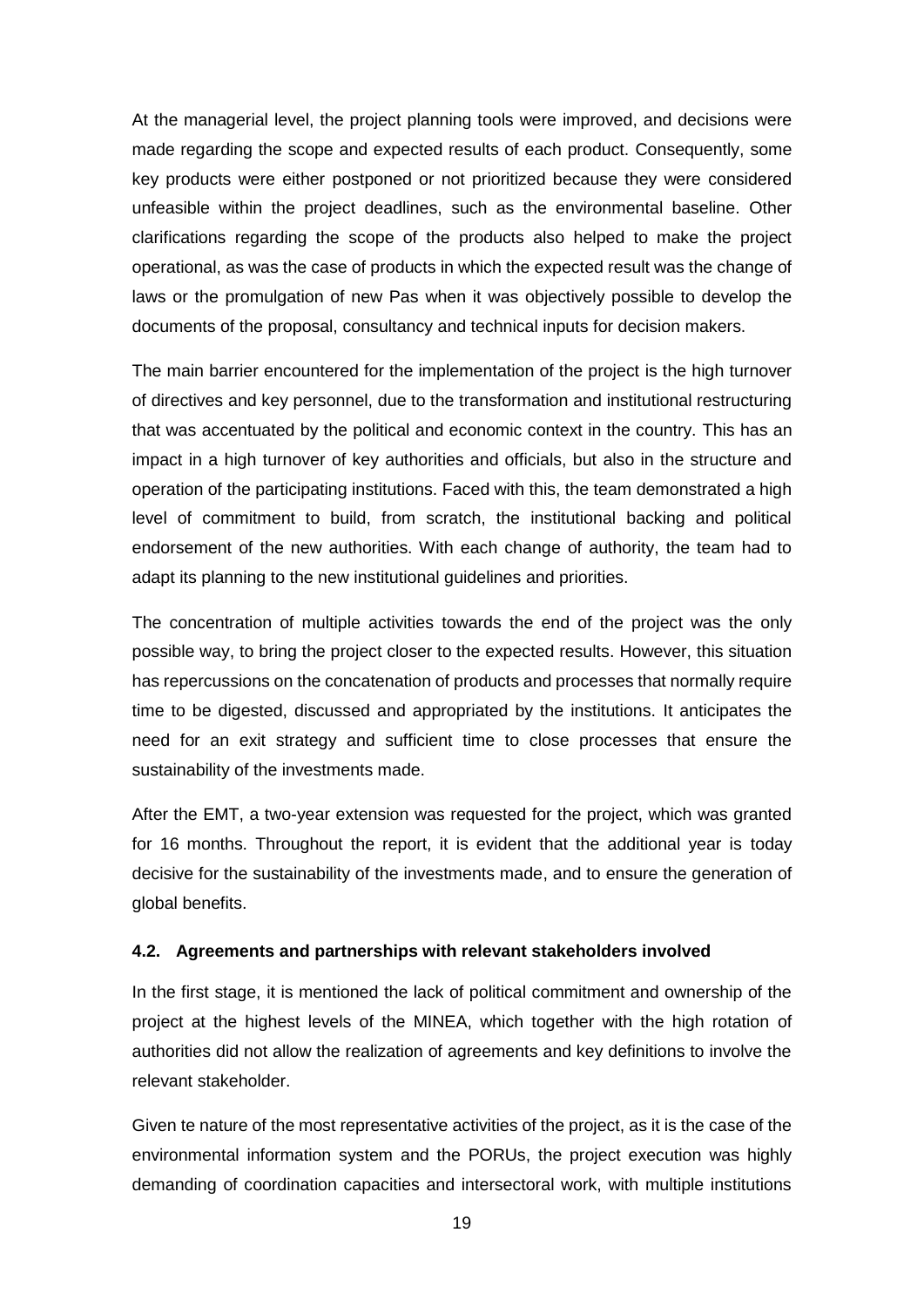operating at different levels of government. Consequently, a critical factor for its implementation was the ability f the team and the MINEA to establish alliances, convoke and mobilize project partners.

According to the interviewees, the project team demonstrated a lot of mystique and commitment to their work. This generated important social capital that allowed it overcome the institutional instability, and managed to call and maintain the commitment of different partners of the project.

From what could be observed during the mission, the commitments acquired by the different key institutions related to the Geographic Information System, have been accomplished or at the in the process of being accomplished. For example, the Room in the 10<sup>th</sup> floor of the MINEA is under development, while the Visualizations Room of the Simón Bolívar Geographical Institute of Venezuela is already operating. In addition, the civil works related to this system are in their final stage and ready to be delivered in the month of December. Finally, it should be recognized that most of the institutions involved in the management of information, operation, safety and security of the real-time monitoring and measurement system in the Coastal Marine Region of Venezuela have participated in the process of developing inter-institutional agreements to operate this system.

Another area of high interinstitutional participation belongs to the management of the PORUs, for which the project is aptly based on a previous existing institutional figure, called the Coastal Zone Working Committee (CTZC), which brings together more than 10 institutions present in the territory. The execution of certain products such as the PORUs through the CTZC, without the need to hire consultants, had repercussions on the empowerment and appropriation of local actors.

#### <span id="page-19-0"></span>**4.3. Monitoring, follow up and evaluation**

Possibly one of the weakest aspects of the implementation is related to the monitoring and evaluation of the project. Certain follow-up milestones established by PRODOC were met, such as the inception meeting, the mid-term evaluation and the final evaluation. However, in general terms it was not possible to verify the existence of a plan, system or tools for monitoring and follow up of the project. Toward the end of the project, a product monitoring tool proposed by the UNDP was registered, but it was more related to monitoring the implementation, rather than the impacts of the products and the activities conducted.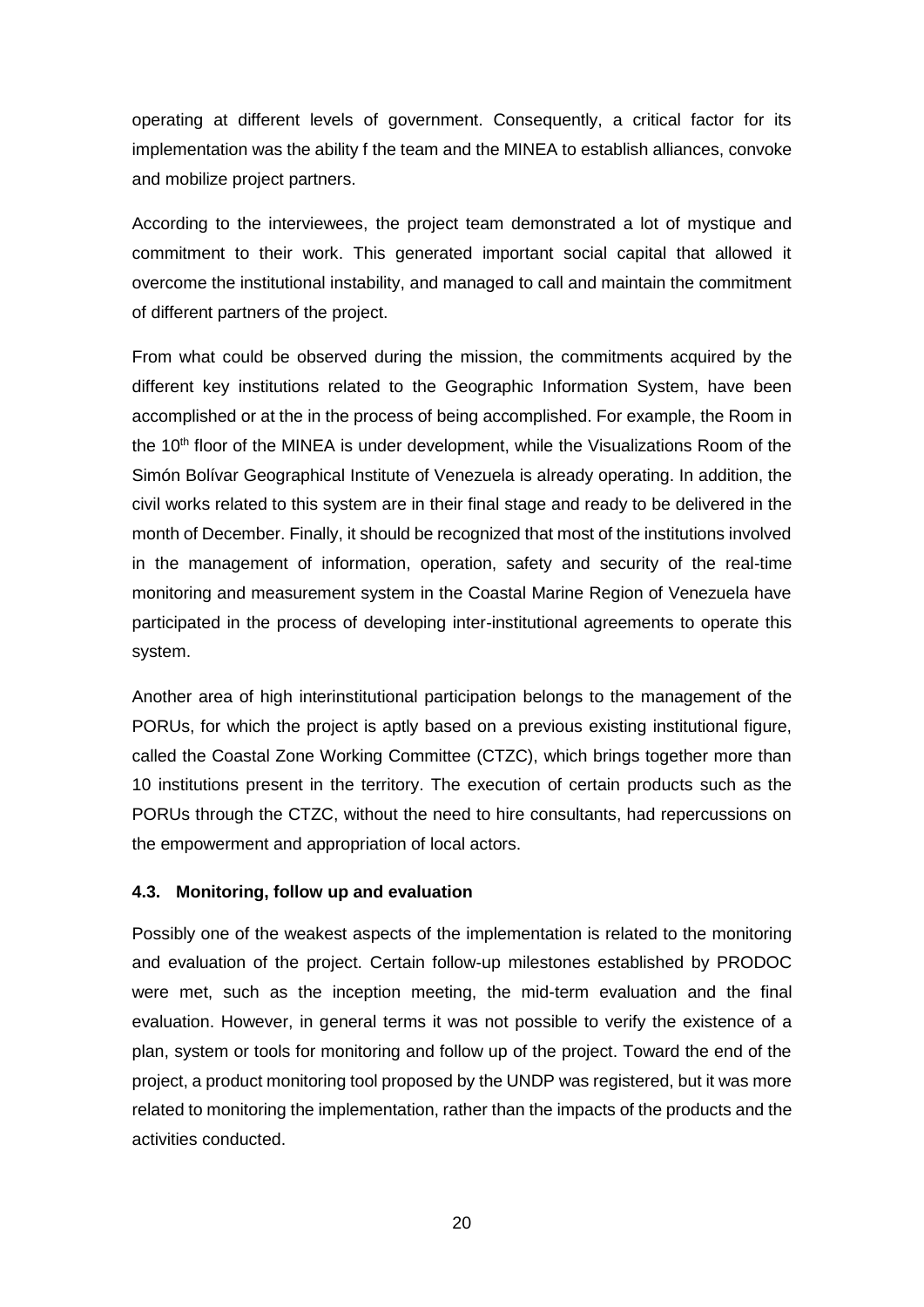Regarding to the monitoring and evaluation tools analyzed, the annual reports practically do not give and accurate account of the evolution of the project indicators, nor do they gather a strategic reflection on how the proposed products and activities bring us closer to meeting the mayor project objectives. Neither the contributions of co-financing commitments by the different partners of the project are included in any instrument. On the other hand, the Directing Committee only operated during the rear 2013, in which 6 meetings were registered.

An adequate document management is not recorded, which becomes more evident at the end of the project, when there are multiple activities that are executed simultaneously and there are difficulties for the orderly delivery of information for this final evaluation. This is greatly hindered by the reduction of personnel, which fell from approximately 15 people in 2014 to the 7 (6 technical and 1 administrative staff) currently operating.

Among the main causes for this performance, it is pointed out that the project did not have enough human resources to carry out the follow up, monitoring and coordination. An example of this is that until the third quarter of 2013 the project only had a general coordinator and another coordinator, but both not necessarily dedicated to it exclusively. However, this situation changed from 2014, when a team dedicated exclusively to the project was created, which is composed of a technical coordinator, three thematic coordinators, a technical assistant, and an administrative assistant.

#### <span id="page-20-0"></span>**4.4. Project financing**

At the end of the mission, an execution of USD 2.7 million is reported, considering that USD 1.5 million are committed in the execution of the project until the end of 2016. If all committed resources would be implemented, approximately 53% of the GEF funds will have been used. Although there is still a considerable amount of resources associated with the project that cannot be executed, according to the MINEA authorities, this is one of the most successful projects - in terms of budget execution - within the recent portfolio of cooperation international. Indeed, it is possible that this project has executed more than the entire GEF portfolio in recent years.

As can be seen in Figure 1, budget execution shows a significant takeoff from EMT, in part thanks to the new modality of resource management through UNDP. Clearly execution is concentrated in the last year of management, particularly from April 2016, reaching its maximum capacity during the last quarter of 2016. This shows that, with the technical and administrative capacities available to the project, the teams reached an adequate work pace just at the close of the project. This leads one to think that, with the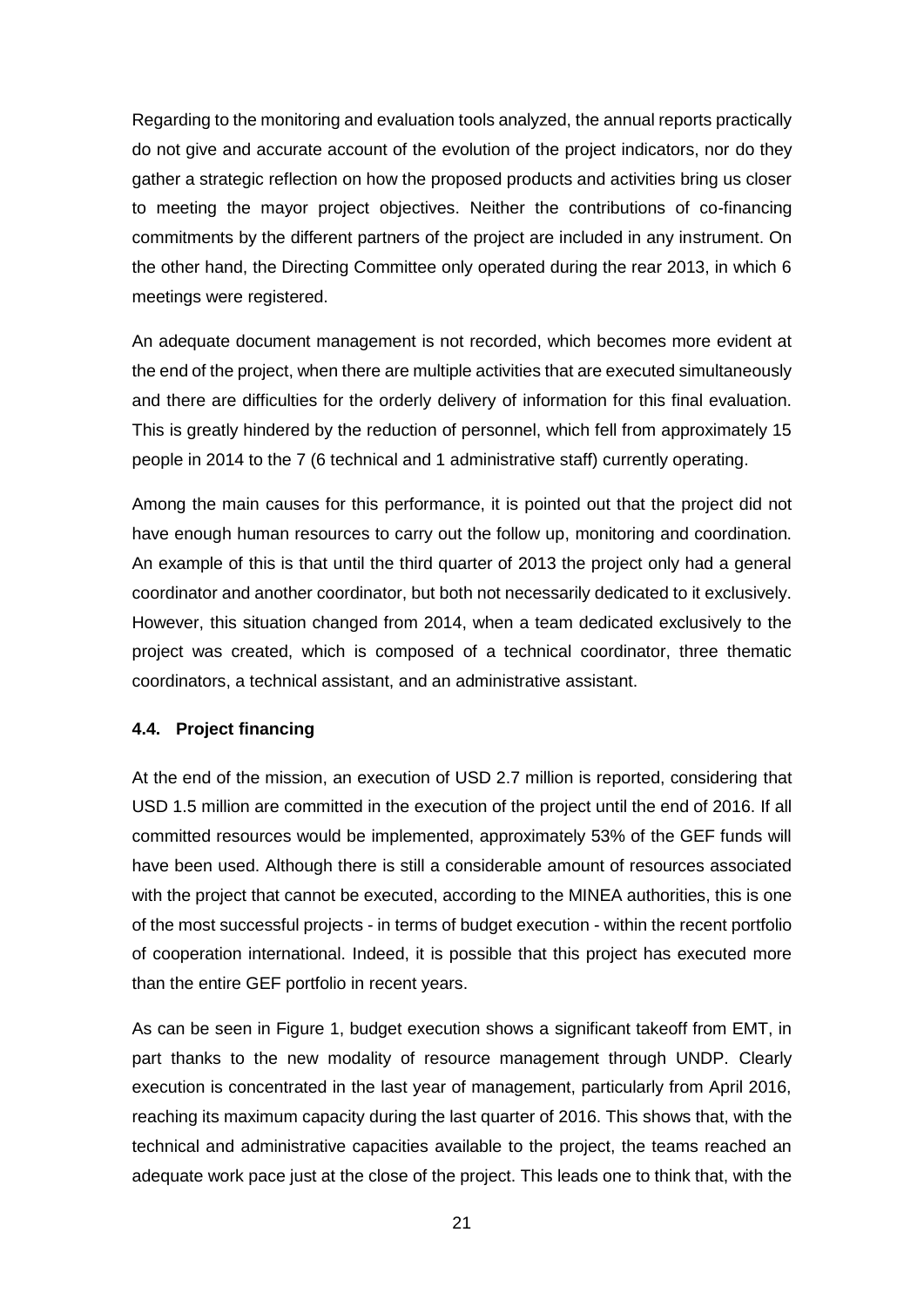current installed capacity, the project could finish executing the remaining balance in a period of no more than 12 months.



Figure 1. Financial implementation of the project 2011-2016

In addition, it should be considered that the exchange rate could be better utilized, since the devaluation of the currency effectively implies that certain items are considerably lower than originally budgeted. At the moment, Venezuela would be returning money to the GEF, while there are important needs to strengthen the ABRAE in terms of equipment, means of transport and technology. Therefore, financial management should also provide responses and alternatives to better exploit the exchange rate and to seek opportunities to finance items that are not necessarily circumscribed in the original commitment but which relate more broadly to the objectives of institutional strengthening of the project.

Likewise, efficiency in the implementation of certain products, such as the PORUs, must be recognized and surely rewarded for the benefit of other results, or emerging needs that come to light as progress is made in the execution. In this case, for example, it was decided to execute the PORUs through the CTZC, instead of hiring external consultants. The resulting product was successful and obtained high appropriation from the related institutions, with an investment for the project smaller than planned.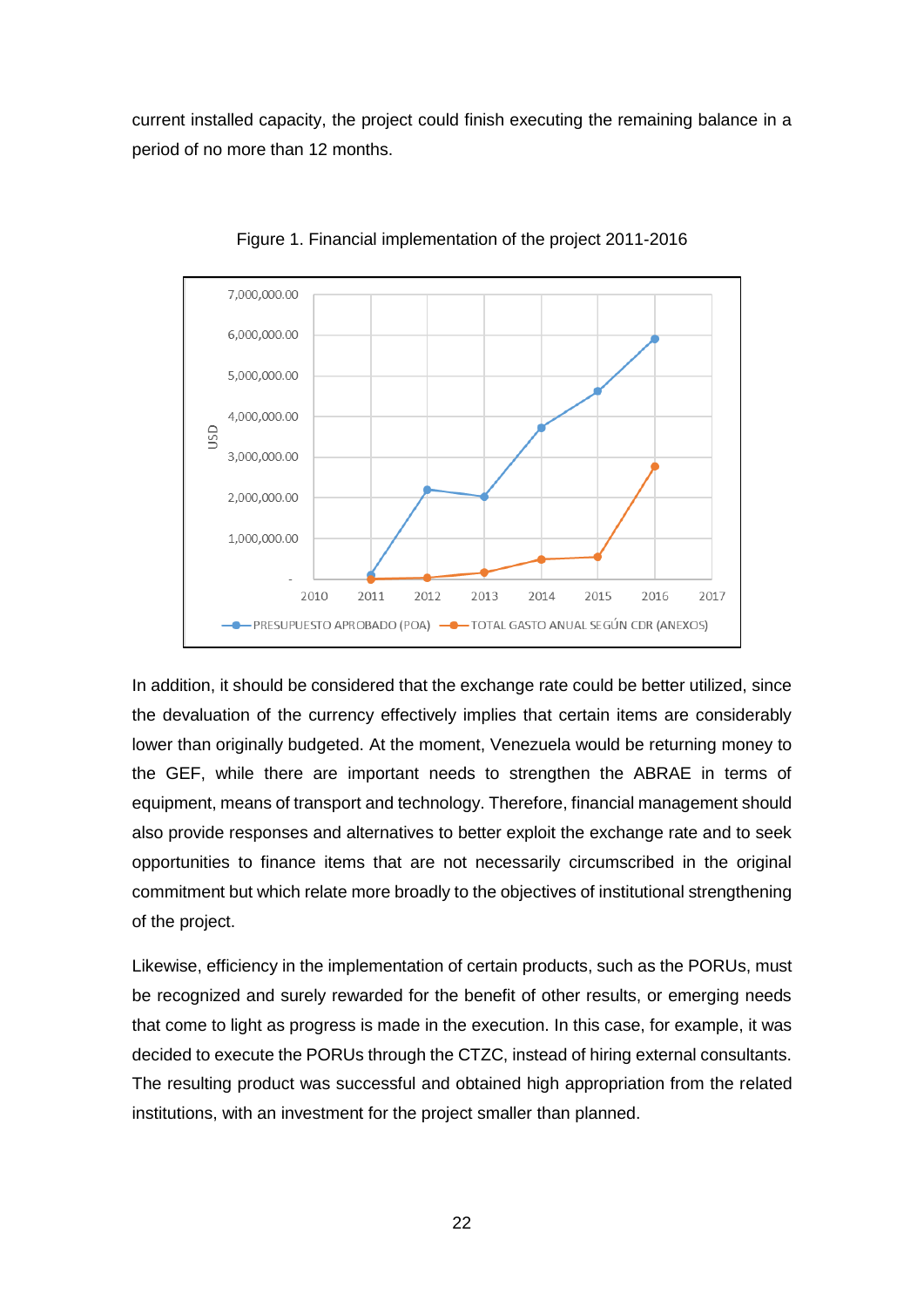As to the specific weight of each result within the total budget executed during the duration of the project (Figure 2), it can be clearly seen that the first result covers 54% of the total executed. This is justified by the acquisition of high-tech equipment for the Real-Time Monitoring System and Geographic Information System, and related works such as the implementation of Digital and Geomatics Visualization Rooms. The second result consumed 39% of the total executed, showing that relatively modest investments aimed at improving the logistics capacity, conventions and workshops of the CTZC, achieved a high return and leveraged the participation of more than 10 institutions for the elaboration of PORUs and the record files for the extension or declaration of new protected areas. The third result hardly executed 3% of the total of the project, being consistently its weakest result, since only a couple of consulting products are presented, with low national appropriation. Finally, the forth result - related to the management of the project - reaches 4% of the total executed.



Figure 2. Share of each Result in the Total Project Execution: 2011-2016

Figure 3 shows the total execution in the period 2012 - 2016 in relation to the original budget allocated to each Result. Results 1 and 2 were the most successful in terms of budget execution, reaching 69% and 61% of the total available resources; while Result 3 only executed 11% of the total available and Result 4 20%. This execution is consistent with the level of achievement of results and impact of the project, as will be seen below.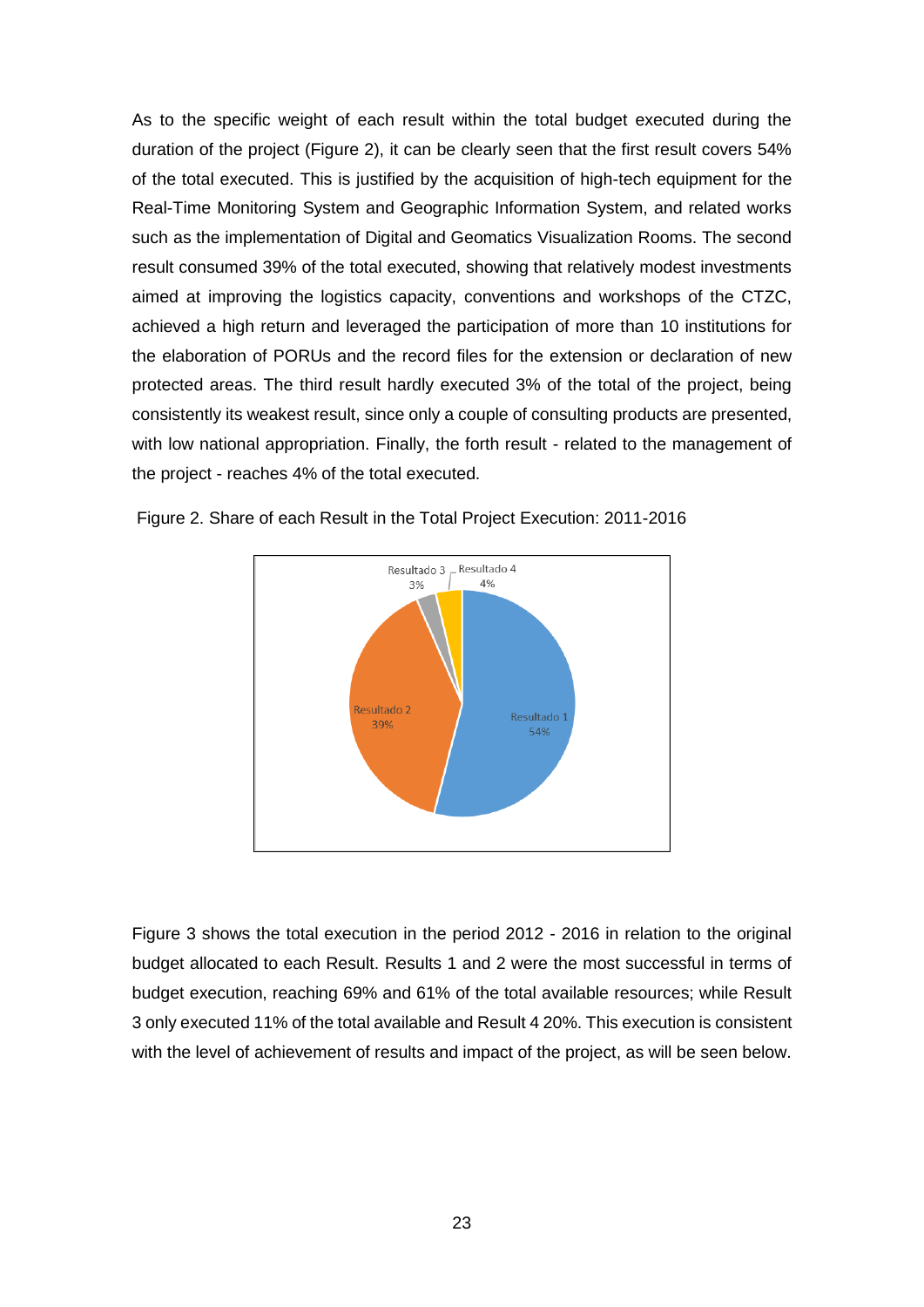

Figure 3. Total donation amount by Result versus resources executed: 2012-2016

Regarding to the contributions of co-financing, these have not been systematized yet. According to testimonies raised, it is possible that in some cases the institutions have even exceeded the original financing commitments, however, the evaluator has not received a report on the matter.

#### <span id="page-23-0"></span>**4.5. Coordination of implementing agency (PNUD) and executing agency (MINEA) and operational aspects.**

During the first stage, prior to EMT, the relationship between AI and AE was particularly competent by the financial management of the project. During 2011 the UNDP experienced a drastic reduction in personnel, which changed its management modality, leaving full execution to the executing institution. The MINEA in turn assigned the financial management to SAMARN, an agency attached to the ministry, but with greater operational autonomy. In practice, SAMARN failed to adapt efficiently, which contributed to serious delays in the implementation.

Additionally, according to the EMT, operational relations between the Implementing Agency and the execution unit were not able to be finely tuned to the point that they also contributed to significant delays in the implementation of the funds and thus the project. All of this was aggravated by circumstances beyond the project, such as the change of 9 ministers and three structural reforms to MINEA during the implementation period, as well as the drastic cutback of UNDP staff.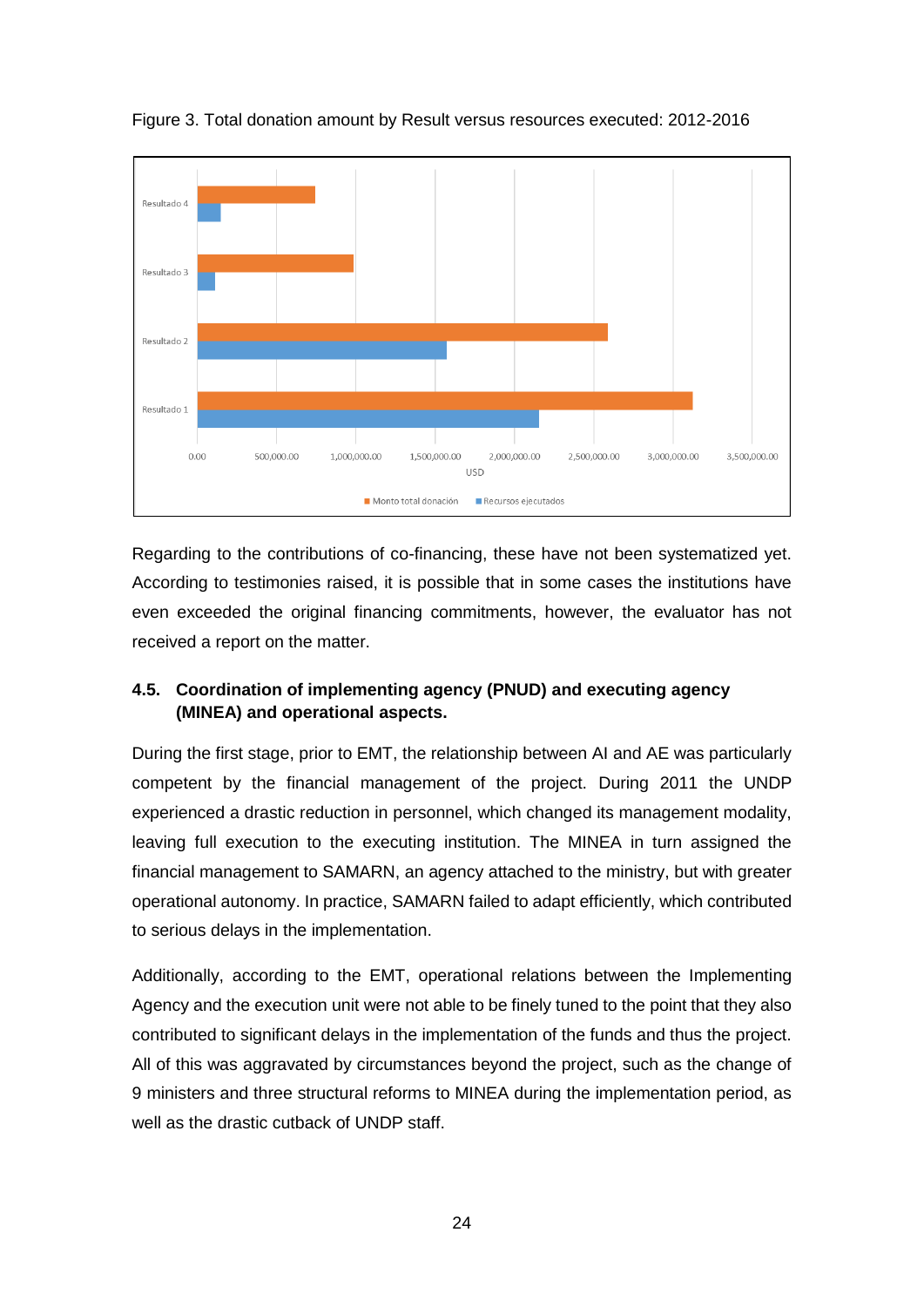During the last stage of the project, there is a high degree of coordination and joint work between AI and AE, both at the technical, managerial and political levels. Otherwise, the exceptional budgetary execution capacity that has been in place since the middle of the year to date cannot be explained.

While mention is made to the good technical capacity of the project teams, there is a significant weakness in their managerial capacity, particularly reflected in planning, management components, ToR, recruitment of key personnel, etc. This is a common problem for many of the GEF projects in Venezuela, so the design of the new portfolio must find a balance between the technical and operational aspects of the execution.

The complexity inherent in the execution of certain products certainly benefited from international experiences and best practices. The UNDP could have a more proactive role in promoting the exchange of experiences with similar projects in the region, as is the case of initiatives related to the financial sustainability of protected areas implemented by UNDP in several countries of the region. Moreover, the project's relationship with the GEF portfolio was not sufficiently exploited, where the accumulated learning in areas such as demand could be better capitalized, particularly in the approach of Outcome 3, since at the same time in Venezuela, a GEF-funded project was executed, specifically designed for the financial sustainability of protected areas.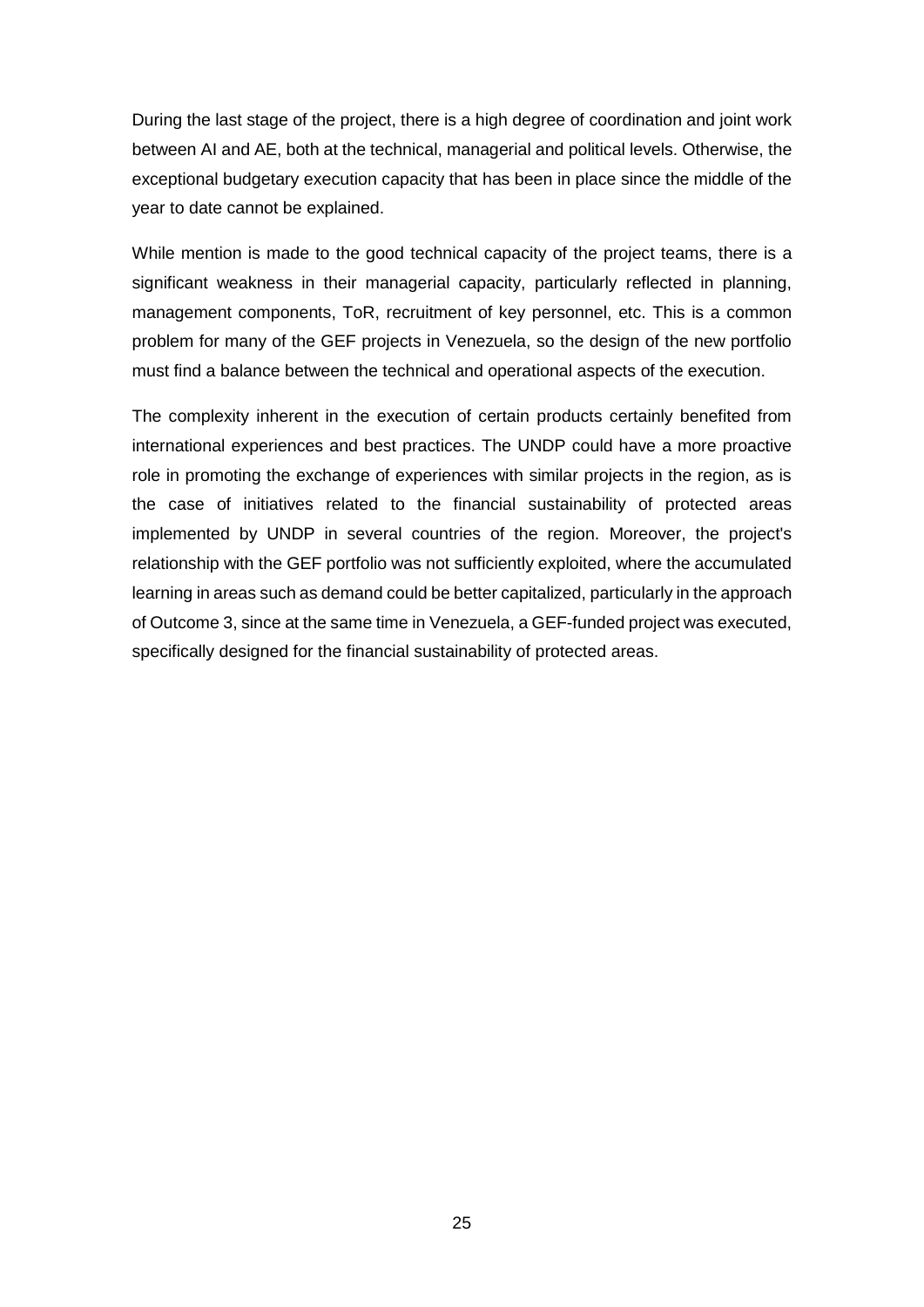#### <span id="page-25-0"></span>**5. RESULTAS AND SUSTAINABILITY**

According to the logical framework matrix described in PRODOC, the results obtained by the project to date are analyzed. For different reasons described in the previous chapter, the project has not yet generated a report on the monitoring of indicators formulated in its logical framework, so it is not possible so far to verify compliance with the major objectives outlined in the logical framework. It is necessary first that the team closes the outstanding products, evaluates them and estimates the fulfillment of the indicators at the general objective and purpose level.

### **Outcome 1. Enhanced institutional legal and policy framework developed to efficiently manage Marine and Coastal Protected Areas (MCPA).**

This result presents a concrete product with clear global and national impact, which is the Real-Time Monitoring System. This system is expected to provide real-time information for an area equivalent to a quarter of the Caribbean. Measure parameters to monitor pollution, climate change, and improve accuracy to estimate tides, among other parameters. It will also be the first tsunami early warning network and extreme events in the country.

The product has been implemented based on the tide information system that always existed in Venezuela, but which during the last years stopped operating due to the obsolescence of equipment. The project clearly contributes to the activation of 7 sites that have always existed for this purpose in the country, expanding the number of parameters to be evaluated, and using modern technology. At the time of the field mission, the station La Guiara was already installed and personnel had been trained, the stations of Cumana and Carupano were already adequate, and the installation and training activities were carried out. This includes the adequacy of civil works, and the installation of measuring equipment. It still requires the operation and adjustment of equipment, training in terms of maintenance, use and calibration of equipment, and the implementation of institutional agreements necessary to operate in a shared information system.

It is necessary to warn that the product has the risk of not entering an operative stage, considering the way in which it was designed. Booths installed require connectivity devices, without which there would be no real-time operation opportunity, and the information would have to be manually loaded into the system. The technology is available in the country, and is expected to enter the operation in the short term. However, the administrative deadline for the project would not give enough time for the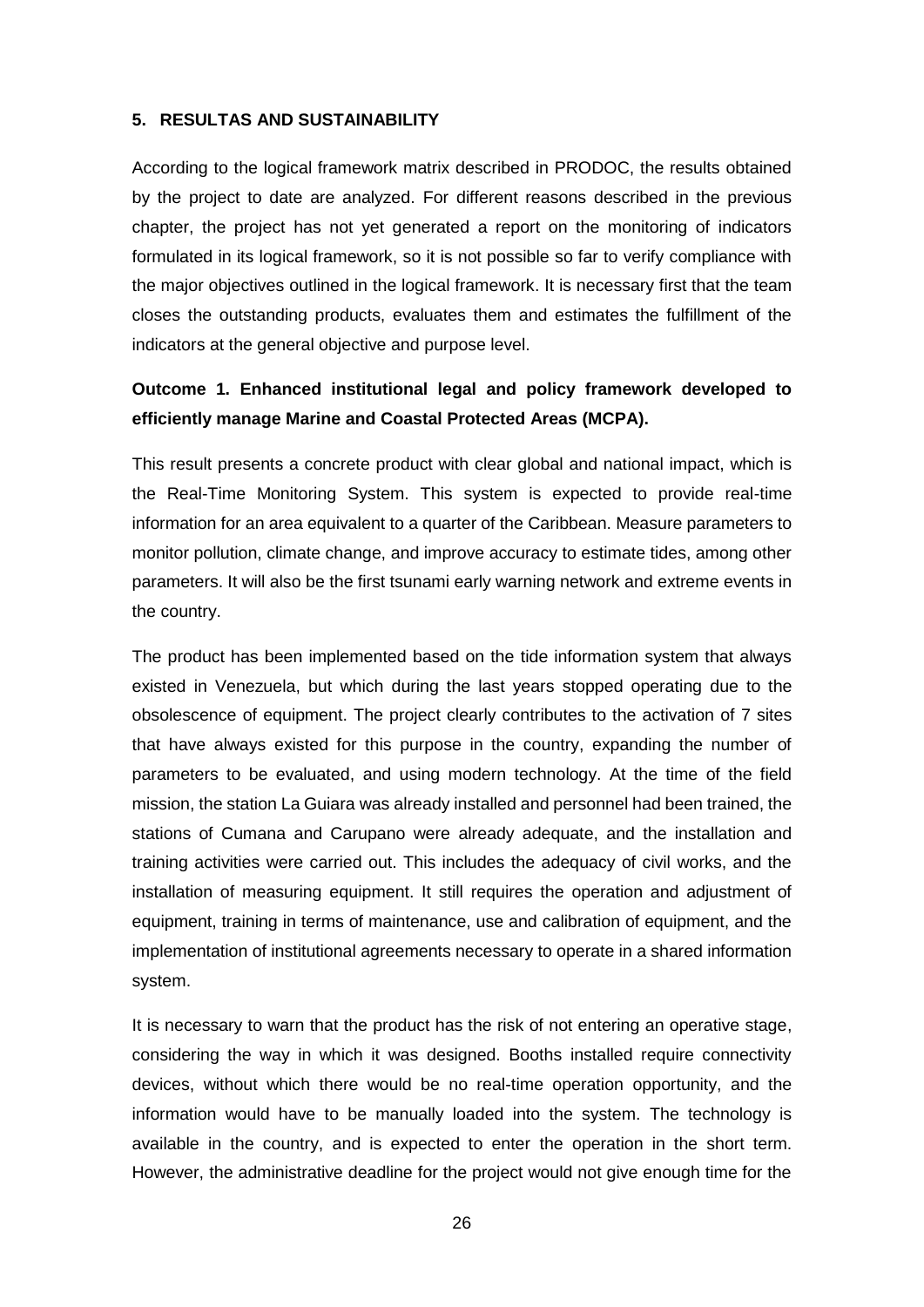search process. Consequently, the booths would be installed but isolated from each other and without connectivity with the real-time information system and the projected viewing centers.

At the other end of the performance, within this result is the environmental baseline that could not be concreted. This activity was considered as one of the cornerstones of the project, since it would feed other key products such as the Master Plan, the Geographic Information System, the PORU, etc. It is considered a lost opportunity for the country, which maintains the same pertinence and relevance for Venezuela as it did six years ago, when the project was designed.

Other products within this result, do not present much relevance or impact, possibly because they have not yet closed, or are in validation stages. This means that they do not yet have official documents of the MINEA, so they run the risk of remaining as gray literature, or consulting contributions without appropriation and articulation to large national processes and related authorities. The production of documents and consulting reports multiplied during the last quarter of implementation, in direct proportion to the demand for monitoring and supervision by technicians and authorities. The sustainability of these investments depends on an orderly process of exit, involving not only the delivery of the information generated, but also its adequate discussion and institutional validation.

Below, is a detailed analysis for each product, according to the PRODOC: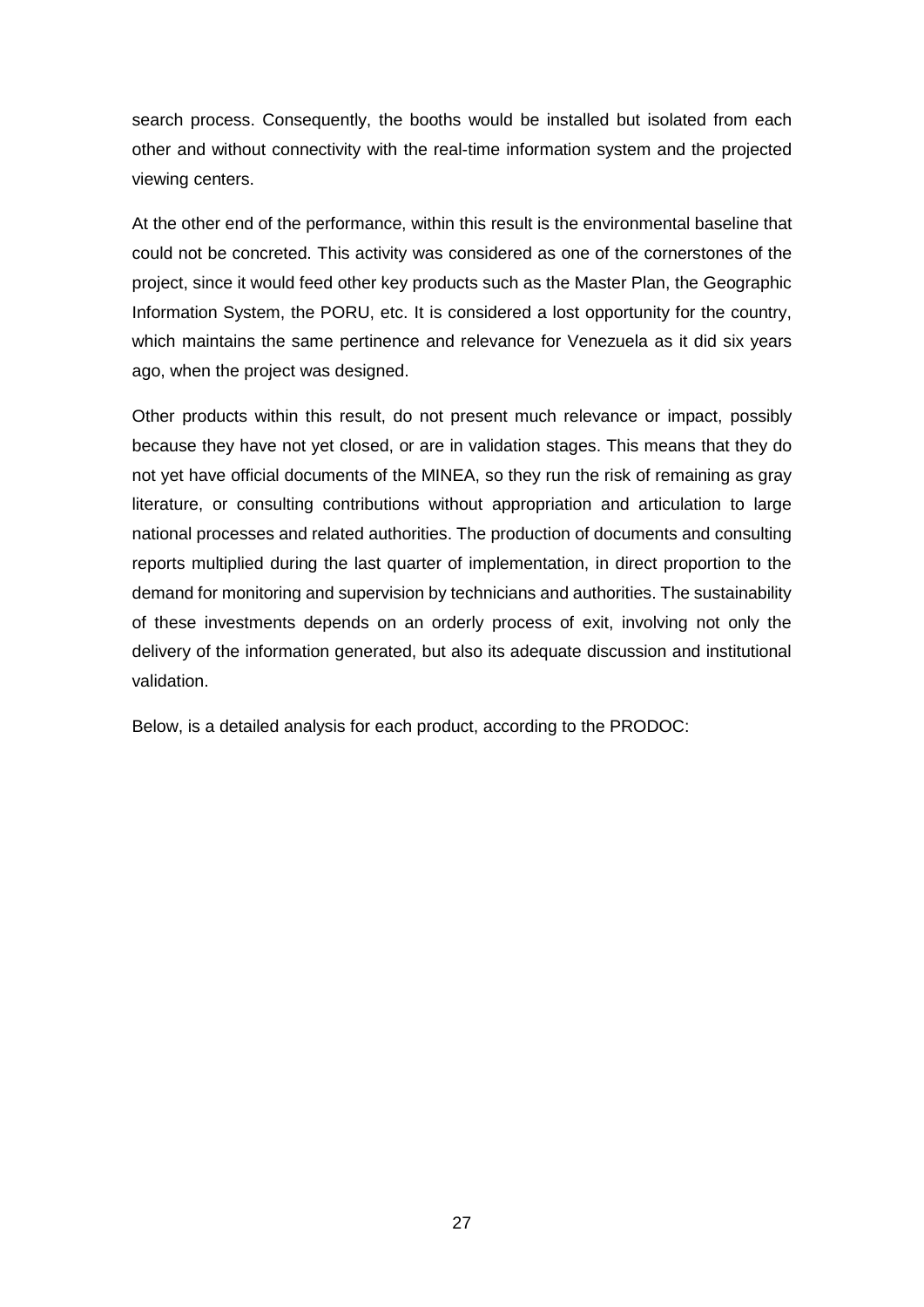**Resumen de Productos Obtenidos Resultado 1: Marco Institucional legal y de políticas públicas mejorado, y capacidades operacionales desarrolladas para la gestión eficaz de APMC**

| <b>Products</b>                                                                                                                       | <b>Progress</b>  | <b>Comments</b>                                                                                                                                                                                                                                                                                                                                                                                                                                                                                                                                                                                                                                                                                                                                                                                                                                                                                                                                                                           |
|---------------------------------------------------------------------------------------------------------------------------------------|------------------|-------------------------------------------------------------------------------------------------------------------------------------------------------------------------------------------------------------------------------------------------------------------------------------------------------------------------------------------------------------------------------------------------------------------------------------------------------------------------------------------------------------------------------------------------------------------------------------------------------------------------------------------------------------------------------------------------------------------------------------------------------------------------------------------------------------------------------------------------------------------------------------------------------------------------------------------------------------------------------------------|
| Product 1.1 Offshore<br>Integrated<br>Environmental<br><b>Baseline Study</b>                                                          | None             | Product not developed. Unfortunately, the evaluator has<br>no further information regarding this product as it is not<br>referred to in the documents provided.                                                                                                                                                                                                                                                                                                                                                                                                                                                                                                                                                                                                                                                                                                                                                                                                                           |
| Product 1.2 Real-<br>time measurement<br>and monitoring<br>system of the<br>conditions of the<br>Venezuelan marine-<br>coastal region | Partial<br>(50%) | So far 3 booths have been installed and equipped (La<br>Guaira, Cumaná y Carúpano) out of the 7 foreseen in<br>the system; while the rest were in process of fitting and<br>installation of equipment that its scheduled to end in<br>December 2016. However, the data transmission<br>protocol has yet to be developed. All institutions have<br>been involved in the process related to the elaboration<br>of Conventions at the technical and middle management<br>levels, in cases such as the SHN, it is necessary to<br>strengthen the involvement of the military high command<br>in order to ratify and specify the Conventions elaborated<br>for its subsequent approval and compliance.<br>Finally, it should be mentioned that the operation of the<br>system, as such, needs to have real-time connectivity<br>and a web platform that allows the information to be<br>disseminated, and at the moment only the Terms of<br>Reference for these components have been defined. |
| Product 1.3<br>Geographic<br>Information System<br>(GIS) generated and<br>maintained for<br>marine-coastal<br>protected areas         | Partial<br>(50%) | This product includes the phases: 1) design and<br>implementation and 2) installation and on setting. The<br>first one, presents a progress less than 50% since, at<br>the moment, both the technological structure and the<br>proposal of the GIS website are under development;<br>While the maintenance and control component of the<br>technological platform is in standby until the system is<br>available. The advance in the second reaches more<br>than 70% considering that the technical inputs have<br>already been acquired almost in its entirety and that<br>adjustments are being made to the Environmental<br>Visualization Room of the APMC. However, and as in                                                                                                                                                                                                                                                                                                         |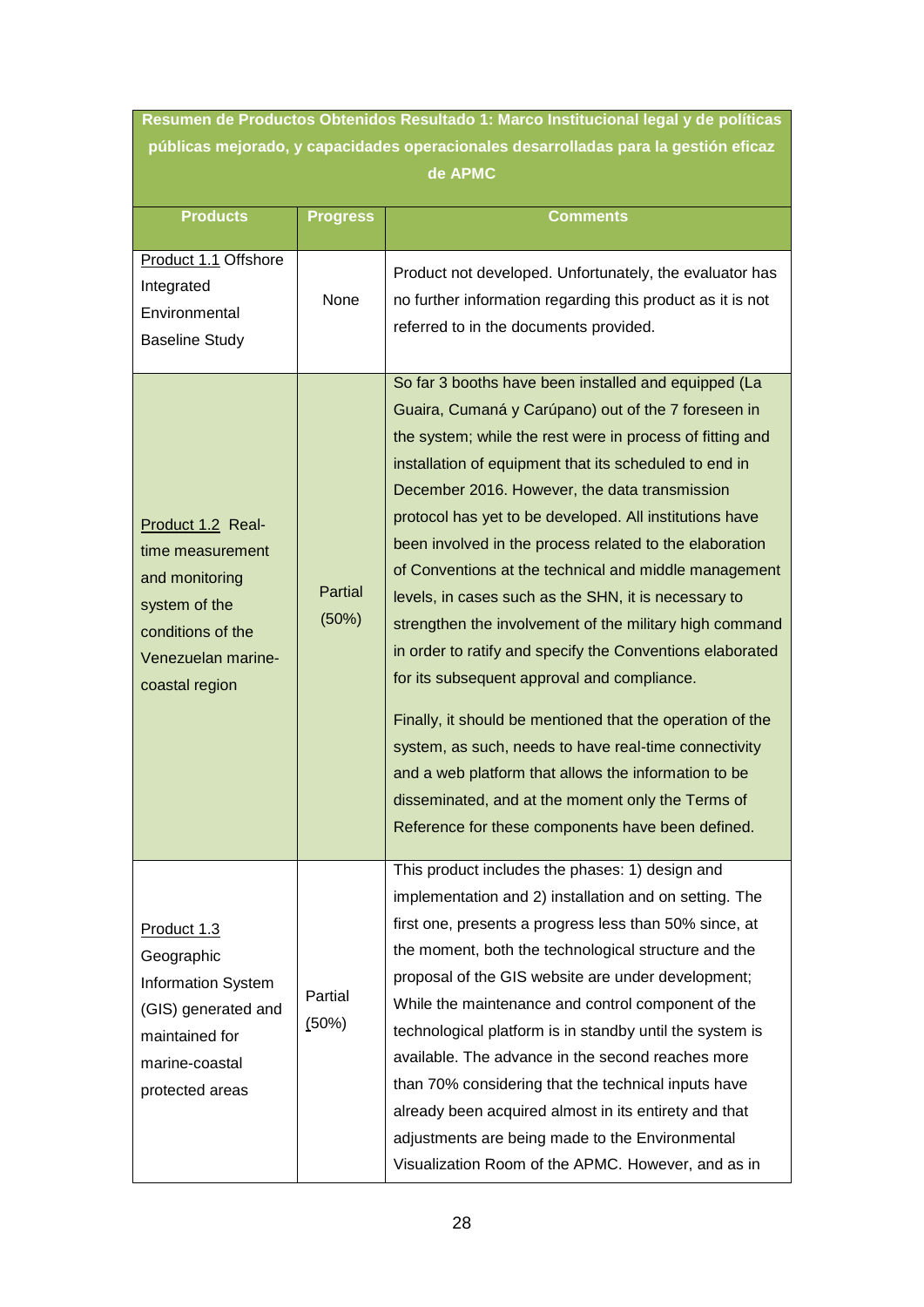| Resumen de Productos Obtenidos Resultado 1: Marco Institucional legal y de políticas<br>públicas mejorado, y capacidades operacionales desarrolladas para la gestión eficaz<br>de APMC |                 |                                                                                                                       |
|----------------------------------------------------------------------------------------------------------------------------------------------------------------------------------------|-----------------|-----------------------------------------------------------------------------------------------------------------------|
| <b>Products</b>                                                                                                                                                                        | <b>Progress</b> | <b>Comments</b>                                                                                                       |
|                                                                                                                                                                                        |                 | the first phase, the maintenance and control<br>mechanisms of this operation are in stand by until its<br>completion. |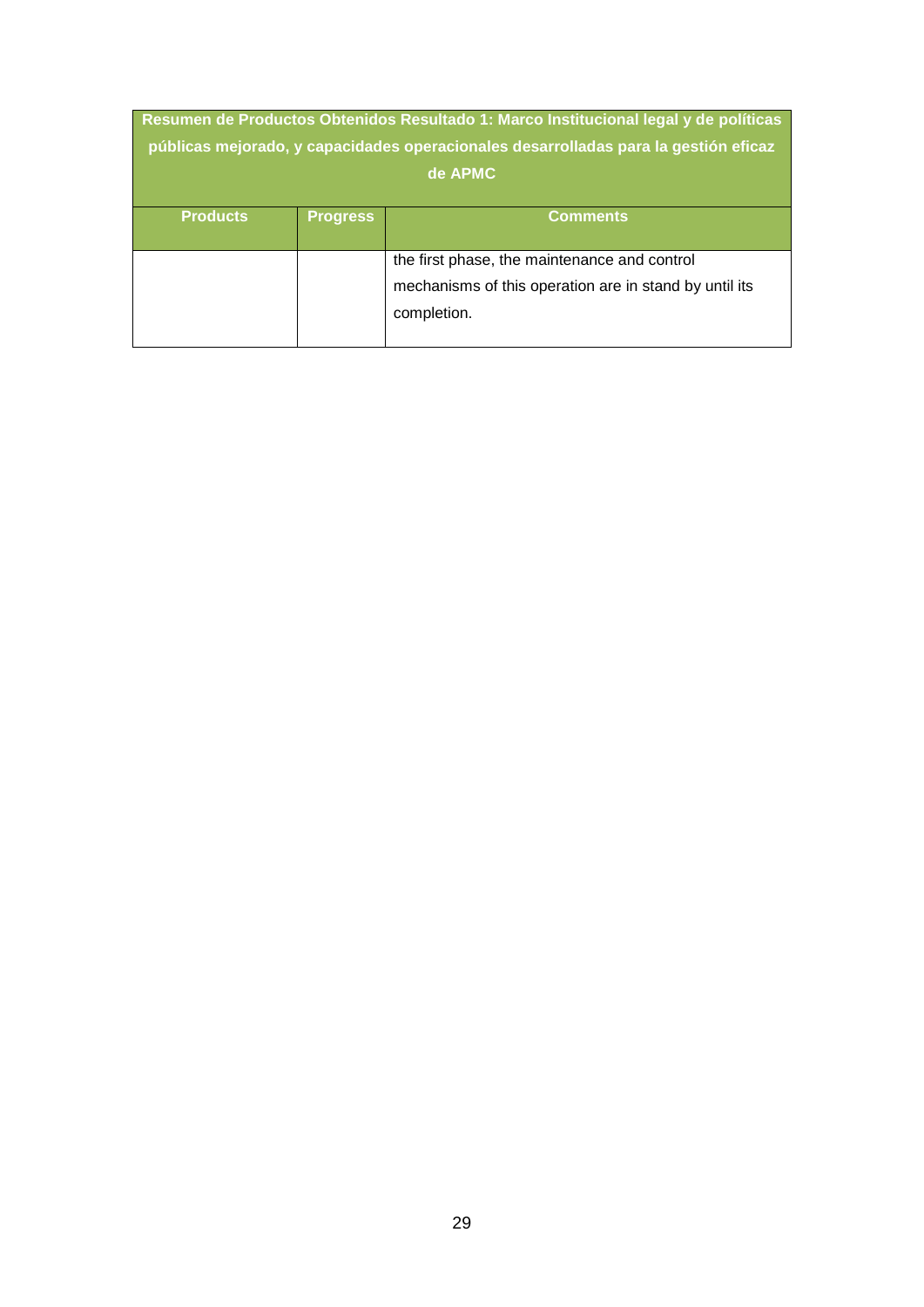**Resumen de Productos Obtenidos Resultado 1: Marco Institucional legal y de políticas públicas mejorado, y capacidades operacionales desarrolladas para la gestión eficaz de APMC**

| <b>Productos</b>                                                                                                           | <b>Avance</b>    | <b>Comentarios</b>                                                                                                                                                                                                                                                                                                                                                                                                                                                                                                                                                                                                                                                                                                                                                                          |
|----------------------------------------------------------------------------------------------------------------------------|------------------|---------------------------------------------------------------------------------------------------------------------------------------------------------------------------------------------------------------------------------------------------------------------------------------------------------------------------------------------------------------------------------------------------------------------------------------------------------------------------------------------------------------------------------------------------------------------------------------------------------------------------------------------------------------------------------------------------------------------------------------------------------------------------------------------|
|                                                                                                                            |                  |                                                                                                                                                                                                                                                                                                                                                                                                                                                                                                                                                                                                                                                                                                                                                                                             |
| Product 1.4<br>Coordination<br>mechanisms for the<br>marine-coastal<br>protected areas<br>system.                          | Partial<br>(80%) | The design of coordination mechanisms was done<br>through a consultancy, but has not yet been validated<br>and ratified at central and state levels.<br>The document contracted for this product, proposes in<br>very general terms a series of recommendations to<br>improve existing institutional coordination mechanisms.                                                                                                                                                                                                                                                                                                                                                                                                                                                               |
| Product 1.5 Master<br>Plan for the<br>development and<br>management of the<br>marine-coastal<br>protected areas<br>system. | Partial<br>(50%) | Currently the consultancy related to this product is in<br>development and a first draft is under review and<br>incorporating the comments obtained in a socialization<br>workshop. The document is not binding, nor is it formally<br>recognized as a state planning instrument, so it runs the<br>risk of being suspended. This tool was expected to<br>generate the guidelines and procedures for the PORUs,<br>however, it almost reaches the end of the project and it<br>did not affect the planning tools developed in Outcome<br>2.<br>The delivered product does not accomplish the strategic<br>lines, axes and programs in time, so it does not consider<br>the time dimension. Neither a strategy of implementation<br>of the Master Plan is generated, nor a tentative budget. |
| <b>Product 1.6 Updated</b><br>regulatory framework<br>for the marine-<br>coastal protected<br>areas system                 | Partial<br>(50%) | There is a diagnostic document of the regulatory<br>framework for the APMC and an update proposal for<br>this. The latter identifies the need to have a legal<br>framework linked to these areas, but it still requires its<br>validation. Within the objectives of the product, no<br>reference is made to the implementation of this<br>proposal.<br>Additionally, it should be mentioned that the diagnosis<br>document dates from the year 2014 and the proposal<br>from the beginnings of 2015, reason why their<br>contingency at the moment of the evaluation is not clear.<br>Moreover, the proposal does not refer to a critical route                                                                                                                                             |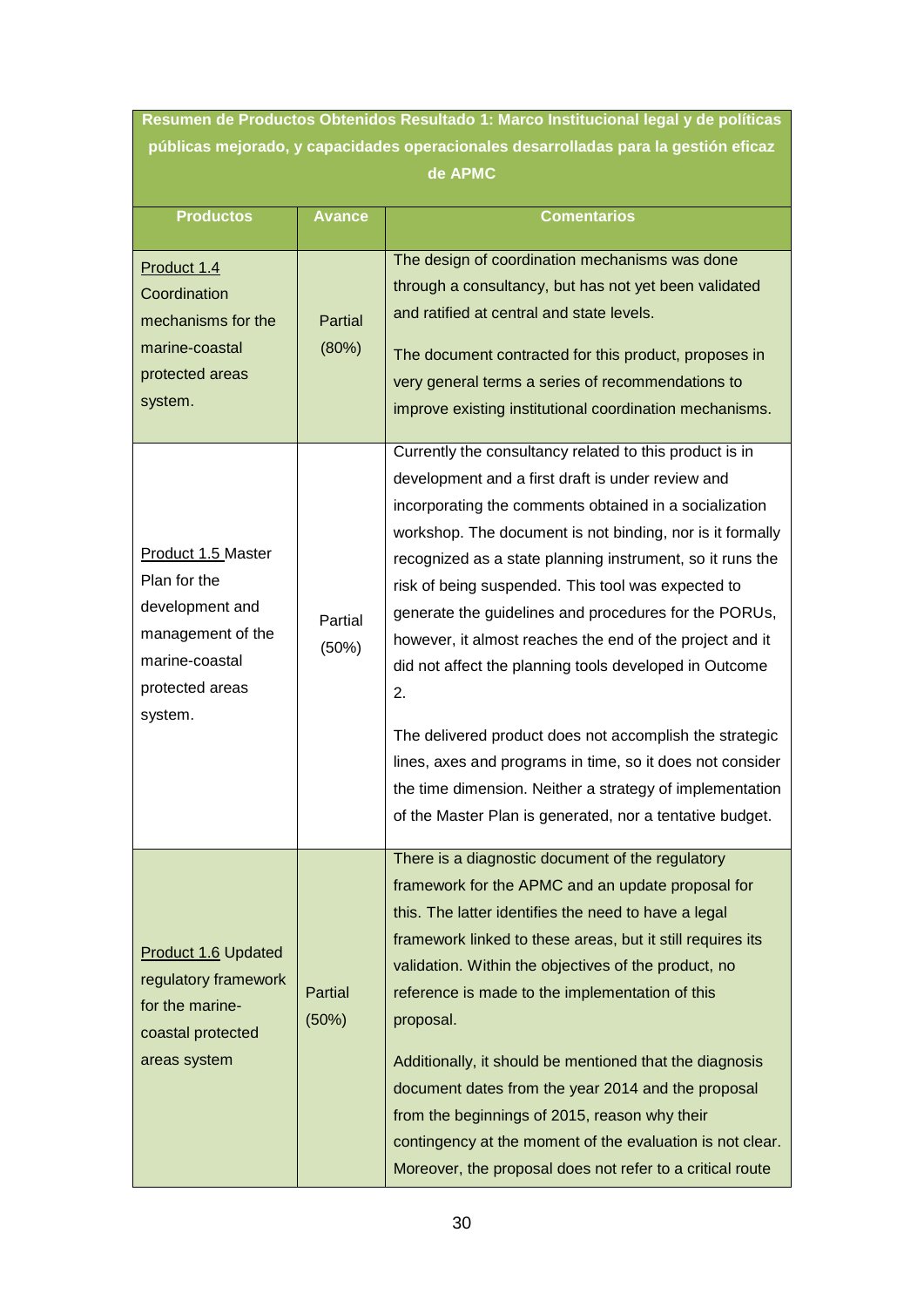| Resumen de Productos Obtenidos Resultado 1: Marco Institucional legal y de políticas |                                                                                     |                                                             |  |
|--------------------------------------------------------------------------------------|-------------------------------------------------------------------------------------|-------------------------------------------------------------|--|
|                                                                                      | públicas mejorado, y capacidades operacionales desarrolladas para la gestión eficaz |                                                             |  |
|                                                                                      |                                                                                     | de APMC                                                     |  |
|                                                                                      |                                                                                     |                                                             |  |
| <b>Productos</b>                                                                     | <b>Avance</b>                                                                       | <b>Comentarios</b>                                          |  |
|                                                                                      |                                                                                     |                                                             |  |
|                                                                                      |                                                                                     | for the proposed amendments or analyze the legal,           |  |
|                                                                                      |                                                                                     | technical and financial feasibility of these modifications. |  |
|                                                                                      |                                                                                     | Finally, the activity related to capacity building on the   |  |
|                                                                                      |                                                                                     | regulatory framework of the APMC system does not            |  |
|                                                                                      |                                                                                     | present progress to date.                                   |  |
|                                                                                      |                                                                                     | It cannot be clearly seen how the documents generated       |  |
|                                                                                      |                                                                                     | effectively affected the law proposal. Nor have they        |  |
|                                                                                      |                                                                                     | been mentioned during the interviews, and are not           |  |
|                                                                                      |                                                                                     | identified as relevant contributions to the achievement of  |  |
|                                                                                      |                                                                                     | this result.                                                |  |
|                                                                                      |                                                                                     |                                                             |  |

## **Outcome 2. PA managers have developed and updated PA planning and management tools**

This result is the most successful in terms of concretion of the products established in the PRODOC, all its products have been completed or are in a final stage of completion. There are two particularly important products, the first entails the creation of 5 new protected areas and the expansion of two existing protected areas. This product is still in different processes of validation and discussion, depending on the protected area, however, it has already surpassed the technical instances, and a contribution of the project is registered especially in the socialization process of these creation proposals.

A second particularly relevant product within this Outcome is the elaboration and / or updating of 11 of the 13 foreseen PORUs. This exercise was developed through the CTZC, and the project's contribution focused on logistical support and financing of the socialization stage of these plans. This activity is certainly the one with the best prospects for sustainability, due to the high level of participation and appropriation of the participating institutions and technicians, and to the fact that the CTZC will continue to operate after the completion of the project.

In terms of sustainability, it is concerned that progress has not been made in the process of socialization and capacity building aimed at implementing co-management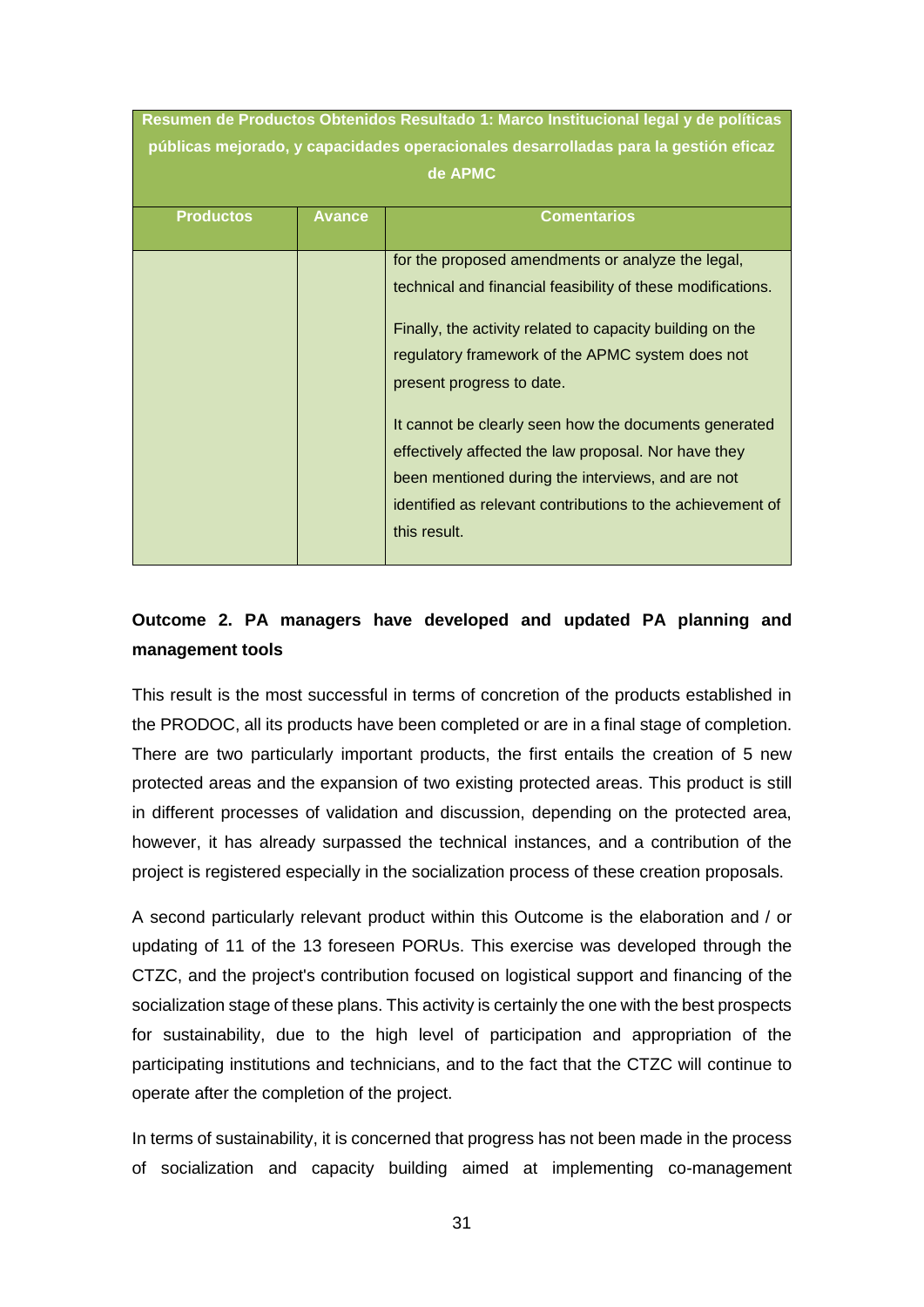agreements with communities. The documents were generated two years ago, reason why they could lose validity, or real opportunity to be implemented.

| Resumen de Productos Obtenidos Resultado 2: Los supervisores de AP tienen acceso<br>a herramientas e instrumentos para la gestión, diseño y declaración de la expansión<br>de las AP dentro del área marino-costera |                         |                                                                                                                                                                                                                                                                                                                                                                                                                                                                                                                                                                                                                                                                                                                     |  |
|---------------------------------------------------------------------------------------------------------------------------------------------------------------------------------------------------------------------|-------------------------|---------------------------------------------------------------------------------------------------------------------------------------------------------------------------------------------------------------------------------------------------------------------------------------------------------------------------------------------------------------------------------------------------------------------------------------------------------------------------------------------------------------------------------------------------------------------------------------------------------------------------------------------------------------------------------------------------------------------|--|
| <b>Products</b>                                                                                                                                                                                                     | <b>Progress</b>         | <b>Comments</b>                                                                                                                                                                                                                                                                                                                                                                                                                                                                                                                                                                                                                                                                                                     |  |
| Product 2.1<br>Elaborated, up to<br>date and completed<br>management tools<br>for the existent<br><b>MPCs</b>                                                                                                       | Partial<br>(80%)        | PORUs were developed for 11 of the 13 APMCs<br>selected. These present different levels of detail and<br>some of them still require the verification and / or<br>inclusion of information. The participation of the CTZC<br>in the formulation of the PORUs should be highlighted.<br>To date PORUs corresponding to the ZIT have been<br>approved in the Official Gaceta 3, while the other<br>proposals must be submitted to the approval process<br>that considers: formal public consultation workshop,<br>validation of the traverse by IGVSB, approval of the<br>Legal Consultancy, Ministry of Planning, General<br>Attorney of the Republic, and signature of the President<br>of the Council of Ministers. |  |
| Product 2.2<br>Specific<br>methodology<br>developed and<br>implemented for the<br>selection and<br>hierarchy of new<br><b>APMCs</b>                                                                                 | <b>Partial</b><br>(90%) | The selection and hierarchy methodology has already<br>been validated by the institutions at the central level,<br>and has been used for the definition of an Ecological<br>Corridor Proposal. The latter was validated by<br>institutions at the central level and is in the process of<br>incorporating the observations emitted by them into the<br>final product.                                                                                                                                                                                                                                                                                                                                               |  |
| Producto 2.3<br>Declaration and<br>development of tools<br>for the management<br>of new MCPAs                                                                                                                       | Partial<br>(80%)        | There are the Technical Documents, cartography and<br>redaction of the Decree Products, as well as<br>socialization of workshops with communities for the<br>proposal of creation of 5 new areas and expansion of 3<br>National Parks, of which the ZIT Isla La Tortuga already<br>is approved in the Official Gaceta. However, the<br>approval process is still required, which includes:                                                                                                                                                                                                                                                                                                                          |  |

Below, is a detailed analysis for each product, according to the PRODOC: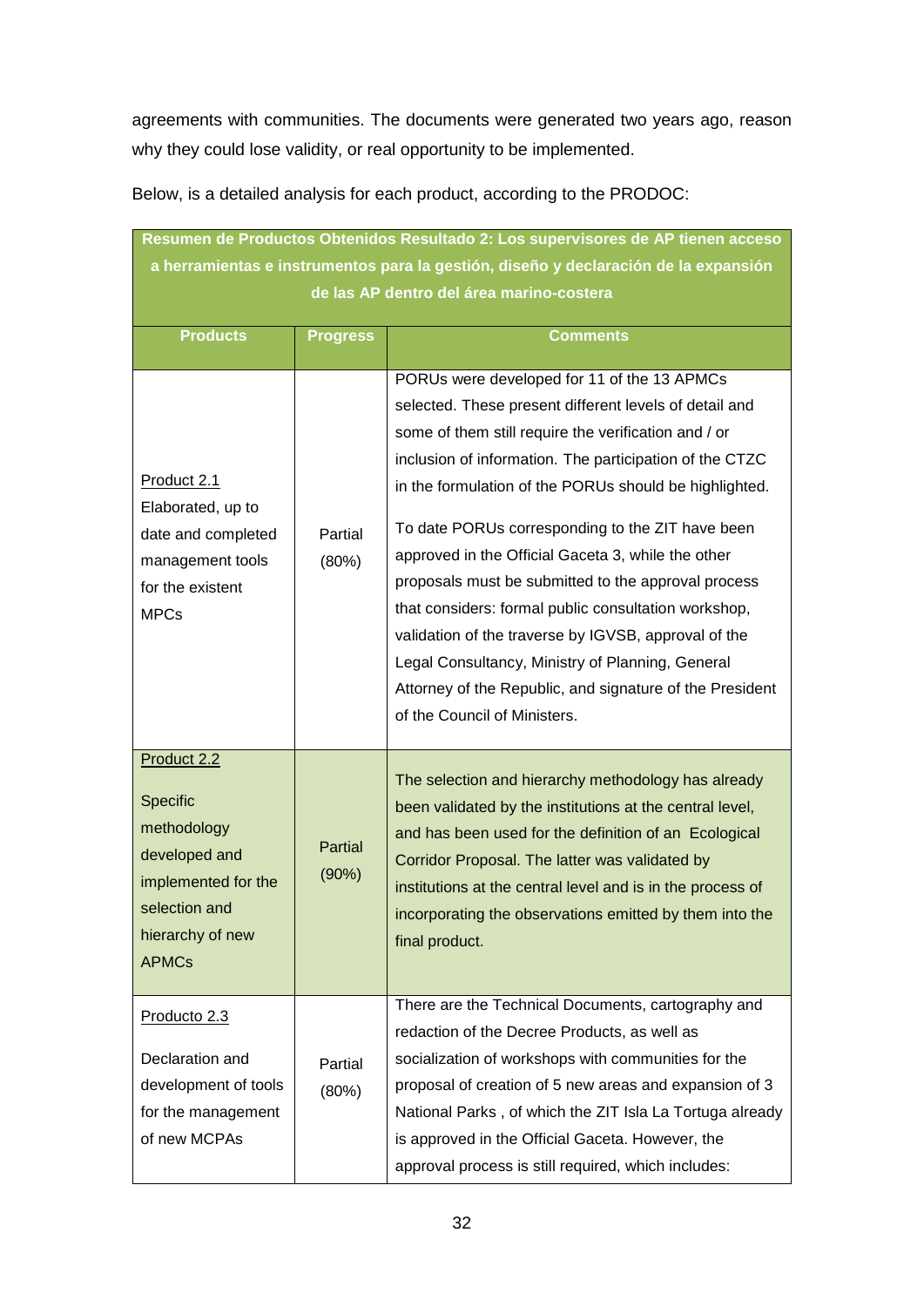| Resumen de Productos Obtenidos Resultado 2: Los supervisores de AP tienen acceso                                                                      |                                                                                                                                 |                                                                                                                                                                                                                                                                                                                                                                                                                                                                               |  |  |
|-------------------------------------------------------------------------------------------------------------------------------------------------------|---------------------------------------------------------------------------------------------------------------------------------|-------------------------------------------------------------------------------------------------------------------------------------------------------------------------------------------------------------------------------------------------------------------------------------------------------------------------------------------------------------------------------------------------------------------------------------------------------------------------------|--|--|
|                                                                                                                                                       | a herramientas e instrumentos para la gestión, diseño y declaración de la expansión<br>de las AP dentro del área marino-costera |                                                                                                                                                                                                                                                                                                                                                                                                                                                                               |  |  |
|                                                                                                                                                       |                                                                                                                                 |                                                                                                                                                                                                                                                                                                                                                                                                                                                                               |  |  |
| <b>Products</b>                                                                                                                                       | <b>Progress</b>                                                                                                                 | <b>Comments</b>                                                                                                                                                                                                                                                                                                                                                                                                                                                               |  |  |
|                                                                                                                                                       |                                                                                                                                 | validation of the traverse by the IGVSB, approval of the<br>Legal Consultancy, General Attorney of the Republic,<br>and the signature of the President of the Council of<br>Ministers.<br>In 2014, there were generated documents linked to the                                                                                                                                                                                                                               |  |  |
| Producto 2.4<br>Co-Management<br>Agreements with<br>Communities in the<br><b>MPCs</b>                                                                 | Partial<br>(50%)                                                                                                                | product focused on two pilot National Parks: Los<br>Roques and Mochima. However, to date, validation of<br>co-management agreements with communities and the<br>development of training workshops for the<br>implementation and joint management of agreements<br>with communities in coastal marine MCPAs are<br>pending.                                                                                                                                                    |  |  |
| Producto 2.5<br>Guide for the<br>incorporation of best<br>practices and<br>lessons learned in<br>the planning of<br>marine-coastal<br>protected areas | Completed                                                                                                                       | The product was generated in 2014 with the compilation<br>of 10 experiences of AP managing institutions, and is<br>currently ready for dissemination. However, it would be<br>ideal to include the set of good practices and lessons<br>learned from the implementation of the last quarter of<br>the project, such as proposals for management tools<br>and creation of APMCs and lessons learned in planning<br>and management resulting from the Project<br>implementation |  |  |

## **Outcome 3. The system of Marine-Coastal protected areas is supported by a sustainable financial system and increased revenues**

This result accounted for 11% of the available resources, with virtually no impact or generation of capacities. Within this result, documents have been generated but these have not yet been validated, and do not compromise actual processes of change or capacity building to generate sufficient, stable and timely resources for the conservation of ABRAE in the long term. It should be noted that the expected goal in the PRODOC for this outcome was not the creation of documents, but a real increase in budgetary allocations for the ABRAE.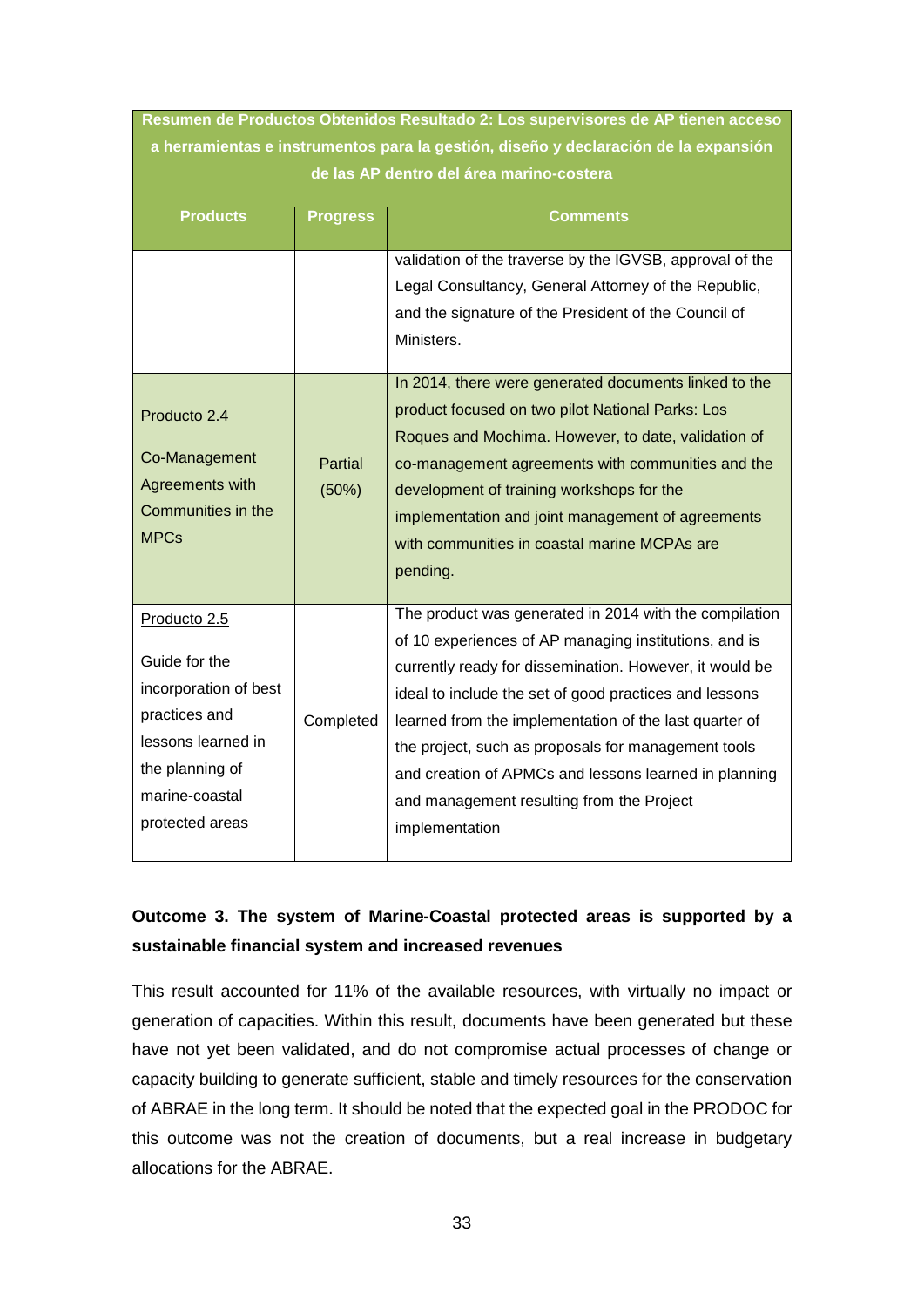There seems to be a lack of strategic direction to accomplish the products, and to deepen the analysis of the conditions and favorable environment for financial sustainability. The complexity is that the ABRAE are made up of autonomous institutions of a different regime, on which there is no binding tool that allows them to share or generate selfmanagement resources, retain them and reinvest them for the benefit of the ABRAE themselves.

From the strategic focus, much of the structural barriers to financial sustainability affecting the ABRAE are housed at a national, a system scale. These barriers within the original design, should have been addressed by the Financial Plan of the ABRAE System, but instead a previous case study was done in Los Roques, which is a mistake.

The Financial Plan should have also be the basis for the design of the product related to capacity building, ideally leaving them installed to ensure its implementation. There is a risk that the exercise will be suspended as a consulting proposal, so it is recommended to first review and expand the current proposal, and strengthen the appropriation and participation of INPARQUES, who also stated that it is developing other innovative financing initiatives in The Morrocoy National Park.

While it is recognized that each country has a different context, the products analyzed under this component could have made much better use of the methodologies and recent learning obtained by other countries in the region, under similar conditions to the project developed in Venezuela. It is based on very thick assumptions, the documents do not show the current uses of the available resources, nor do they show what additionality or value added the ABRAE could offer if there were additional resources. Finally, and after a number of documents have been drafted, it is not possible to clearly communicate how additional resources could be tapped if they were available to the ABRAE, what are the main spending priorities, or what results could be obtained in case of having greater financial resources for the ABRAE.

| Below, a detailed analysis for each product, according to the PRODOC: |
|-----------------------------------------------------------------------|
|-----------------------------------------------------------------------|

| Resumen de Productos Obtenidos Resultado 3: El Sistema de áreas protegidas       |                 |                                                        |  |  |
|----------------------------------------------------------------------------------|-----------------|--------------------------------------------------------|--|--|
| marino-costeras se apoya en un sistema financiero eficiente y sostenible y en la |                 |                                                        |  |  |
| mejora de ingresos                                                               |                 |                                                        |  |  |
|                                                                                  |                 |                                                        |  |  |
| <b>Products</b>                                                                  | <b>Progress</b> | <b>Comments</b>                                        |  |  |
|                                                                                  |                 |                                                        |  |  |
| Product 3.1                                                                      | Partial         | In 2014, financial diagnosis documents were generated, |  |  |
| Financial plan for the                                                           |                 | but only for a group of protected areas of INPARQUES.  |  |  |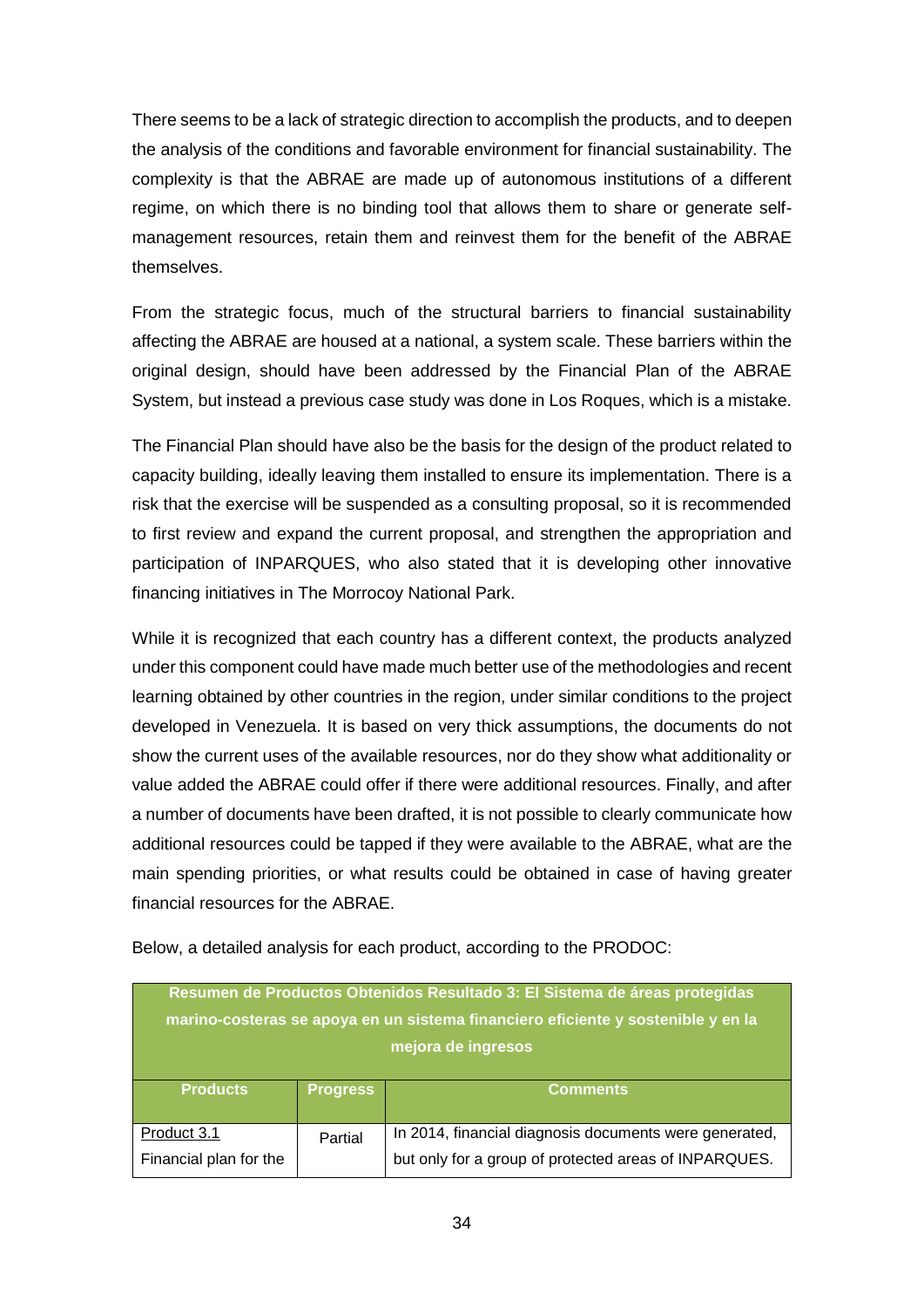| marine-coastal<br>protected areas<br>system<br>Product 3.2                                                                                                         | (30%)            | It mentions having worked in other categories, but not in<br>a financial level as it is evidenced in the revised<br>documents. No systematic expenses are collected,<br>neither the uses of which the resources were<br>designated, nor does it provide a technical estimate of<br>financial need.                                                                                                                                                                                                                                                                                                         |
|--------------------------------------------------------------------------------------------------------------------------------------------------------------------|------------------|------------------------------------------------------------------------------------------------------------------------------------------------------------------------------------------------------------------------------------------------------------------------------------------------------------------------------------------------------------------------------------------------------------------------------------------------------------------------------------------------------------------------------------------------------------------------------------------------------------|
| Specific mechanisms<br>for financial planning<br>and management of<br>individual APMCs                                                                             | <b>None</b>      | Currently a case study is being developed: the Proposal<br>of a Financial Plan for Los Roques National Park. To<br>date this document is still under development, it must be<br>validated and socialized with key actors.                                                                                                                                                                                                                                                                                                                                                                                  |
| Product 3.3<br>Strengthened<br>mechanisms and<br>capacities for the<br>management of<br>available financial<br>resources for marine-<br>coastal protected<br>areas | Partial<br>(25%) | In 2014 a Diagnosis of the capacities of the supervisors<br>for the management of available funds of the APMCs<br>was generated, whereas in the current year a Program<br>was developed to strengthen the capacities of<br>supervisors and administrators based on previous<br>results. However, the latter still requires its validation by<br>the relevant institutions, as well as the development of a<br>critical path for its implementation.                                                                                                                                                        |
| Product 3.4<br>Mechanisms for<br>increasing and<br>diversifying the<br>income of marine-<br>coastal protected<br>areas                                             | <b>None</b>      | A document is mentioned about the Program of<br>Associations and Agreements with the productive sector<br>for capturing new funds in the National Park Los<br>Roques. This document raises only an initial discussion,<br>it does not develop a feasibility analysis of the<br>alternatives, there is no flow of new resources to be<br>perceived by each mechanism, nor a strategy or critical<br>path to put them into effect. The document has not yet<br>been validated, but under international standards it is<br>very far from complying with the contents and methods<br>for this type of studies. |

#### <span id="page-34-0"></span>**5.1. Relevance**

The original design of the Project filled an important gap regarding the institutionality and governance of the ABRAE in Venezuela. Unfortunately, this gap remains today with the same validity and relevance as 6 years ago, when the project was originally designed. It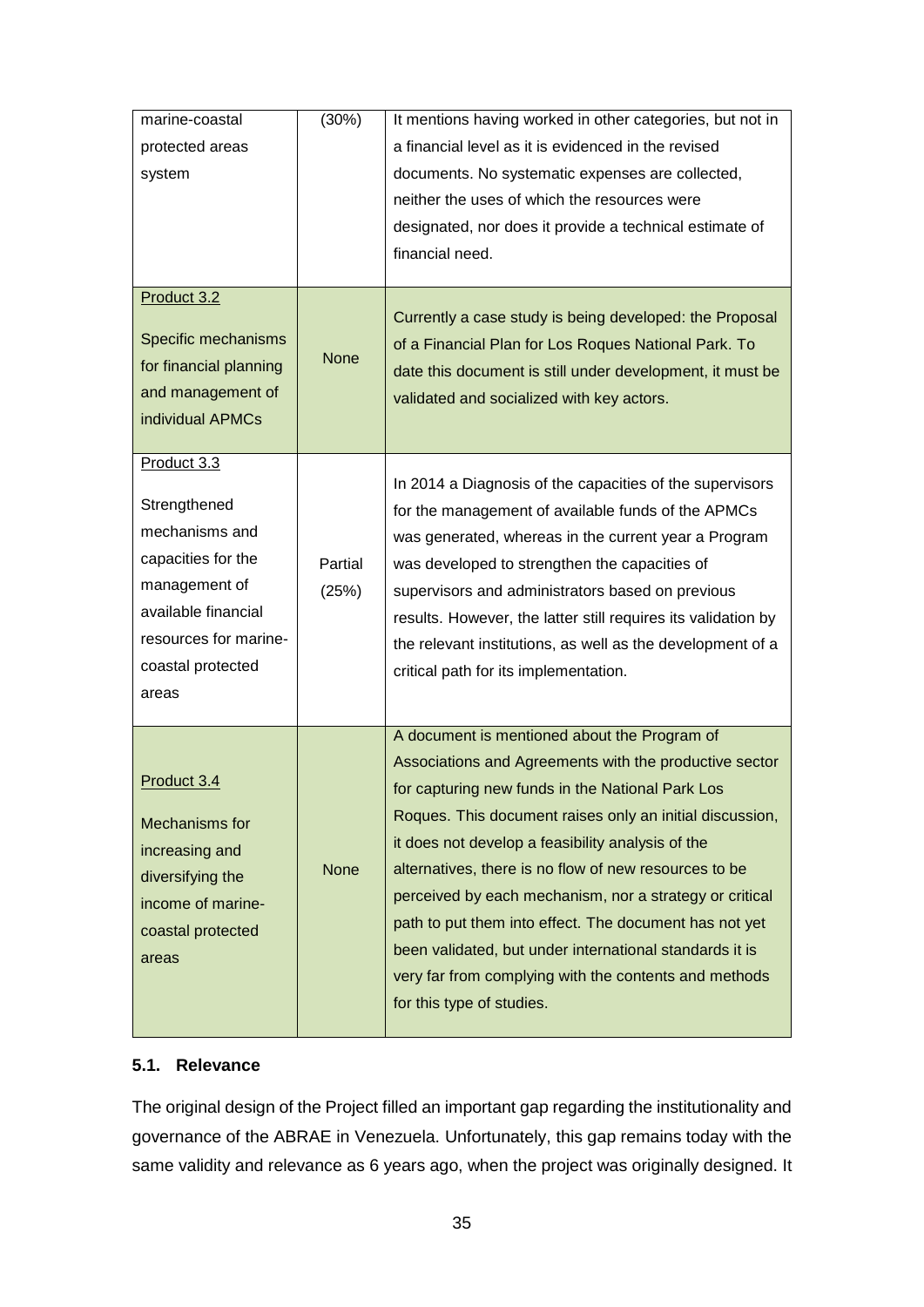is considered that the project could still ensure a significant contribution to the country and the world, in case it has sufficient time to close the outstanding priority issues and ensure an orderly closure, with sufficient time for the authorities to appropriate the project products.

#### <span id="page-35-0"></span>**5.2. Effectiveness and efficiency**

Both aspects should be evaluated on the basis of the fulfillment of the major objectives of the project, measured through the indicators agreed in the PRODOC. While it is true that expectations for improvement were too high, the project may yield significant results once the impact indicators are analyzed. Therefore, it is imperative that the evaluator receives the monitoring report of the key indicators of the logical framework.

In terms of effectiveness, the project clearly shows successful achievement of several products of Output 1 and output 2, which have been extensively described in previous chapters. However, there are still many products in progress, which do not exist to date with any type of result or impact. Due to this, it is likely that certain products will end up as consulting reports, documents and contributions with no greater links to the authorities, and with a low capacity to influence on expected transformations. The third result clearly demonstrates very low efficacy, since it is a complex issue that did not have sufficient conceptual clarity and could draw on the recent experience of neighboring countries.

So far, with the exception of PORUs and declarations of new protected areas, the effectiveness of the project is very low. This is mainly because the most important product regarding the impact of the project impact, is not yet in operation, and because the project does not have the formal time to ensure its installation and usability.

In relation to efficiency, understood as the fulfillment of goals with the best use of resources, clearly the PORUs and in general all the work done through the CTZC, showed that relatively modest investments can generate a very important impact. In general terms, the revised products show technical quality and compliance with the terms of reference.

#### <span id="page-35-1"></span>**5.3. National ownership**

The EMT mentions that the appropriation has been intermittent during the first stage of the project, which is relatively expected in an environment of high turnover of authorities. Subsequent to the EMT, the project had a major boost, but fell back during the year 2015 due to the institutional restructuring of the Ministry. The appropriation reaches its highest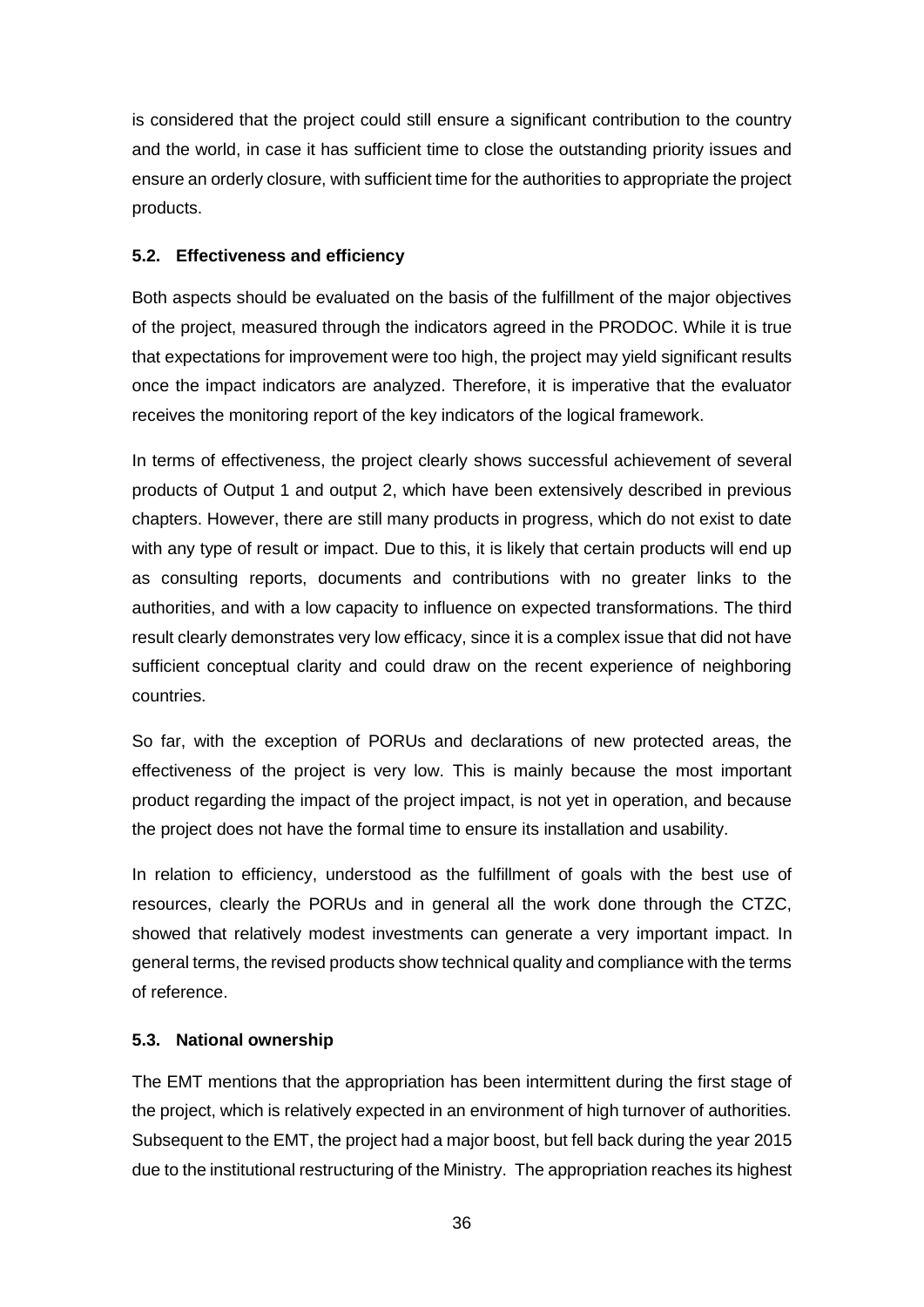level during 2016, and during the completion of the project a political commitment can be verified from the highest levels of MINEA. The project has generated an institutional endorsement by many institutions related to the most successful products that were implemented, support that could be perceived both politically and technically.

#### <span id="page-36-0"></span>**5.4. Impact**

It is still difficult to verify the true impact of the project, since there are still products in the process of delivery, and many others have not been validated or presented to the authorities. However, there are no publications derived from the studies contracted, nor are activities visible on the MINEA website. It will probably take many months, perhaps a year before we can appreciate all that has been achieved during this last period of intensive implementation.

The greatest legacy left by the project, although incomplete, is the Real Time Monitoring System (Multipurpose Stations), which has a regional and global connotation.

The project is also attributed with the stimulation of the Coastal Zone Work Committees, which, through the elaboration of the PORUs and the proposals for expansion and creation of protected areas, have materialized their impact as a working group in the territory. The impact is structural since they update the current instruments for the management of the ABRAE, while generating a capacity and commitment in the institutions responsible for its implementation.

Due to the project the MINAE consolidates its role of coordinator of the environmental competition in coastal spaces and protected areas of the country. The development of products has strengthened its positioning and ability to convene with the different competent authorities.

The execution of the Project has generated a new level of capacity and awareness in the actors of the ABRAE, which allows to think that it is precisely now when it is more important to address the result that the original project design raises. This impact runs the risk of being misused, in case the project has to end abruptly, without the possibility of implementing an exit strategy. Therefore, it is also fundamental to raise new projects and initiatives that give continuity to what has been achieved so far.

#### <span id="page-36-1"></span>**5.5. Sustainability**

The sustainability of the investments made is at serious risk, particularly in relation to the Real Time Monitoring System (Multipurpose Stations), Master Plan, GIS, Interagency Coordination Mechanisms and Regulatory Framework. These products have not yet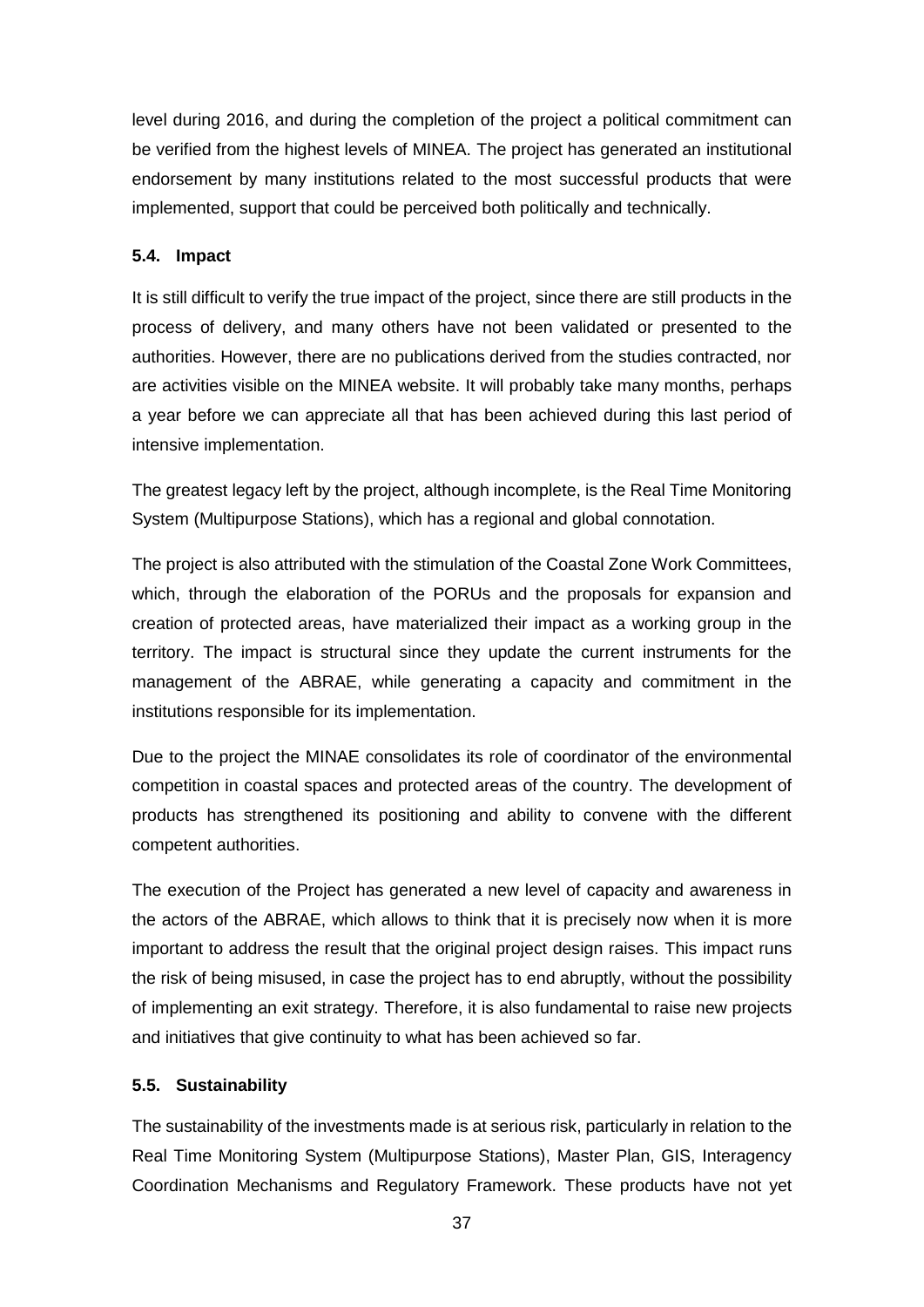been delivered and discussed with the authorities, therefore, they have not had time to be used, adjusted or calibrated depending on each case.

There are other activities that have a good possibility of being implemented and maintained over time, such as the PORU, the methodology for hierarchizing new protected areas, the extension and declaration of new protected areas. These products had high participation in the central level and in territory, mobilizing the CTZC.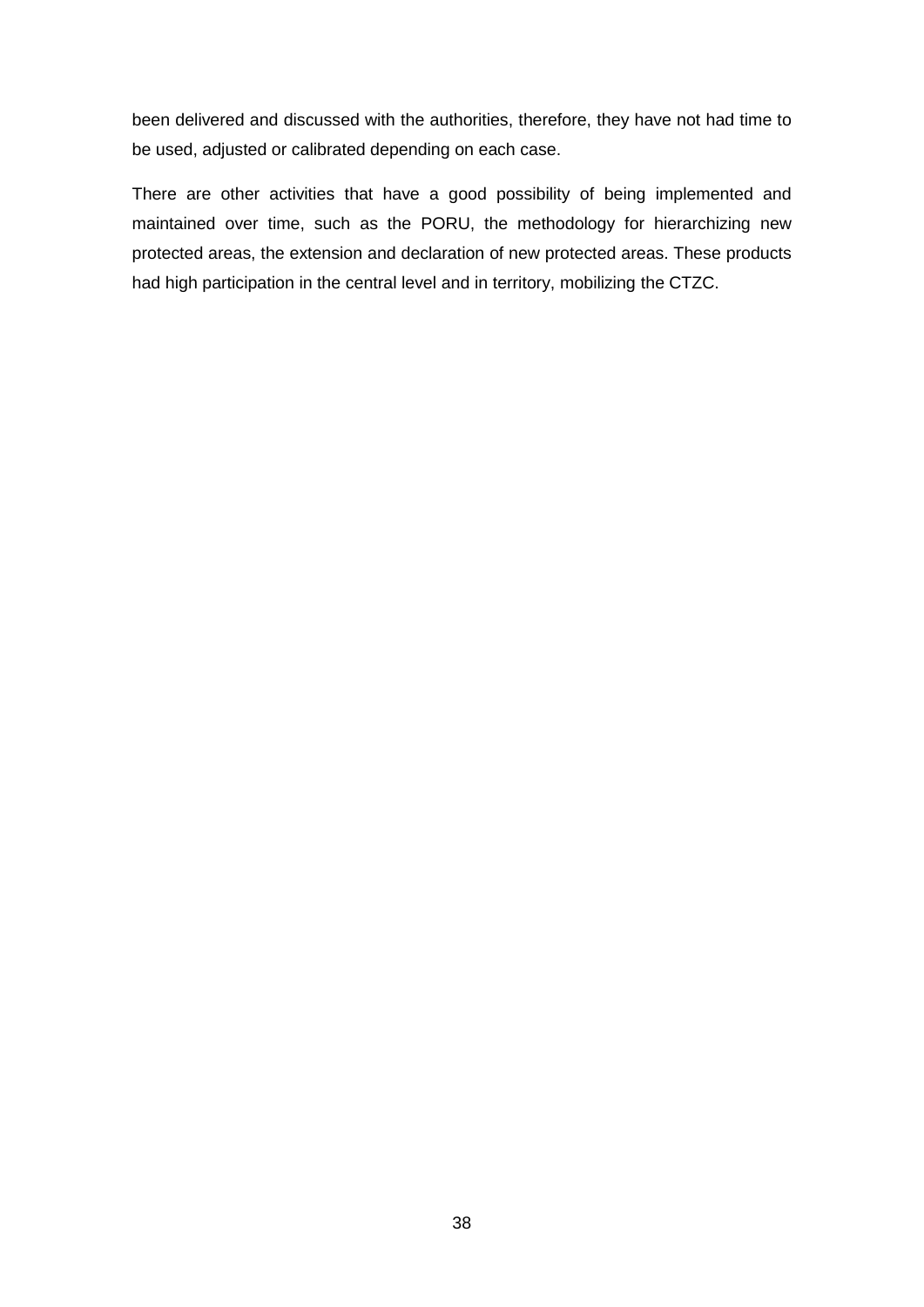#### <span id="page-38-0"></span>**6. CONCLUSIONS**

- This project is considered the most successful of the recent portfolio of international cooperation of the Ministry of Popular Power of Ecosocialism and Water, both for its budget execution and for the recognition of the results obtained.
- Although not all the expected products were developed and there is still a considerable amount of resources to have not been executed it is important to recognize what has been achieved so far given the political context, institutional changes and the so-called economic warfare that affected the normal performance of the project.
- The project shows an unbalanced performance in terms of expected results. El proyecto muestra un desempeño desbalanceado en cuanto a los resultados esperados. Two of the three outcomes present an important level of compliance, with an acceptable execution of the products, impact, high appropriation and participation of partners. However, Outcome 3 related to financial sustainability shows significant weaknesses in its approach, product quality, relevance and ownership.
- The execution of activities is particularly concentrated in the last year of implementation. At the time of the final evaluation, there are still a significant number of products and activities in the process of closure and delivery. This suposes a risk on investments made, since in many cases the products specially hired at the end will not have sufficient time to be properly appropriated, reviewed and used by the project partners.
- The expectations and results were extremely ambitious, considering the starting point of institutionality and political and economic context of the country. Both the design and implementation of the project underestimated the capacity and resources required to manage change. In the opinion of the evaluator, the inherent complexity of achieving such results in just five years was underestimated.
- On several occasions, it was planned to expand the work team or seek external support, which would have made a considerable difference in the approach and conceptualization of certain products.
- The Project did not meet the main objectives of its initial formulation, however, it demonstrated the capacity of reaction and adaptive management to adjust its products to what was possible to meet given the time available, and considering the institutional and political context of the country. This is not necessarily due to errors in the implementation of the Project, but rather to having too high expectations, and a relatively naive design, and in the end to the lack of time to close the pending products.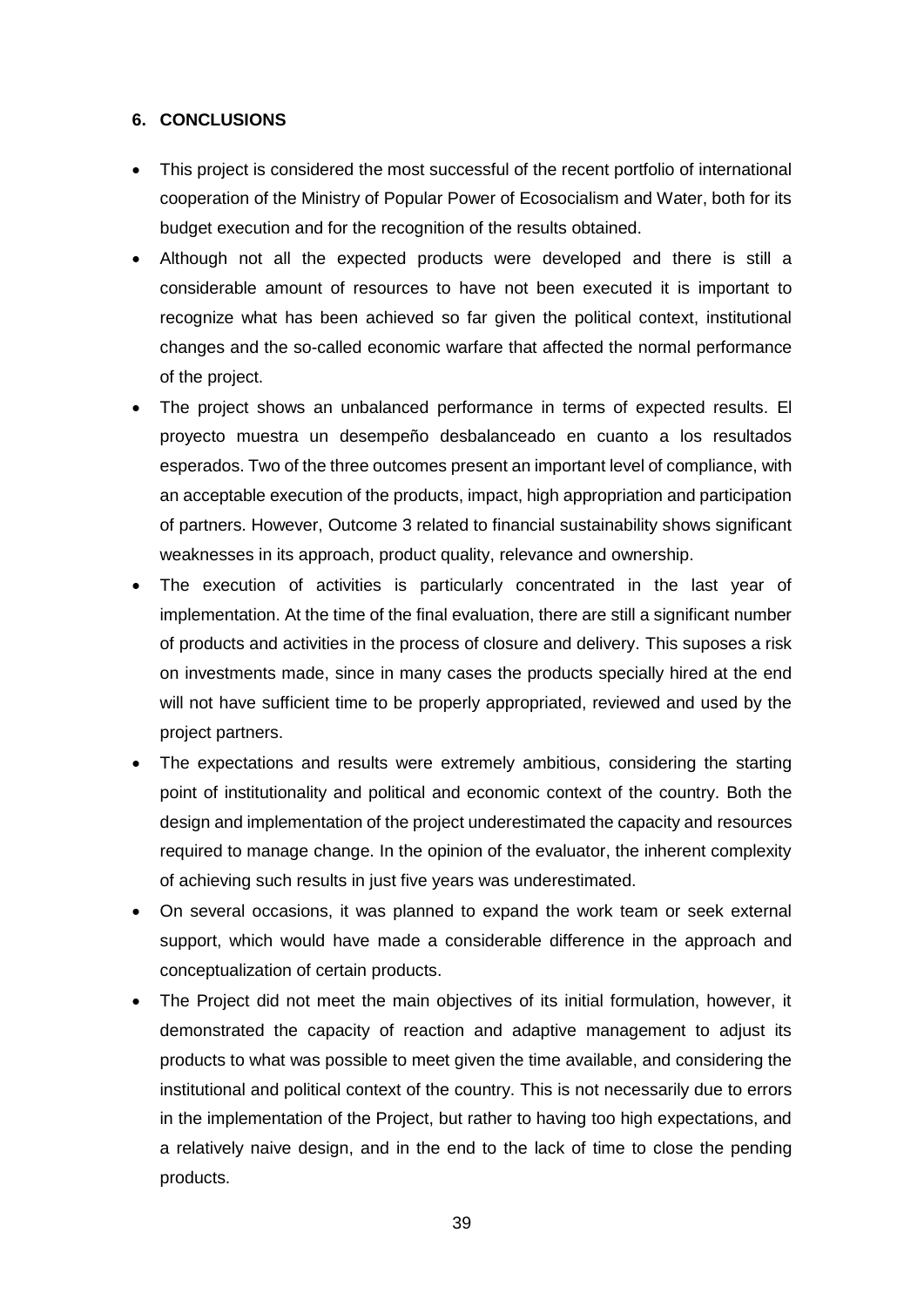#### <span id="page-39-0"></span>**7. RECOMMENDATIONS**

- The sustainability of the investments made could be significantly affected, if the possibility of an extension of an administrative nature or better still, an extension of at least 6 months in the closure of the project is not considered. Ideally, from the evaluator's perspective, the 12-month extension that was originally requested is needed to have sufficient space to close the products and develop an exit strategy.
- The project needs an exit strategy, agreed between AI and AE, and landed at a fine detail level. A roadmap is required to guide the two possible scenarios, one of completion by the 31<sup>st</sup> of December, 2016, and another scenario of completion on a later date. In either case, it is recommended to maintain a shared planning exercise, which defines the scope and guides the closure of the project.
- Within this process, there is the need for the project to disseminate the products, learning and results achieved. It is recommended that the possibility to publish certain key products be published, posted on the participating institutions website, and generate material to reach a wider audience.
- If there is an extension to the project, it is recommended to prioritize a strategic approach that fills the gap identified in Outcome 3. Financial sustainability is a central and neuralgic process to manage protected area. The project can still generate shortterm and high-impact initiatives to set a frame of reference, and allow discussion to take place among the relevant actors. Since this would be the second attempt, after the INPARQUES Project, it would seem risky for this financial issue to drain, or be positioned as an area impossible to improve, precisely now when it is most lacking in the country.
- In this sense, some lines of work have been identified that could recover outcome 3. in terms of its original objective, which is the increase of resources available to the ABRAE
	- o Generate an interinstitutional working platform to work on the topic of financial sustainability, like the ones that the project has provided with the Coastal Zone Work Committees, or for the Multipurpose Monitoring System. It is important that an issue as sensitive as the financial one is not treated exclusively through a project or an independent consultant, but through institutional instances that give greater anchorage and facilitate the institutions to share their information and participate.
	- $\circ$  Support the processes initiated by INPARQUES to update the values charged within protected areas, design new financing mechanisms and improve the cost structure of protected areas. The project could be linked directly with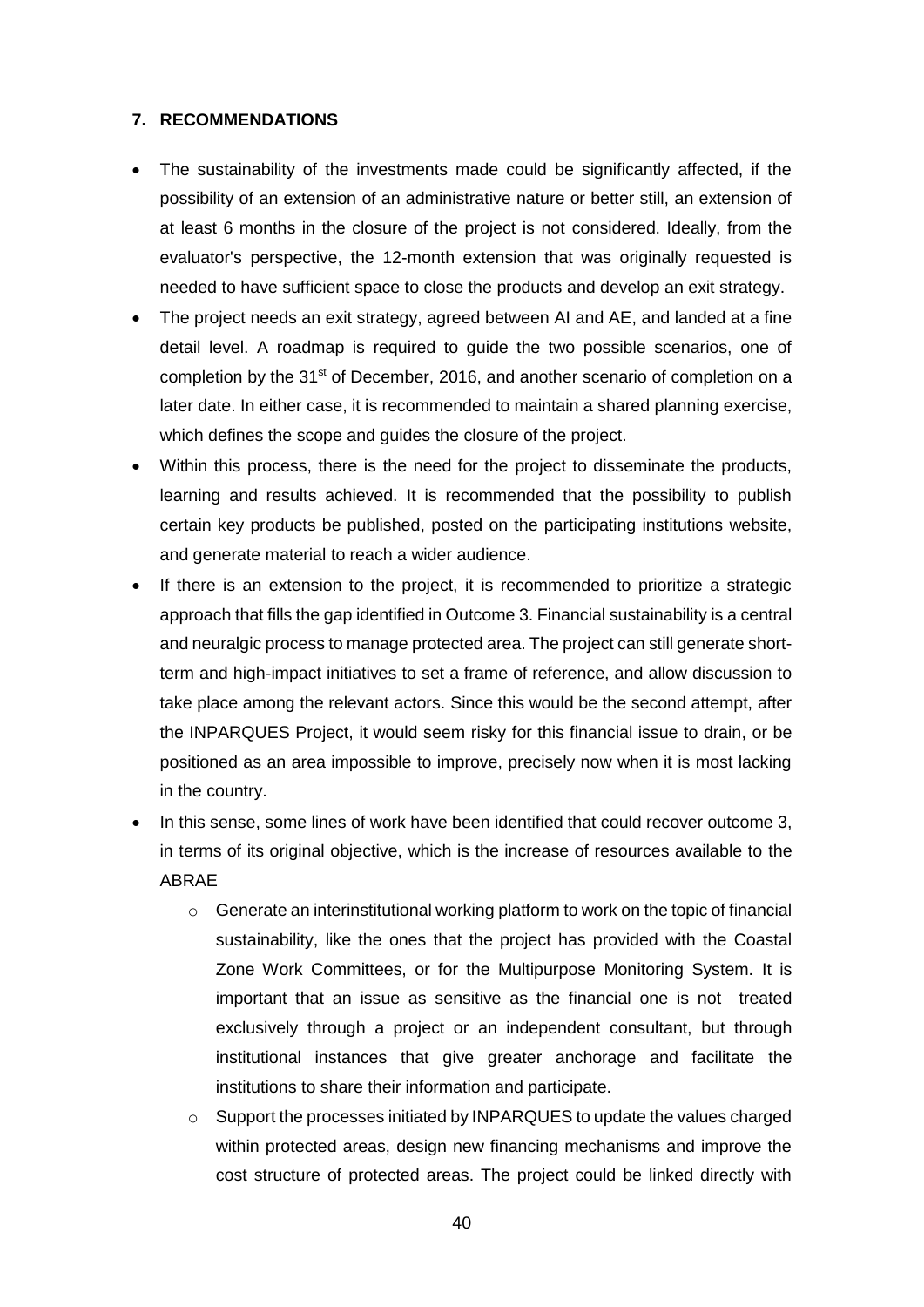INPARQUES in the design of the payment mechanisms that are currently being designed for the Morrocoy National Park.

- $\circ$  The project could provide very important support in the formulation of the new GEF portfolio. At the moment the MINEA has ideas of projects for the new portfolio, but these are not formulated yet, reason why there is an opportunity for the project to support the acceleration of these processes and to take advantage of these sources of financing of short and medium term.
- o Minimally the Outcome 3 should be in the ability to communicate clearly how much is currently spent ?, what is the financial gap that needs to be covered? And, in what could additional funds be used for protected areas in Venezuela? It is essential to rethink the products related to defining the baseline and financing needs of ABRAE. These inputs are key to public policy, are minimal aspects for the construction of financial sustainability and are fully available to the actors of the ABRAE in the country.
- $\circ$  This project, like others within the recent portfolio of international cooperation in Venezuela, has found practically the same barriers and limitations to ensure a rapid and successful start. It seems like each new project recreates the same difficulties in the recruitment of personnel, procurement, administrative and financial arrangements, communication systems, monitoring and evaluation. This is where a niche for the project is verified, in terms of facilitating a national manual or strategy to implement projects with the GEF. This document could capture the lessons learned and guide AI and AE towards arrangements and agreements that favor smooth implementation and faster project startup.
- o It has been verified that there is a high demand for capacities related to financing of protected areas. Several countries in the region have recently implemented financial sustainability projects, so there are installed capacities to disseminate lessons learned and successful experiences within the region. The project could finance visits and exchanges so that technicians and Venezuelan authorities can see firsthand the operation and functioning of the financing mechanisms in force in the region.
- o Likewise, an introductory course on protected area financing could be proposed, aiming at evaluating the most relevant experiences in the region and helping technicians and authorities to define which ones would be closer to or respond better to the country's public policies.
- It is not appropriate to tie a project to the approval of laws or regulatory frameworks that it is not able to modify, however attractive it may seem on paper at the time of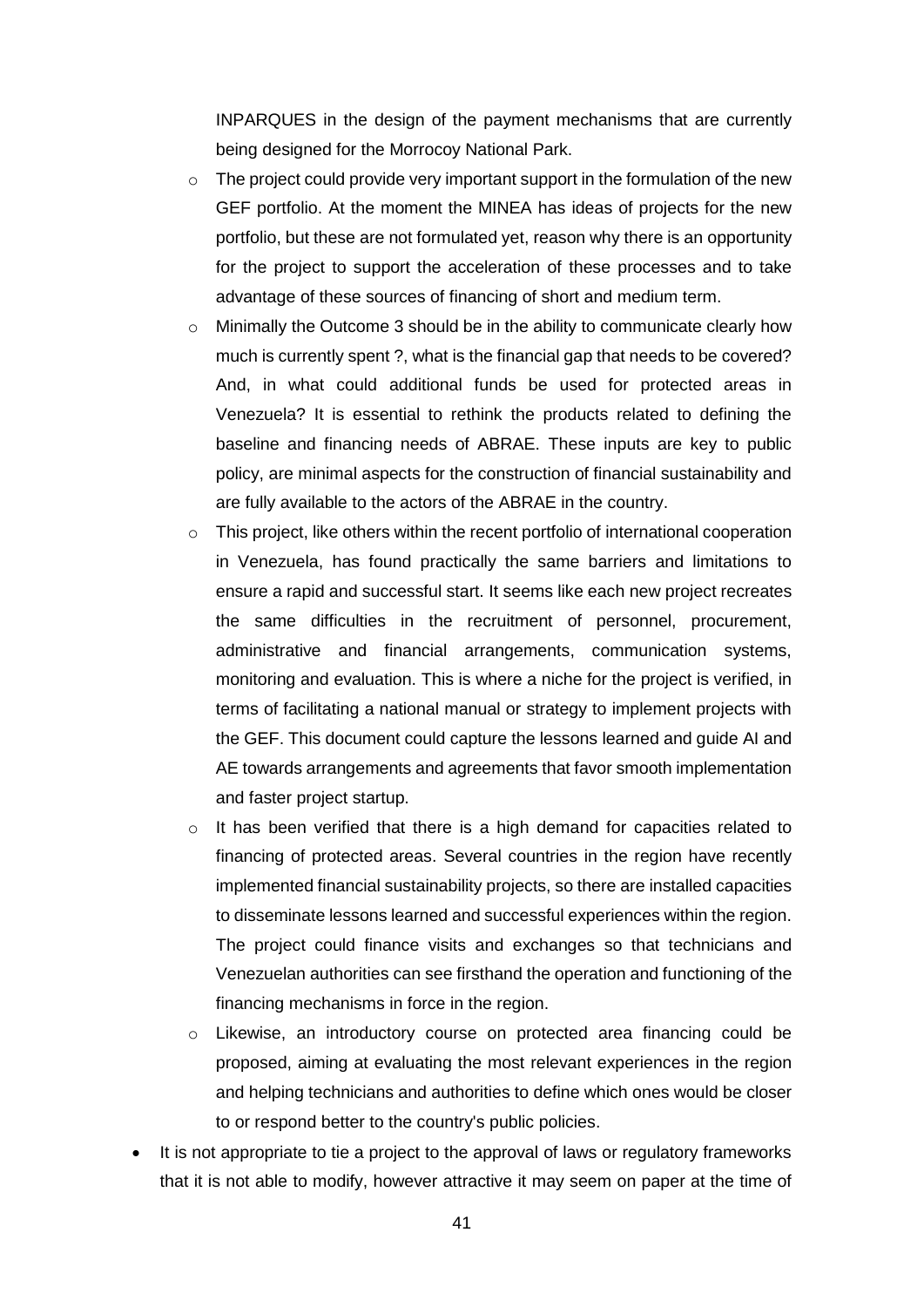the project. Projects linked to the approval of mechanisms beyond their control can lead to delays in their implementation. This is a high commitment, which is necessary within the construction of a country's environmental institutionality, but at the same time is risky and should have more conservative expectations.

- In the course of time it is fundamental that the different tools developed are updated and revised periodically. They should not be allowed to lose their validity, since the objective outlined considers that they are available for when the authorities require it for their decision-making processes.
- The project design should consider change management sufficiently, and not underestimate the complexity inherent in the resistance of individuals and institutions to change. The technical conformation of the teams and their time of dedication should be consistent with this complexity.
- Projects that propose profound changes in the environmental institutionality should consider that they are long term processes, of high uncertainty and much complexity. Therefore, a project itself should not be the beginning and end of the process, but should be focused as key components that play a catalytic role, but must be strategically constructed and articulated with new projects and initiatives over time
- It is recommended to revise the time frame for the design of this type of projects, possibly to be between 6 and 7 years are needed to concretize them in an appropriate way, without forcing national processes. The recent experience of the GEF projects in Venezuela, and generally in the region, suggests identifying at least one full year for start-up and one for closure, which would leave 4 to 5 years for implementation.
- However, some interviewees also argue in favor of more accurate and realistic projects, with the capacity to generate impacts in the short and medium term. Projects with a manageable number of results that consider fewer products, and shorter periods of design and implementation.
- Much more can still be done by the AI and AE to equip methodologists and technicians for a fast start-up and for the use of appropriate monitoring and tracking tools.
- It is essential that the new projects have a minimum staff assigned with exclusive dedication to the project. Projects of the complexity discussed in this document, require adequate and sufficient profiles in the technical and administrative field.
- Both in this and other projects of the GEF portfolio, it has been noticed that the participating institutions have a certain distrust of international support, the contracting of external support. More could be done from the portfolio projects, to